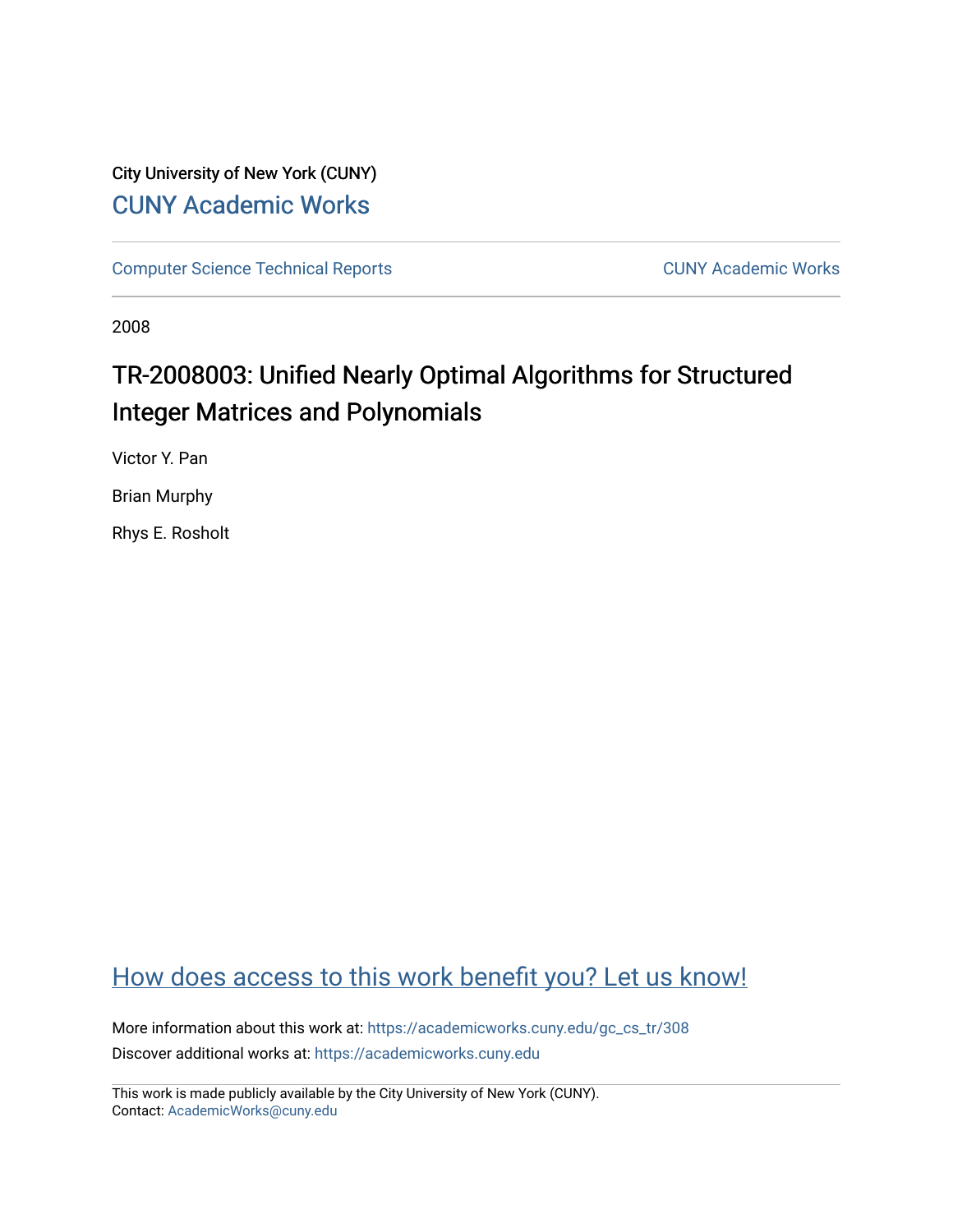# Unified Nearly Optimal Algorithms for Structured Integer Matrices and Polynomials ∗†

Victor Y. Pan[1], Brian Murphy, and Rhys E. Rosholt Department of Mathematics and Computer Science Lehman College of CUNY, Bronx, NY 10468, USA victor.pan@lehman.cuny.edu brian.murphy@lehman.cuny.edu rhys.rosholt@lehman.cuny.edu [1] http://comet.lehman.cuny.edu/vpan/

May 1, 2008

#### **Abstract**

We seek the solution of banded, Toeplitz, Hankel, Vandermonde, Cauchy and other structured linear systems of equations with integer coefficients. By combining Hensel's symbolic lifting with either divide-and-conquer algorithms or numerical iterative refinement, we unify the solution for all these structures. We yield the solution in nearly optimal randomized Boolean time, which covers both solution and its correctness verification. Our algorithms and nearly optimal time bounds are extended to the computation of the determinant of a structured integer matrix, its rank and a basis for its null space as well as to some fundamental computations with univariate polynomials that have integer coefficients. Furthermore, we allow to perform lifting modulo a properly bounded power of two to implement our algorithms in binary within a fixed computer precision.

**2000 Math. Subject Classification:** 68W30, 68W20, 65F05, 68Q25

**Key Words:** Structured matrices, Hensel's lifting, the MBA algorithm, Iterative refinement

<sup>∗</sup>Some results of this paper have been presented at the Annual International Conference on Application of Computer Algebra, Volos, Greece, June 2002; ACM International Symposium on Sympolic and Algebraic Computation, Lille, France, July 2002; and the 5th Annual Conference on Computer Algebra in Scientific Computing, Yalta, Crimea, Ukraine, September 2002

<sup>†</sup>Supported by NSF Grant CCR 9732206 and PSC CUNY Awards 67297–0036, 68291–0037, 69330–0038, and 69350–0038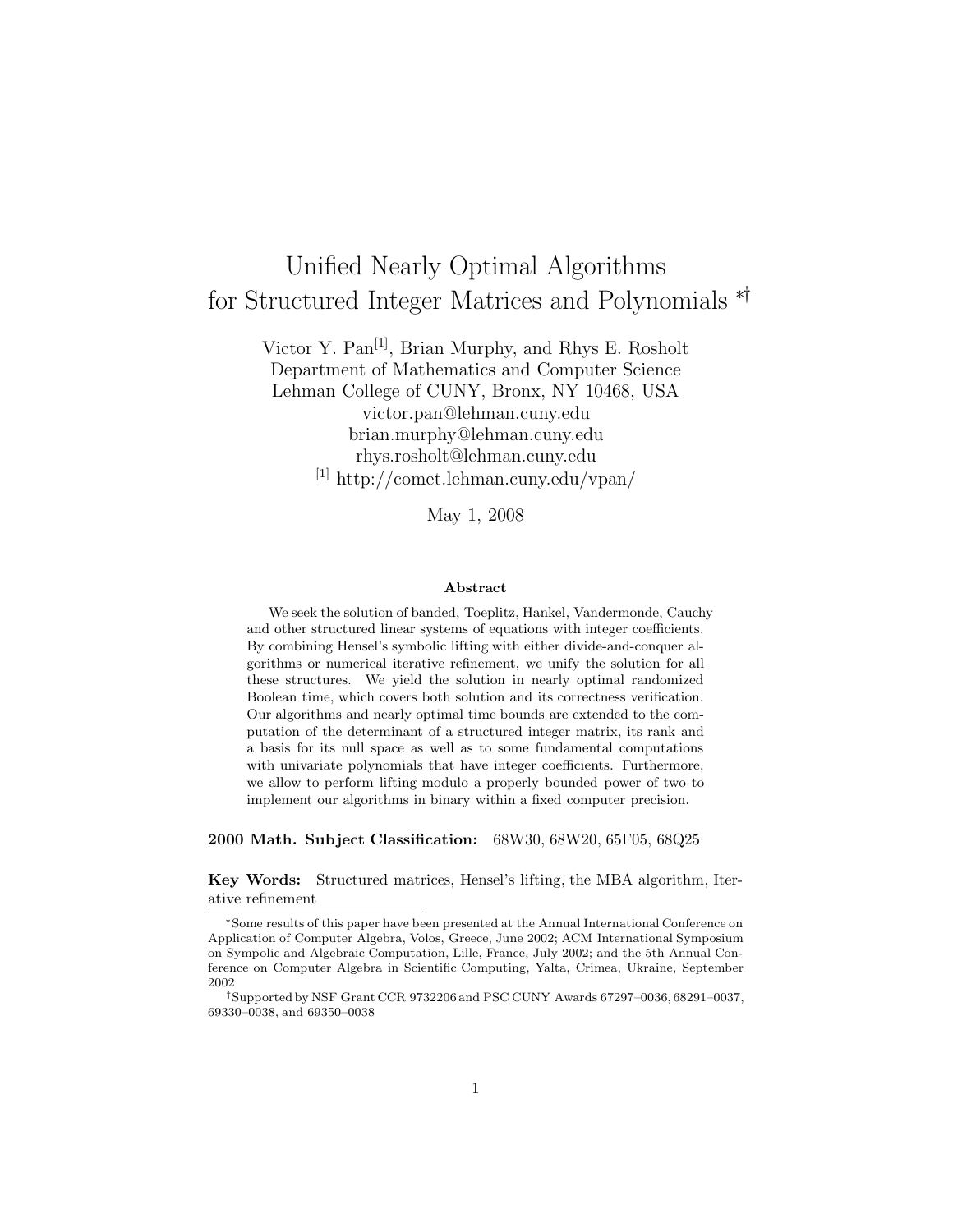## **1 Introduction**

Linear systems of equations with displacement structure of Toeplitz, Hankel, Vandermonde and Cauchy types are omnipresent in scientific and engineering computations and signal and image processing. Due to the structure they can be solved fast, in quadratic rather than cubic arithmetic time [L47], [D59], [T64] or even superfast, in nearly linear arithmetic time [BGY80], [M80], [BA80].

Quite typically, however, application of the superfast algorithms leads to the problems of numerical stability [B85]. Moreover, structured linear systems of some important classes are ill conditioned [GI88], [T94]. This suggests devising fast and superfast symbolic algorithms, whose complexity is usually analyzed under the Boolean (bit-operation) and word operation models [GG03].

Our main goal in this paper is to present such algorithms in a unified way for the general class of linear systems whose coefficient matrices as well as their precomputed inverses can be multiplied by vectors fast. Besides all listed classes of linear systems with displacement structure, this includes highly important banded linear systems and more generally the rank structured ones, also known as semiseparable, quasiseparable and the linear systems having a low Hankel rank [VVGM05]. In the recent years computations with rank structured matrices took about as much attention of the researchers as computations with matrices having displacement structure.

Our algorithms support the complexity bounds that cover the cost of both randomized solution and its correction verification and are nearly optimal (up to logarithmic factor) under both Boolean and word operation models. Versus the information lower bound of  $n^2 \log n$ , our algorithms take the order of  $n^2 \log^2 n$ bit-operations for a structured linear system of  $n$  equations with  $n$  unknowns where all coefficients have absolute values in  $n^{O(1)}$ . The same cost bound covers the computation of the rank and a basis for the null space, and we increase the bound just by logarithmic factor to cover correctness verification and the computation of determinants.

Our algorithms can be called superfast because their nearly quadratic Boolean cost bounds supersede the orders of  $n<sup>4</sup>$  and  $n<sup>3</sup>$  bit-operations required for the solution of the same task by Gaussian elimination and by the fast algorithms such as Levinson–Durbin's and Trench's, respectively. We know of no other superfast and nearly optimal algorithms that unify the solution of linear systems for all cited classes.

Our work involves many vexing technicalities. The companion paper [PWa] counters degeneration by means of randomization and, like our present study, fills the void in the literature even for Toeplitz matrices.

The algorithms and nearly optimal complexity estimates can be extended to numerous related computational tasks. In Section 6.2 we specify such extensions to Berlekamp–Massey's reconstruction of a linear recurrence from its values and to computing the gcd, lcm, and Padé approximation for univariate polynomials.

Technically we first combine Hensel's lifting in [MC79], [D82] with the MBA divide-and-conquer algorithm, proposed by Morf [M74], [M80] and Bitmead and Anderson [BA80] for numerical solution of Toeplitz-like linear systems. In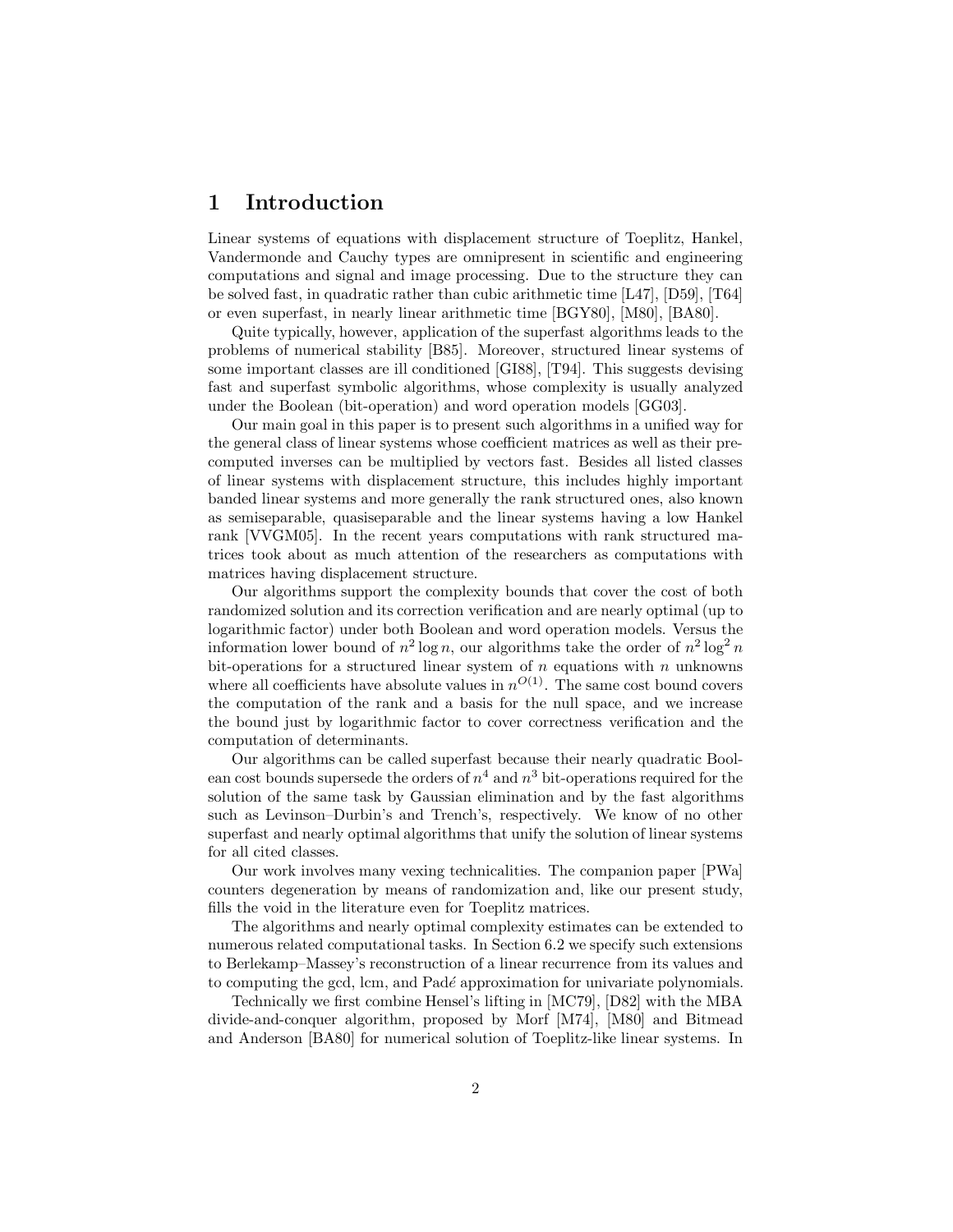Section 7 we support the same nearly optimal overall asymptotic cost bound (and also unified for all structured matrices) by combining Hensel's symbolic lifting with numerical iterative refinement algorithm [GL96, Section 3.5.3]. The combination of such techniques towards a common goal brings our work into the increasingly popular field of *symbolic-numerical computations* [TCS04], [SNC07], [SNC07a], [TCS08]. From that point it is also interesting that symbolic lifting and numerical refinement mimic one another. Both assume a precomputed approximate inverse. In each recursive loop both multiply it by a vector and refine the resulting approximate solution by using accurate residual vector. Each loop adds a fixed number of new correct bits to every component of the solution, either from the left (in lifting) or from the right (in refinement).

Unlike customary lifting modulo a random prime, we allow computations modulo powers of two, which enables more effective implementation, with the CPU time decreasing by twice. In this case we avoid using the MBA algorithm because it tends to degenerate and to fail modulo powers of two.

We extend our generalization to Newton's lifting. Its sequential complexity is higher by logarithmic factor, but it uses much fewer lifting steps, thus enabling parallel acceleration.

We organize our presentation as follows. In the next section and short Appendix A we state some definitions and basic results. We initialize lifting modulo a random prime in Section 3 and modulo a power of a fixed prime in Section 7. In Section 4 we describe Hensel's lifting for linear systems of equations in the rings of integers modulo an integer, possibly a power of two. In Section 5 and Appendix B we cover the reconstruction of the rational solution from the solution modulo a large integer. In Section 6 and Appendix C we estimate the overall Boolean and word complexity of our solution and of its extenions to Berlekamp–Massey's problem and the cited fundamental polynomial computations. In Section 8 we cover Newton's lifting. In Section 9 we review the computation of determinants and its links to lifting. Section 10 is left for a brief discussion. In Section 11 we recall various related works. The presented algorithms have been implemented by the third and mostly the second authors. Otherwise the paper is due to the first author.

## **2 Definitions and basic facts**

We write log for log<sub>2</sub> unless is specified otherwise,  $\mathbb Z$  for the ring of integers,  $\mathbb{Z}_q$  for the ring of integers modulo an integer q, and Q for the field of rational numbers. "Ops" stand for "arithmetic operations". " $\ll$ " means "much less".  $O(f(n))$  denotes  $O(f(n)(\log \log n)^c)$  for a constant c. We write  $a = z \mod q$ , for three integers  $q > 1$ , a, and z, either to denote a unique integer a such that q divides  $z - a$  and  $0 \le a \le q$  or, wherever due to the context this causes no confusion, just to show that q divides  $a - z$ .

**Fact 2.1.** Let  $2|a| < m$  for two integers a and  $m > 1$ . Write  $a = a \mod m$  if  $2|a \mod m| < m$ , write  $a = a \mod m - m$  *otherwise*.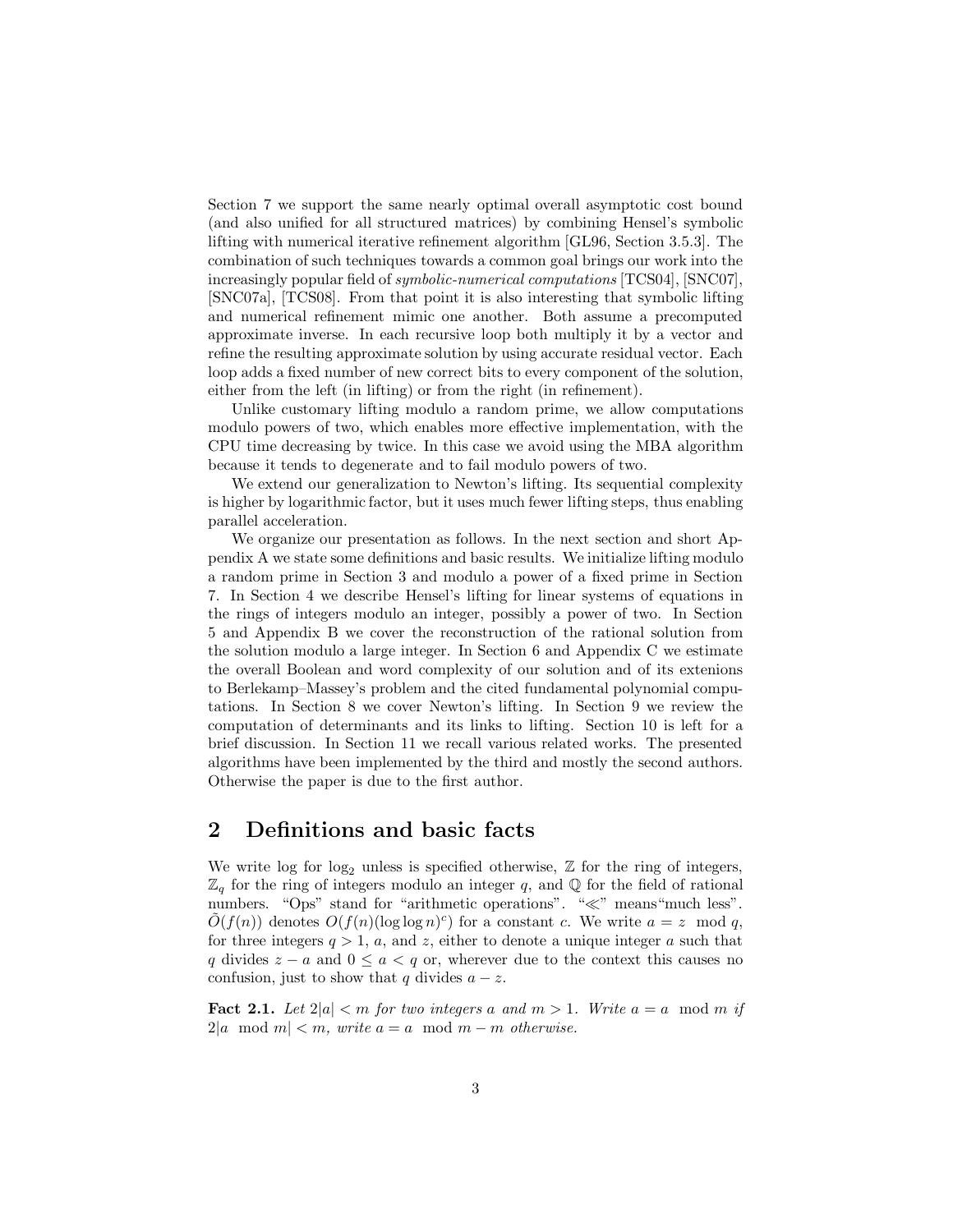### **2.1 General matrices**

**Definition 2.1.**  $M = (m_{i,j})_{i,j=1}^{k,l} \in \mathbb{R}^{k \times l}$  is a  $k \times l$  matrix with entries  $m_{i,j}$ *in a ring*  $\mathbb{R}$ .  $\mathbf{v} = (v_i)_{i=1}^k \in \mathbb{R}^{k \times 1}$  *is a column vector. I is the identity matrix of a proper size.*  $I_l$  *is the*  $l \times l$  *identity matrix.*  $(K, L)$  *is a*  $1 \times 2$  *block matrix* with the blocks K and L.  $D(\mathbf{v}) = \text{diag}(\mathbf{v}) = \text{diag}(v_i)_i$  denotes the diagonal *matrix with the diagonal entries*  $d_{ii} = v_i$  *given by the coordinates of the vector*  $\mathbf{v} = (v_i)_i$ . M<sup>T</sup> is the transpose of M. M<sup>(h)</sup> is the  $h \times h$  leading principal (that *is northwestern) submatrix of M. A matrix* M *of rank* ρ *has* generic rank profile *if its submatrices*  $M^{(k)}$  *are nonsingular for*  $k = 1, \ldots, \rho$ *, that is up to the rank size*  $\rho \times \rho$ *. M is* strongly nonsingular *if it is nonsingular and has generic rank profile. A block of a matrix is its submatrix in the intersection of a set of its contiguous rows and a set of its contiguous columns.*

**Definition 2.2.** *The matrix*  $M^T M$  *for a nonsingular matrix*  $M$  *is symmetric* and positive definite. In  $\mathbb{O}^{n \times n}$  *such a matrix is strongly nonsingular.* 

**Definition 2.3.** det M *and* adj M *are the determinant and the adjoint of a matrix M, respectively.* (adj  $M = M^{-1}$  det *M if M is nonsingular.)* 

**Definition 2.4.**  $|M| = ||M||_{\infty} = \max_{i} \sum_{j} |m_{i,j}|$  *is the row norm of a matrix*  $M = (m_{i,j})_{i,j}$ ;  $\alpha(M) = \max_{i,j} |m_{i,j}|$ ;  $|\mathbf{v}| = \beta(\mathbf{v}) = \max_i |v_i|$  *is the maximum norm of a vector*  $\mathbf{v} = (v_i)_i$ .

**Definition 2.5.**  $m_S \leq 2n^2 - n$  *is the minimum number of arithmetic operations sufficient to multiply an*  $n \times n$  *matrix S by a vector.* 

Clearly, we can multiply a pair of  $n \times n$  matrices by using  $2n^3 - n^2$  arithmetic operations. In this paper we usually ignore theoretical asymptotic acceleration and the more minor practical speed up, on which we refer the reader to [P84], [CW90], [K04], [DGP04], and the bibliography therein.

Hadamard's estimate below is known to be sharp in the worst case but is an over-estimate on the average according to [ABM99].

 $\textbf{Fact 2.2.} \mid \det M \vert \leq \prod_j \left( \Sigma_i m_{i,j}^2 \right)^{1/2} \leq (\alpha(M) \sqrt{n})^n, \ \vert \det M \vert \leq \vert M \vert^n, \ \vert \operatorname{adj} M \vert$  $\leq n\alpha$ (adj M), and so (since the entries of the matrix adj M are the determi- $\leq n\alpha$  (adj *M*), and so (since the entries of the matrix adj *M* are the determi-<br>nants of  $(n-1) \times (n-1)$  matrices) we have that  $|\text{adj } M| \leq (\alpha(M)\sqrt{n-1})^{n-1}n$ ,  $|\operatorname{adj} M| \leq n|M|^{n-1}$  *for an*  $n \times n$  *matrix*  $M = (m_{i,j})_{i,j}$ *.* 

**Definition 2.6.**  $d_k = d_k(M)$  *is the kth determinantal divisor of a matrix*  $M \in$  $\mathbb{Z}^{n \times n}$  for  $k = 1, \ldots, n$ , that is the greatest common divisor (gcd) of all its  $k \times k$ *minors (subdeterminants).*  $s_0 = d_0 = 1$ ,  $s_k = s_k(M) = d_k/d_{k-1}$  *are the kth* Smith invariant factors of M for  $k = 1, \ldots, n$ .

It is easily deduced (see [N72]) that  $s_1, \ldots, s_n \in \mathbb{Z}$  and  $|\det M| = s_1 \cdots s_n$ . Therefore

$$
s_n \le |\det M| \le |M|^n. \tag{2.1}
$$

Hereafter  $\mathbf{b} \neq \mathbf{0}$ ,  $n > 2$ ,  $|M| > 2$ , and so  $\log n > 1$ ,  $\log |M| > 1$ .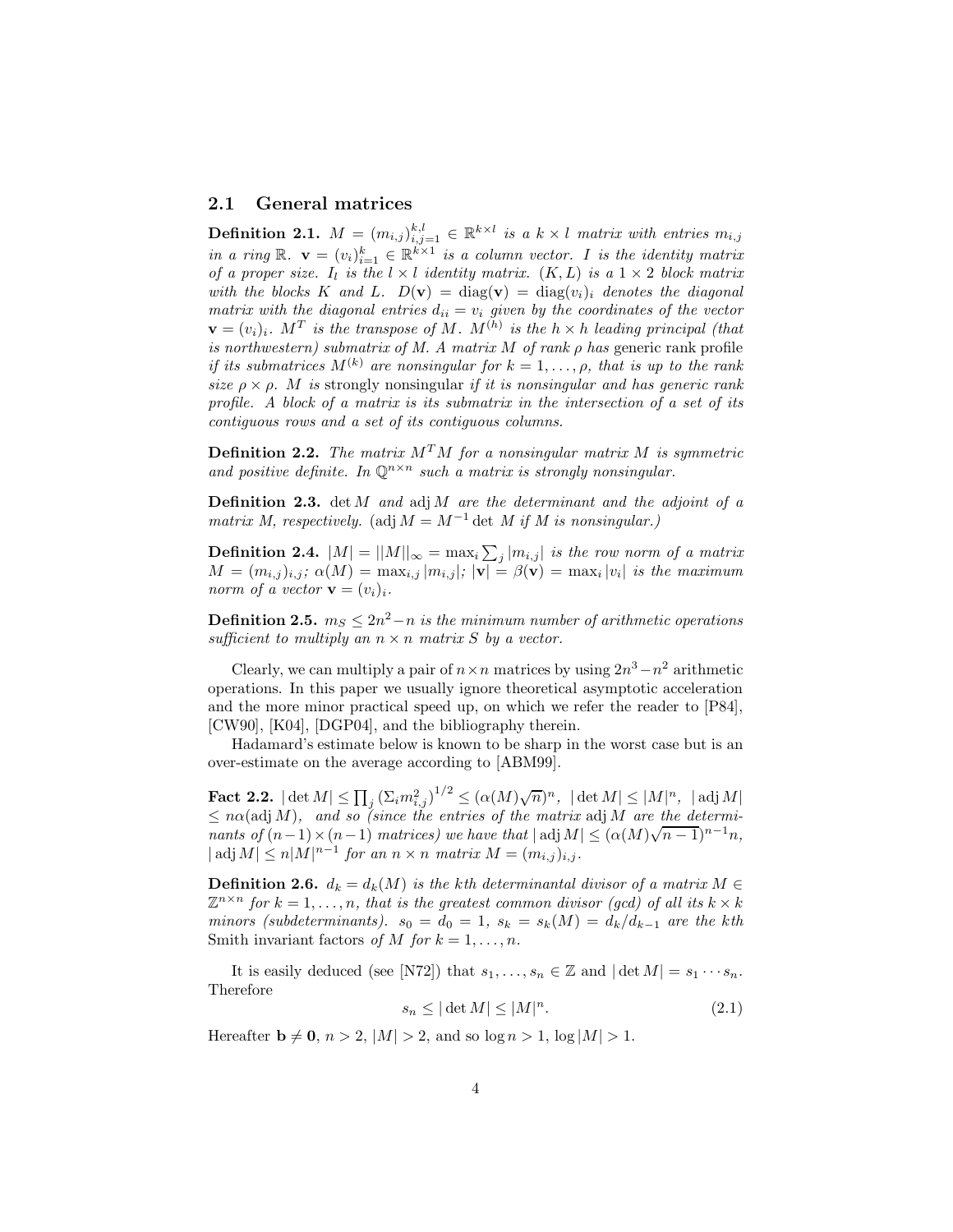**Definition 2.7.** For two integers  $q > 0$  and  $s > 1$ , a matrix M in  $\mathbb{Z}_{qs}^{n \times n}$  is factor-q nonsingular *modulo* qs if there exists a matrix Q in  $\mathbb{Z}_{gs}^{n \times n}$  such that

$$
MQ \bmod (qs) = qI. \tag{2.2}
$$

For  $q = 1$  equation (2.2) means that  $Q = M^{-1}$  mod s, which implies that s and det  $M$  are coprime and which enables us to define Hensel's lifting in Section 4. For  $q > 1$  Definition 2.7 specifies the class of matrices Q that support Hensel's lifting even where  $gcd(s, \det M) = b > 1$ .

### **2.2 Polynomial and integer multiplication**

Let  $m(n)$  field operations be required to multiply two polynomials of degree  $n-1$  or less. We have  $m(n) \geq 2n-1$  (this is an information lower bound, which follows because there are  $2n - 1$  output values),  $m(n) = O(n \log n)$  over the fields or rings that support FFT, and

$$
m(n) \le c_{class} n^2, \quad m(n) \le c_k n^{\log 3}, \quad m(n) \le (c_{ck} n \log n) \log \log n \tag{2.3}
$$

over any field, ring with unity, or algebra. Here  $\log 3 = 1.58496...$ ;  $c_{class}$ ,  $c_k$ , and  $c_{ck}$  are three constants,  $0 < c_{class} < c_k < c_{ck}$ , and the above bounds are supported by the classical, Karatsuba's, and Cantor and Kaltofen's algorithms; the practical choice among them depends on the degree  $n$  (see [B03] and [GG03]).

An integer modulo q can be represented with the d-bit precision for  $d =$ [ $log q$ ]. An arithmetic operation modulo q, including division by an integer comprime with q, can be performed by using  $O(\mu(d))$  bit operations. Here  $\mu(d)$ denotes the bit–operation complexity of multiplication of two integers modulo  $q, \mu(d) \geq 2d - 2$  (an information lower bound),

$$
\mu(d) \le C_{class} d^2, \quad \mu(d) \le C_k d^{\log 3}, \quad \mu(d) \le (C_{ss} d \log d) \log \log d, \tag{2.4}
$$

 $C_{class}, C_k$ , and  $C_{ss}$  are three constants,  $0 < C_{class} < C_k < C_{ss}$ , and the above bounds are supported by the classical algorithm and those of Karutsuba 1963 and Schönhage and Strassen 1971 (see [K98], [B03], [GG03]).

#### **2.3 Pad***e*´ **approximation and related computational tasks**

**Definition 2.8. Pad**é **approximation.** For two nonnegative integers m and *n* and a polynomial  $t(x) = \sum_{i=0}^{m+n} t_i x^i$ , an  $(m, n)$  Padé approximation is a pair *of coprime polynomials*  $r(x) = \sum_{i=0}^{n} r_i x^i$  *and*  $v(x) = \sum_{i=0}^{n} v_i x^i$  *that satisfy the equation*  $t(x)v(x)$  mod  $x^{m+n+1} = r(x)$ *. (We can informally rewrite the latter equation as*  $t(x) = \frac{r(x)}{v(x)}$  mod  $x^{m+n+1}$ *. Surely the pair*  $(r(x), v(x))$  *is not unique, but the ratio*  $r(x)/v(x)$  *is known to be unique.*)

**Definition 2.9. Berlekamp–Massey Problem.** *Given a positive integer* s and 2s numbers  $a_0, a_1, \ldots, a_{2s-1}$ , compute the minimum integer  $n \leq s$  and n *numbers*  $c_0, c_1, \ldots, c_{n-1}$  *such that*  $a_i = c_{n-1}a_{i-1} + \cdots + c_0a_{i-n}$  *for*  $i = n, n +$  $1, \ldots, 2s - 1.$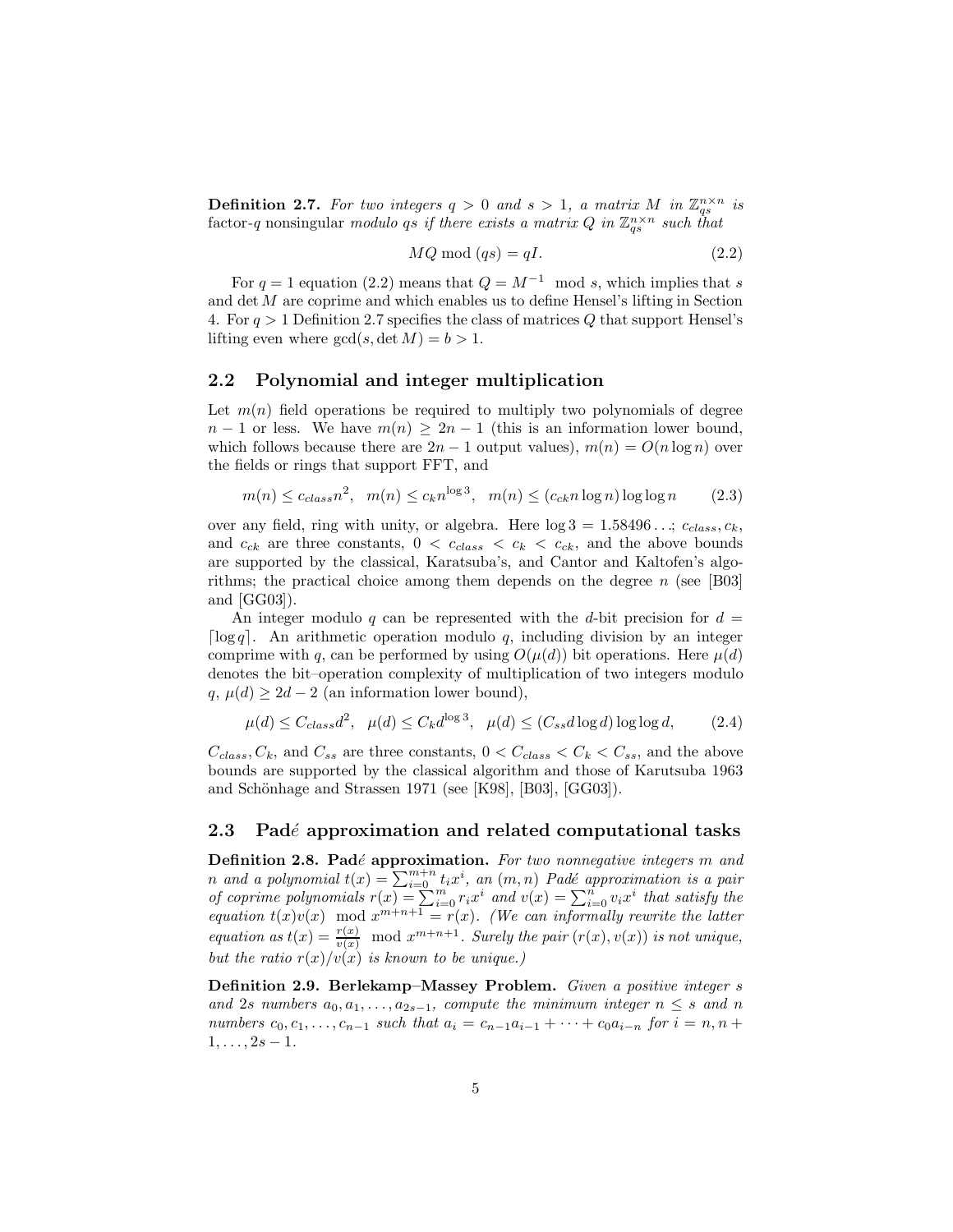**Fact 2.3.** *Berlekamp–Massey Problem has a unique solution, given by the degree* n and the coefficients  $c_0, c_1, \ldots, c_{n-1}$  of the minimum span polynomial  $c(x) =$  $x^n - \sum_{i=0}^{n-1} c_i x^i$  *such that for some polynomial*  $r(x)$  *the pair of polynomials*  $(r(x), \tilde{c(x)})$  *is an*  $(s - 1, s - 1)$  *Padé approximation to the polynomial*  $a(x) =$  $\sum_{i=0}^{2s-1} a_i x^i$ .

*Proof.* See [BGY80].

**Definition 2.10.** *The greatest common divisor* gcd(u, w) *of two polynomials*  $u(x) = \sum_{i=0}^{m} u_i x^i$  and  $w(x) = \sum_{i=0}^{n} w_i x^i$  is their common divisor of the largest *degree, whereas their least common multiple* lcm(u, w) =  $u(x)w(x)/gcd(u, w)$  *is their common multiple of the smallest degree. (Monic gcd and monic lcm are unique.)*

We need the following simple fact.

**Fact 2.4.** Suppose  $t(x) = \sum_{i=0}^{m+n} t_i x^i$ ,  $t(x)w(x) \mod x^{m+n+1} = u(x)$ , the pair *of polynomials*  $(r(x), v(x))$  *is an*  $(m, n)$  *Padé approximation to the polynomial*  $t(x)$ *, and*  $d(x)$  *is a polynomial such that*  $u(x) = d(x)r(x)$ *. Then*  $w(x) = d(x)t(x)$ *and*  $d(x)$  *is a* gcd(u, w).

### **2.4 Matrices with displacement structure: general properties**

In this subsection we define matrices with displacement structure and recall their basic properties.

**Definition 2.11.**  $\Delta_{A,B}(M) = M - AMB = GH^T$  *(resp.*  $\nabla_{A,B}(M) = AM MB = GH^T$  *is the Sylvester (resp. Stein)* displacement *of an*  $n \times n$  *matrix* M *where*  $n \times n$  *matrices* A *and* B *are* operator matrices *and a pair* of  $n \times l$  *matrices* G *and* H *form a* displacement generator *of length* l *for the matrix* M*. The rank of the displacement minimizes the length* l *and is called the* displacement rank *of the matrix* M*.*

The simple basic results below are from [P01, Theorems 1.3.1, 1.5.1–1.5.6].

**Theorem 2.1.** *If the matrix A (resp. B) is nonsingular, then*  $\Delta_{A,B}(M)$  =  $A^{-1}\nabla_{A^{-1},B}(M)$  *(resp.*  $\Delta_{A,B}(M) = -\nabla_{A,B^{-1}}(M)B^{-1}$ ).

**Theorem 2.2.** *For matrices* A*,* B*,* M*, and* N *of compatible sizes, displacement operators*  $L = \Delta_{A,B}$  *and*  $L = \nabla_{A,B}$ *, and a scalar a, we have*  $L(M + aN) =$  $L(M) + aL(N), \ \Delta_{A,B}(M^T) = (\Delta_{B^T,A^T}(M))^T, \ \nabla_{A,B}(M^T) = -(\nabla_{B^T,A^T}(M))^T.$  $Furthermore, \nabla_{B,A}(M^{-1}) = -M^{-1}\nabla_{A,B}(M)M^{-1}$  *if* M *is a nonsingular matrix,*  $\Delta_{B,A}(M^{-1}) = BM^{-1} \Delta_{A,B}(M) B^{-1} M^{-1}$  *if the matrices* B and M are nonsin*gular, and*  $\Delta_{B,A}(M^{-1}) = M^{-1}A^{-1}\Delta_{A,B}(M)M^{-1}A$  *if the matrices* A *and* M *are nonsingular.*

 $\Box$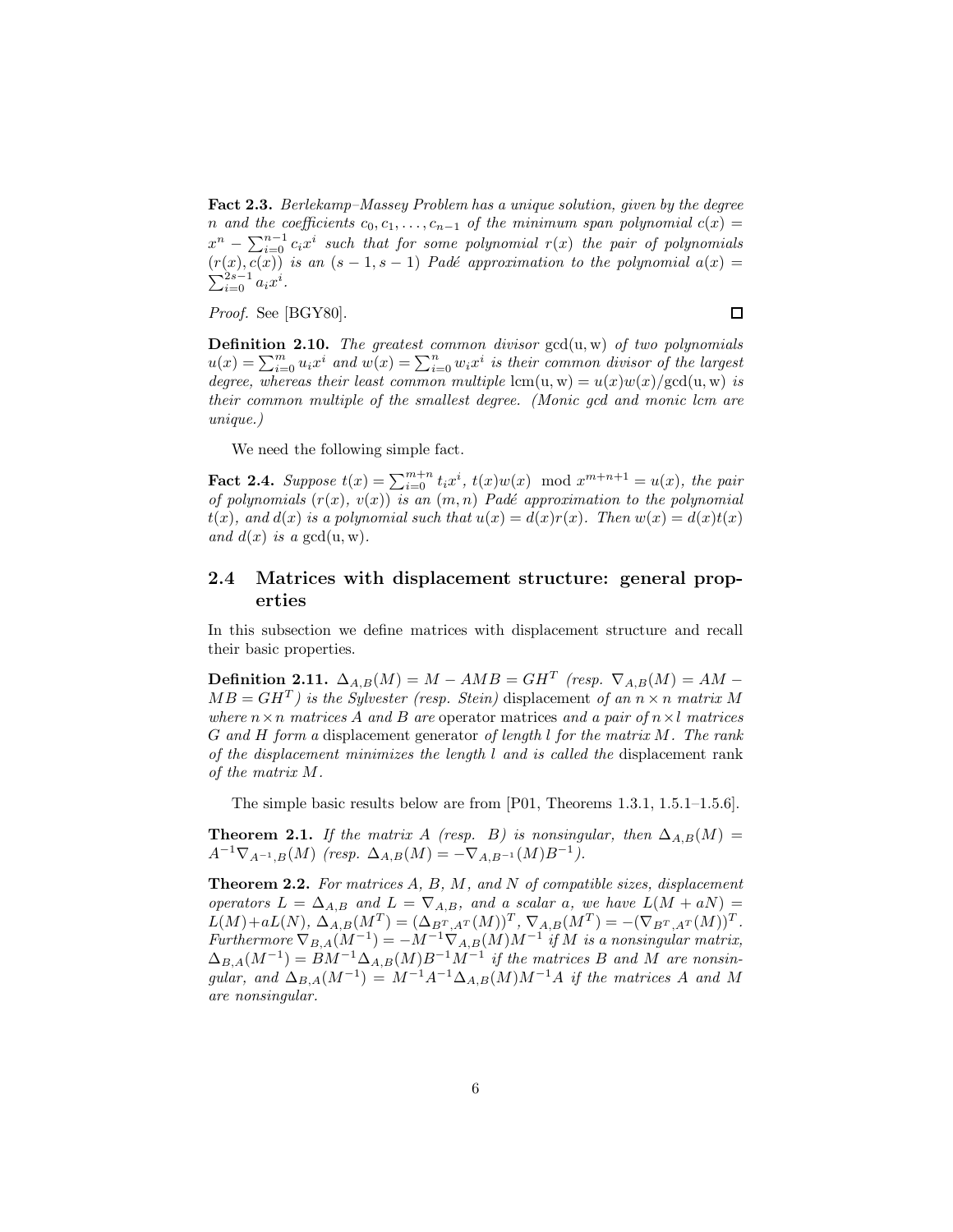**Theorem 2.3.** *For any 5-tuple* {A, B, C, M, N} *of matrices of compatible sizes we have*  $\nabla_{A,C}(MN) = \nabla_{A,B}(M)N + M\nabla_{B,C}(N)$ ,  $\Delta_{A,C}(MN) = \Delta_{A,B}(M)N +$  $AM\nabla_{B,C}(N)$ *. Furthermore*  $\Delta_{A,C}(MN) = \Delta_{A,B}(M)N + AMB\Delta_{B^{-1},C}(N)$  *if* B is a nonsingular matrix and  $\Delta_{A,C}(MN) = \Delta_{A,B}(M)N - AM\Delta_{B,C^{-1}}(N)C$ *if* C *is a nonsingular matrix.*

**Theorem 2.4.** *Represent the matrices* A, B, M,  $\nabla_{A,B}(M)$ *, and*  $\Delta_{A,B}(M)$ *as 2*×*2 block matrices with blocks*  $A_{i,j}$ ,  $B_{i,j}$ ,  $M_{i,j}$ ,  $\nabla_{i,j}$ *, and*  $\Delta_{i,j}$ *, respectively, having compatible sizes (for*  $i, j \in \{0, 1\}$ *). Then* 

$$
\nabla_{A_{ii},B_{jj}}(M_{ij}) = \nabla_{ij} - R_{i,j},
$$
  

$$
\Delta_{A_{ii},B_{jj}}(M_{ij}) = \Delta_{ij} + S_{i,j},
$$

*where*

$$
R_{i,j} = M_{i,1-j}B_{1-j,j} - A_{i,1-i}M_{1-i,j},
$$
  
\n
$$
S_{i,j} = A_{i,i}M_{i,1-j}B_{1-j,j} + A_{i,1-i}M_{1-i,j}B_{j,j} + A_{i,1-i}M_{1-i,1-j}B_{1-j,j},
$$

*for*  $i, j \in \{0, 1\}$ *.* 

**Remark 2.1.** *The expressions of Theorem 2.4 project the displacement generator of a matrix into those of its blocks with the increase of the length of the generator by at most*  $rank(R_{i,j})$  *or*  $rank(S_{i,j})$ *, that is, in both cases at most* rank $(A_{1-i,j})$  + rank $(B_{1-j,j})$ *. Hereafter (see Definitions 2.12–2.16) we only deal with diagonal and unit* f*-circulant operator matrices* A *and* B *whose blocks*  $A_{1-i,i}$  *and*  $B_{1-j,j}$  *have ranks zero or one (cf. Remark 2.2).* 

In Section 3 for a nonsingular structured matrix M with  $dr(M) = r$  we perform operations with short displacement generators to obtain a displacement generator of length  $r$  for its inverse. In the process of computing, the length of the generators can grow above the displacement rank, but then we compress the generators to the rank level based on the following results, valid in any field.

**Theorem 2.5.** *Given a pair of*  $n \times l$  *matrices G and H*, *it is sufficient to*  $p$ erform  $O(l^2n)$  *ops to compute a pair of*  $n \times r$  *matrices*  $\tilde{G}$  *and*  $\tilde{H}$  *such that*  $\widetilde{G}\widetilde{H}^T = G\widetilde{H}^T$  where  $r = \mathrm{rank}(GH^T)$ .

*Proof.* See [P01, Theorem 4.6.4]).

**Corollary 2.1.** *Given a displacement generator of length* l *for a displacement operator* L and an  $n \times n$  *matrix* M with  $dr_L(M) = r$ , it is sufficient to use O(l <sup>2</sup>n) *ops to compute a displacement generator of length* r *for the same pair of* L *and* M*.*

### **2.5 Most popular matrices with displacement structure**

Toeplitz, Hankel, Vandermonde, and Cauchy matrices have displacement ranks one or two for appropriate operator matrices. Larger classes of matrices with

 $\Box$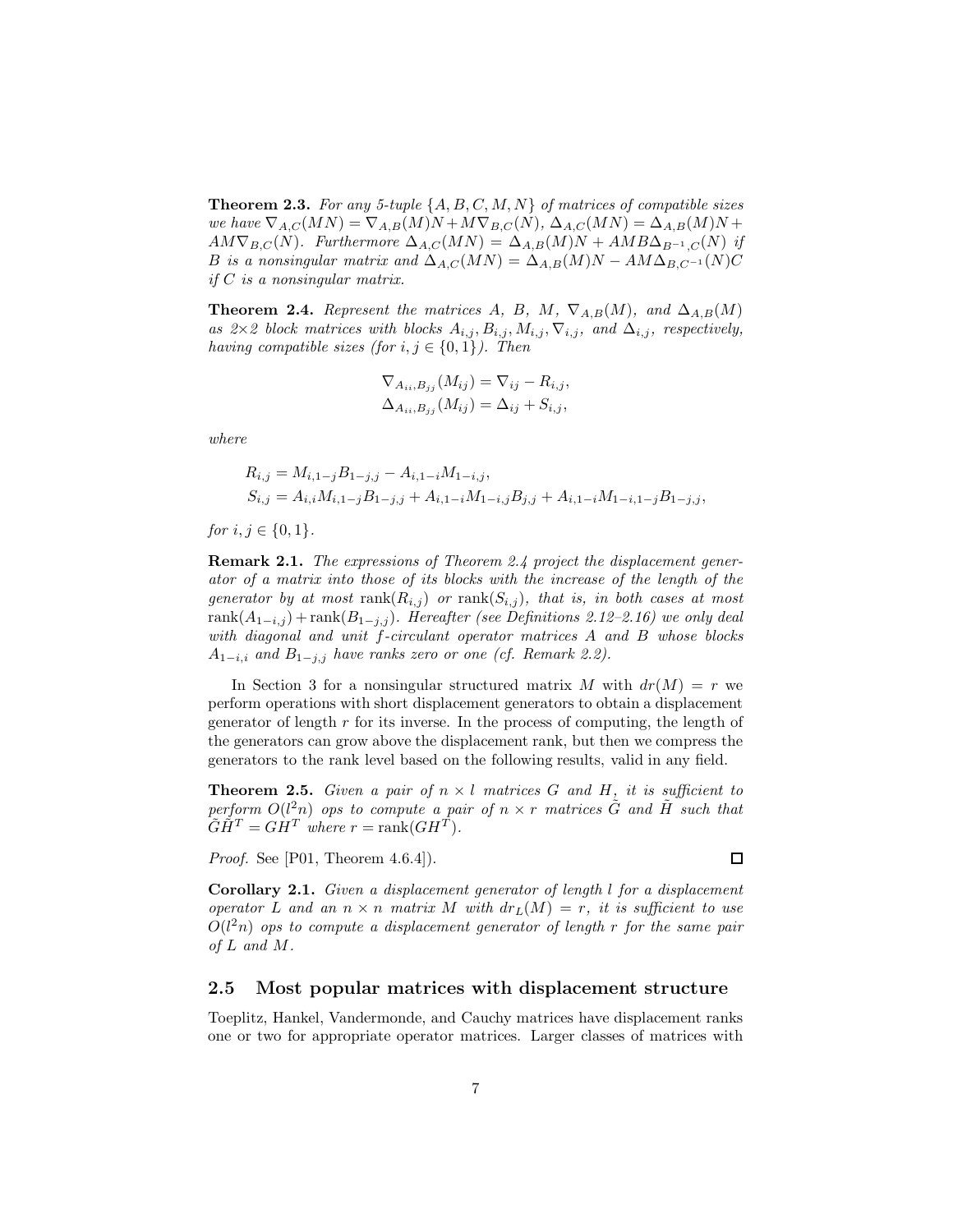the structures of Toeplitz, Hankel, Vandermonde, and Cauchy types have small displacement ranks r for the same operator matrices. Equivalently the matrices of these classes can be defined (in memory efficient way) as bilinear expressions via the entries of their displacements generators  $G = (\mathbf{g}_i)_{i=1}^r$  and  $H = (\mathbf{h}_i)_{i=1}^r$ (cf. [GO94] and [P01, Chapter 4]). These are most used matrices with displacement structure (see examples of other important classes in [P01, Examples 4.4.8 and 4.4.9]).

**Definition 2.12.**  $T = (t_{i,j})_{i,j=1}^n$  *is a Toeplitz matrix if*  $t_{i,j} = t_{i+1,j+1}$  *for every pair of its entries*  $t_{i,j}$  *and*  $t_{i+1,j+1}$ *. For a scalar f such matrix* T *is f*-circulant if  $t_{i,j} = ft_{k,l}$  wherever  $k - l + n = i - j > 0$ . In this case we *write*  $T = Z_f(\mathbf{t}) = \sum_{h=1}^{n} t_h Z_f^{h-1}$  *where*  $\mathbf{t} = (t_h)_{h=1}^n$  *is the first column of the matrix,*  $t_h = t_{1,h}$ ,  $h = 1, \ldots, n$ , and  $Z_f$  *is the unit f-circulant matrix with the first column*  $(0, 1, 0, \ldots, 0)^T$  *and the first row*  $(0, \ldots, 0, f)$ *.*  $Z_0(\mathbf{v})$  *is the lower triangular Toeplitz matrix with the first column* **v***.*

**Definition 2.13.** *(Cf. [P01, Example 4.4.1].)* T *is a Toeplitz-like matrix with displacement rank*  $dr(T) = dr_{Z_e, Z_f^T}(T) \leq r$  *if for a pair of scalars e and* f*,*  $ef \neq 1$ *, there exist* r pairs of vectors  $\mathbf{g}_i$  and  $\mathbf{h}_i$ ,  $i = 1, \ldots, r$ *, such that*  $T = \sum_{i=1}^{r} a_i (\mathbf{g}_i) Z_i (\mathbf{h}_i) T_i$  $\sum_{i=1}^r Z_e(\mathbf{g}_i)Z_f(\mathbf{h}_i)^T$ .

The latter matrix equation is equivalent to the matrix equation  $T - Z_e T Z_f^T = \sum_{i=1}^r \mathbf{g}_i \mathbf{h}_i^T$  [KKM79]. One can easily verify that  $dr_Z \propto_T(T) \leq 2$  for a Toeplitz  $\sum_{i=1}^r \mathbf{g}_i \mathbf{h}_i^T$  [KKM79]. One can easily verify that  $dr_{Z_e, Z_f^T}(T) \leq 2$  for a Toeplitz matrix  $T$  and any pair of scalars  $e$  and  $f$  and that furthermore

$$
|dr_{Z_e, Z_f^T}(T) - dr_{Z_e, Z_g^T}(T)| \le 1
$$
\n(2.5)

for any quadruple  $(T, e, f, g)$ .)

**Definition 2.14.**  $J = (j_{g,h})_{g,h=0}^{n-1,n-1}$  is the reflection (or unit Hankel) matrix if  $j_{g,n-1-g} = 1$  *for*  $g = 0, \ldots, n-1$ ,  $j_{g,h} = 0$  *for*  $h + g \neq n-1$ . (*J*  $(v_i)_{i=0}^{n-1} =$  $(v_{n-i-1})_{i=0}^{n-1}, J^2 = I.$ )  $H = (h_{i,j})_{i,j}$  *is a Hankel matrix if*  $h_{i,j} = h_{i-1,j+1}$ *for every pair of its entries*  $h_{i,j}$  *and*  $h_{i-1,j+1}$  *or equivalently if*  $H = TJ$  *for a Toeplitz matrix*  $T$ *. H is a Hankel-like matrix if*  $H = TJ$  *for a Toeplitz-like*  $matrix T = \sum_{i=1}^{r} Z_e(\mathbf{g}_i)Z_f(\mathbf{h}_i)^T$ , so that  $H = \sum_{i=1}^{r} Z_e(\mathbf{g}_i)Z_f(\mathbf{h}_i)^T J$ .

**Definition 2.15.** *(Cf. [P01, Example 4.4.6b].)*  $V(t) = (t_i^{j-1})_{i,j=1}^n$  is a Van*dermonde matrix. A matrix* V *has Vandermonde-like structure and has displacement rank*  $dr(V) = dr_{D(t),Z_f}(V) \leq r$  *if for a vector*  $\mathbf{t} = (t_j)_{j=1}^n$  *and a scalar* f *such* that  $t_i^n f \neq 1$  for all i there exist 2r *vectors*  $\mathbf{g}_i$  and  $\mathbf{h}_i$ ,  $i =$  $1, \ldots, r$ , such that  $W = \sum_{i=1}^{r} \text{diag}(\frac{1}{1-t_i^n})_{i=1}^n \text{diag}(\mathbf{g}_i)V(\mathbf{t})JZ_f(\mathbf{J}\mathbf{h}_i)$  or equivalently  $W - \text{diag}(\mathbf{t})WZ_f = \sum_{i=1}^r \mathbf{g}_i \mathbf{h}_i^T$  *for*  $W = V$  *or*  $V = W^T$ *. (We have*  $dr(V(\mathbf{t})) = 1$  *for any scalar f.)* 

**Definition 2.16.** *(Cf. [P01, Example 1.4.1].)*  $C(\mathbf{s}, \mathbf{t}) = (\frac{1}{s_i-t_j})_{i,j}$  *is a Cauchy matrix. A matrix* C *has a Cauchy-like structure and has displacement rank*  $dr(C) = d_{D(s),D(t)}(C) \leq r$  *if for a set of distinct scalars*  $\{s_i, t_j\}_{i,j}$  *there exist*  $2r$  *vectors*  $\mathbf{g}_i$  *and*  $\mathbf{h}_i$ ,  $i = 1, \ldots, r$ , such that  $C = \sum_{i=1}^r \text{diag}(\mathbf{g}_i) C(\mathbf{s}, \mathbf{t}) \text{diag}(\mathbf{h}_i)$ *or equivalently* diag(**s**) $C - C$  diag(**t**) =  $\sum_{i=1}^{r} g_i \mathbf{h}_i^T$ . (We have  $dr(C(\mathbf{s}, \mathbf{t})) = 1$ .)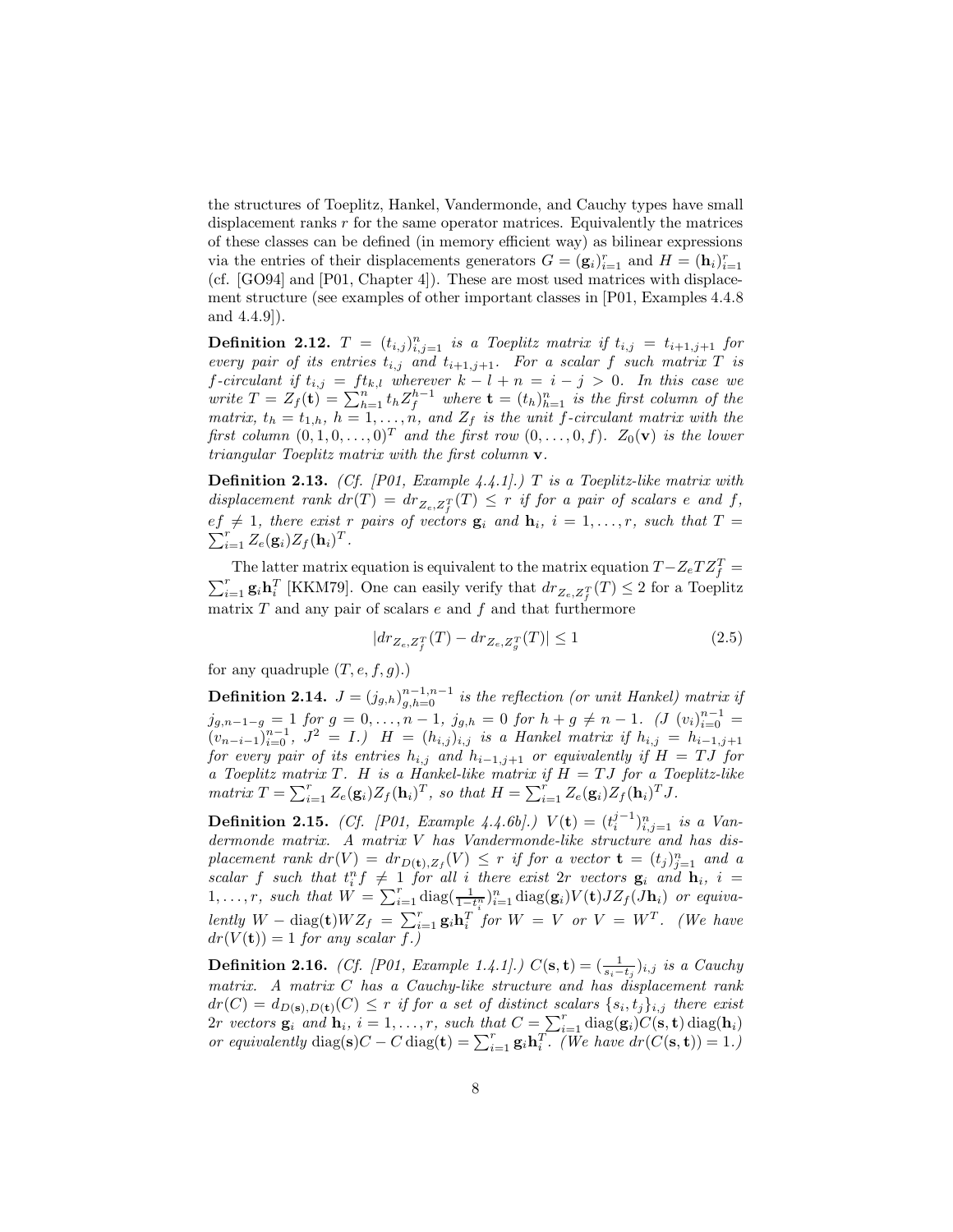**Remark 2.2.** *(Cf. Remark 2.1.) Observe that the rank of any off-diagonal block is zero for a diagonal matrix and is at most one for any matrix*  $Z_f$ .

**Remark 2.3.** *The classes of matrices with the structures of Toeplitz, Hankel* and Vandermonde types above are invariant in the parameters e and f for  $ef \neq 1$ *that define the associated operator matrices*  $Z_e$  *and*  $Z_f$ *. We can also redefine these classes by applying Theorem 2.1 to replace the displacement operators* ∆ *by* ∇ *or vice versa unless both operator matrices* A *and* B *are singular. (We replace the inequality*  $ef \neq 1$  *by*  $e \neq f$  *in the transition of the operators*  $\nabla \rightarrow \Delta$ *.*)

Toeplitz, Hankel, Vandermonde and Cauchy matrices can be multiplied by vectors in nearly linear arithmetic time.

**Fact 2.5.** *(See [P01, Chapters 2 and 3].) We have*  $m_S = O(m(n))$  *if* S *is an*  $n \times n$  *Toeplitz or Hankel matrix for*  $m<sub>S</sub>$  *in Definition 2.5 and*  $m(n)$  *in Section* 2.2.  $m_S = m_{S^T} = O(m(n) \log n)$  *if* S *is an*  $n \times n$  *Vandermonde or Cauchy matrix.*

The bilinear expressions in Definitions 2.13–2.16 reduce multiplication of a matrix with Toeplitz-like, Hankel-like, Vandermonde-like or Cauchy-like structures essentially to 2r multiplications of Toeplitz, Hankel, Vandermonde or Cauchy matrices by  $2r$  vectors. Theorems 2.2 and 2.3 extend this property to transposes, inverses, sums, and products of such matrices as well as their blocks. In particular we specify the respective estimates for the aritmetic complexity in Corollary 2.2 below and, in the important case of Toeplitz matrices, in Appendix A.

**Definition 2.17.** *Suppose we have a nonsingular*  $n \times n$  *matrix M preprocessed with a procedure* P *that outputs*  $\nu$  *parameters*  $p_1, \ldots, p_{\nu}$ . Let  $i_M(P)$  be the *minimum number of ops required to solve a linear system*  $M\mathbf{x} = \mathbf{f}$  *given a matrix* M, a vector **f**, and the parameters  $p_1, \ldots, p_\nu$ . Write  $i_M = \min_P \{i_M(P)\}$  (resp.  $i_{M,l} = \min_{P(l)} {i_M(P)}$ *) where the minimum is over all preprocessings* P *(resp. over all preprocessings*  $P = P(l)$  *that amount to solving at most l linear systems of equations with the matrices*  $M$ *,*  $M<sup>T</sup>$  *and*  $M<sup>T</sup>M$ *)*.

**Corollary 2.2.** We have  $m_T = m_H = O(lm(n))$ ,  $m_V = O(lm(n) \log n)$ ,  $m_C = O(lm(n) \log n)$ ,  $i_{T,2l} = i_{H,2l} = O(lm(n))$ ,  $i_{V,2l} = O(lm(n) \log n)$ ,  $i_{C,2l} =$  $O(lm(n) \log n)$  where  $T$ ,  $H$ ,  $V$ , and  $C$  *stand for*  $n \times n$  *matrices given with their displacement generators of lengths at most* l *and having structures of Toeplitz, Hankel, Vandermonde, and Cauchy types, respectively.*

The following result reduces the solution of linear systems with the structures of Vandermonde and and Cauchy types to linear systems with Toeplitz-like structures, which enables faster solution in Section 3. The result represents the genral *method of displacement transformation*, due to [P89/90] (cf. [P01, Sections 1.7, 4.8, and 4.9]).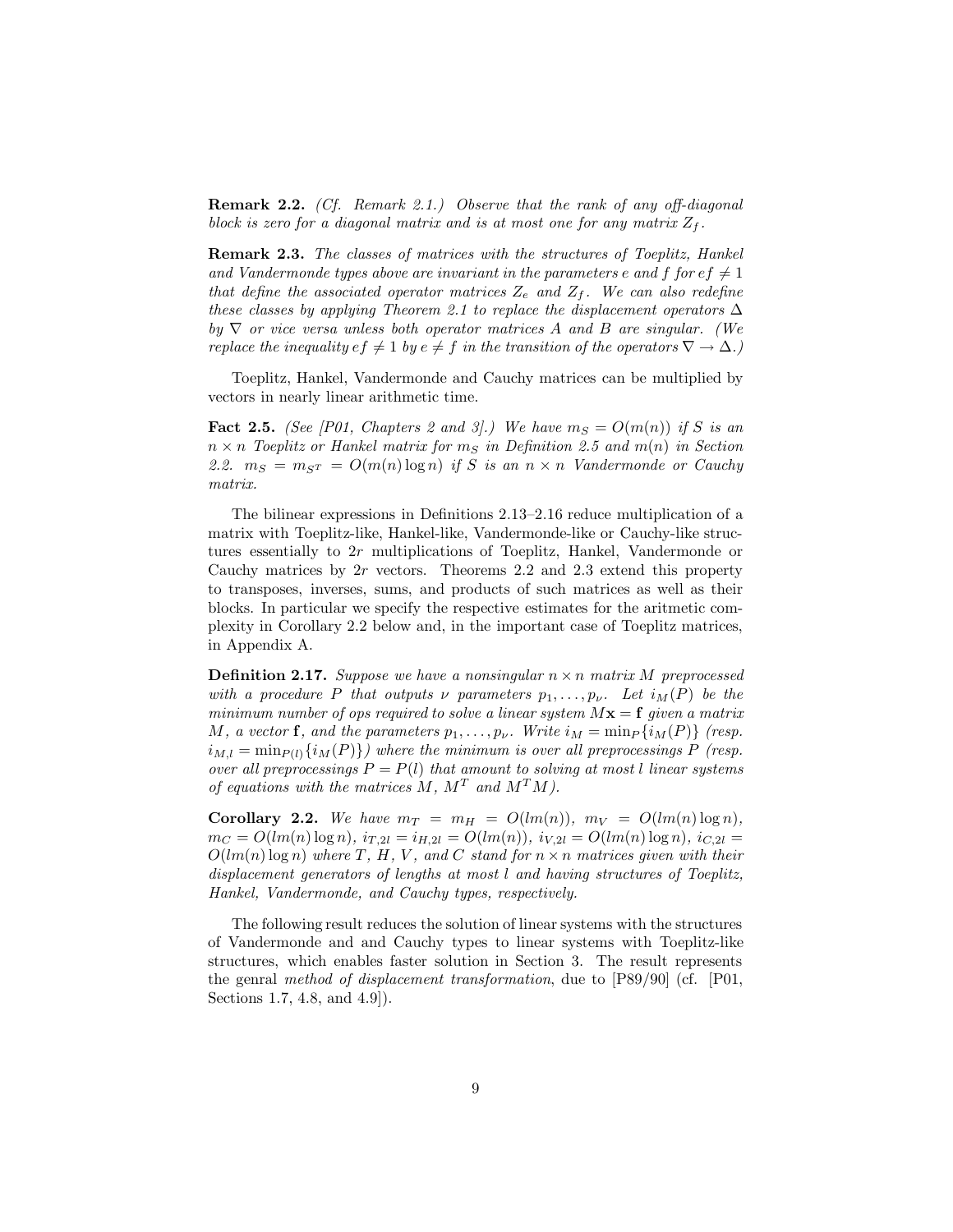**Corollary 2.3.** *(Cf. [P89/90].) Given a positive integer* r *and a displacement generator of a length l for an*  $n \times n$  *matrix M with the structure of Vandermonde (resp. Cauchy) type, one can generate matrices*  $V_1$  *and/or*  $V_2$  *with Vandermonde-like structure (defining them with their displacement generators of lengths at most* r) and apply  $O((l+r)m(n) \log n)$  *ops to compute a displacement generator of a length at most*  $l + r$  *(resp.*  $l + 2r$ *) for a Toeplitz-like matrix*  $V_1M$ *or*  $V_2M$  *(resp.*  $V_1MV_2$ *).* 

*Proof.* The corollary follows from Theorem 2.3 and Corollary 2.2.

## **2.6 Banded, rank structured (quasiseparable), and sparse structured matrices**

 $\Box$ 

**Definition 2.18.** *(Cf. [GL96].)* A matrix  $B = (b_{i,j})_{i,j}$  has a lower bandwidth *at most*  $l = l(B)$  *and an upper bandwidth at most*  $u = u(B)$  *and is called an*  $(l, u)$  *banded matrix if*  $b_{i,j} = 0$  *wherever*  $i > j + l$  *or*  $j > i + u$ *. Clearly, any*  $n \times n$  *matrix is*  $(n - 1) \times (n - 1)$  *banded, but an*  $(l, u)$  *banded*  $n \times n$  *matrix* B *is said to be banded if*  $l + u \ll n$ *.* 

**Theorem 2.6.** *a)* For an  $n \times n$  *nonsingular*  $(l, u)$  *banded matrix* B *we have*  $m_B = O(nw)$  and  $i_B(P) = O(nw)$  for some preprocessing P that involves  $O(w<sup>2</sup>n)$  *ops where*  $w = l + u + 1$ *. b)*  $O(w<sup>2</sup>n)$  *ops are sufficient to compute*  $(\det B)^2$ .

*Proof.* Part a) is a special case of Theorem 2.8 below, but one can also deduce it directly, by applying Gaussian elimination or Block Cyclic reduction to the symmetric positive definite  $(2l, 2u)$  banded matrix  $B<sup>T</sup>B$  and recalling that  $B^{-1} = (B^T B)^{-1} B^T$ . The latter algorithms also support part b).  $\Box$ 

 $(l, u)$  banded matrices are a special case of the following class of  $(l, u)$  rank structured matrices.

**Definition 2.19.** *(Cf. [EG01], [VVGM05], and the bibliography therein.) A matrix* M *has a lower rank* l *(resp. upper rank* u*) if this is the maximal rank of its submatrices lying below (resp. above) its diagonal.*  $M = (m_{ij})_{i,j=1}^n$  *is an* (l, u) *rank structured matrix (also called quasiseparable of order* (l, u)*) if it has a lower rank* l *and an upper rank* u*. Such a matrix has a trilinear* (l, u) *generator for its off-diagonal entries given by the set of*  $l \times l$  *matrices*  $A_h$  *and*  $u \times u$  *matrices*  $B_h$ *, vectors*  $\mathbf{p}_h$  *and*  $\mathbf{q}_h$  *of dimension l, and vectors*  $\mathbf{s}_h$  *and*  $\mathbf{t}_h$ *of dimension*  $u$  *for*  $h = 2, 3, \ldots, n$  *such that*  $m_{ij} = \mathbf{p}_i^T A_{ij} \mathbf{q}_j$ ,  $1 \leq j \leq i \leq n$ ,  $m_{ij} = \mathbf{s}_i^T B_{ij} \mathbf{t}_j, \ 1 \leq i \, 1 \leq j \leq n, \ where \ A_{ij} = A_{i-1} \cdots A_{j+1} \ for \ i-1 \, > \, j,$  $A_{i+1,i} = I_l, B_{ij} = B_{j-1} \cdots B_{i+1}$  *for*  $j - 1 > i, B_{i,i+1} = I_u$ . An  $(l, u)$  *rank stuctured matrix is* (l, u) *semiseparable if its every strictly lower (resp. upper) submatrix can be embedded into a matrix of rank* l *(resp.* u*).*

**Definition 2.20.** An  $(l, u)$  rank structured  $n \times n$  matrix has a bilinear  $(l, u)$ *generator given by the vectors*  $\mathbf{p}_i$ ,  $\mathbf{q}_j$ ,  $\mathbf{s}_i$ , and  $\mathbf{t}_j$  for all i and j, if it has a *trilinear*  $(l, u)$  *generator of Definition 2.19 where*  $A_h = I_l$  *and*  $B_h = I_u$  *for*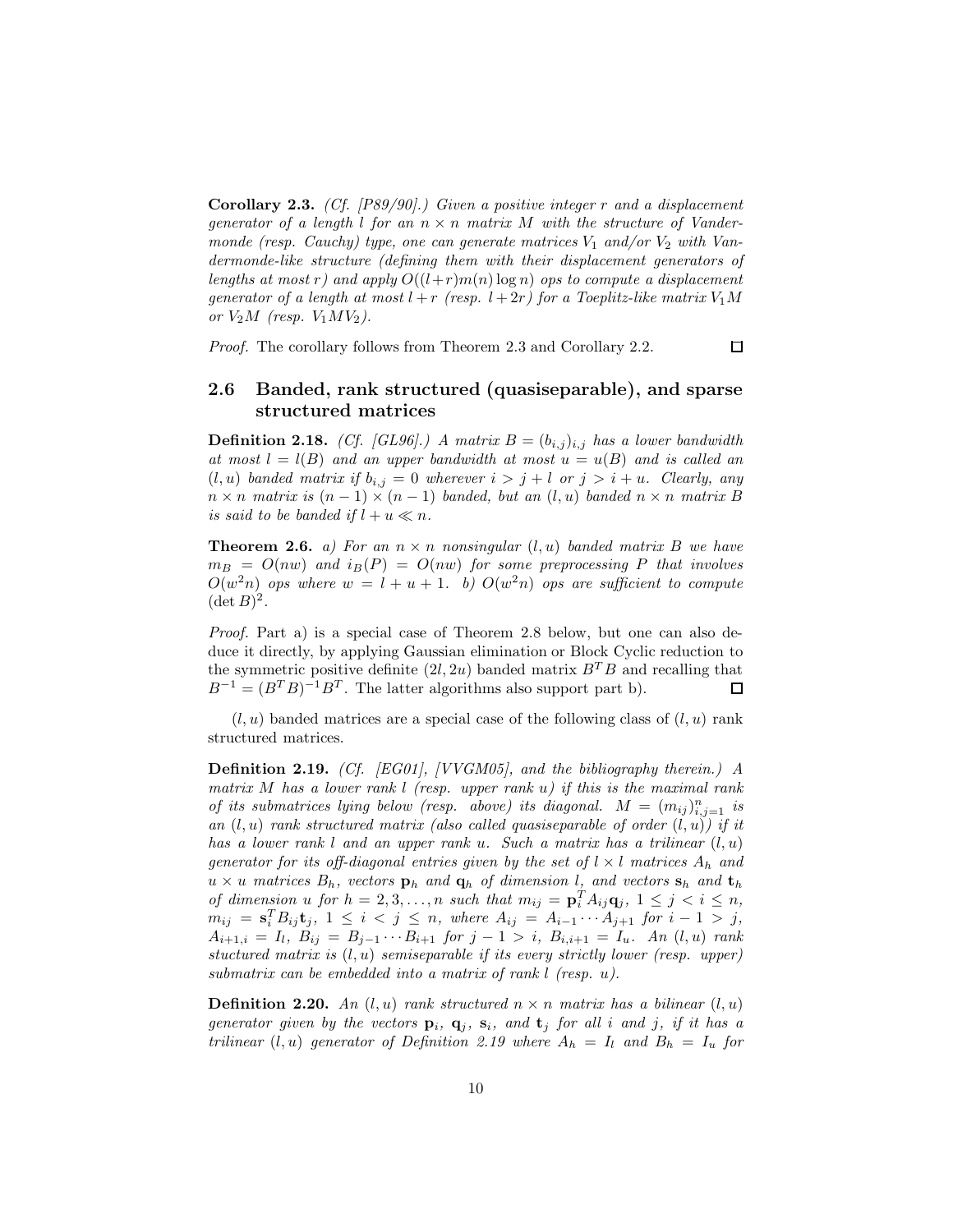*all* h*. In this case the subdiagonal (resp. superdiagonal) part of the matrix*  $M = (m_{ij})_{i,j}$  *(together with its diagonal) can be extended to a matrix of rank l (resp. u). If in addition,*  $m_{ii} = \mathbf{p}_i^T \mathbf{q}_i$  *for all i, then the bilinear*  $(l, u)$  *generator is complete.*

E.g.,  $(l, u)$  banded matrices are  $(l, u)$  rank structured (but not  $(l, u)$  semiseparable). Generically they do not have bilinear  $(l, u)$  generators, but if they are nonsingular, then generically their inverses have complete bilinear  $(l, u)$  generators. The inverse of a symmetric positive definite  $(l, u)$  banded matrix has a complete bilinear  $(l, u)$  generator. A tridiagonal matrix is  $(1, 1)$  rank structured, has a trilinear (1, 1) generator where  $A_k = B_k = 0$  for  $k = 2, \ldots, n-1$ , but has no bilinear  $(l, u)$  generator. If such a matrix is nonsingular and irreducible, then its inverse has complete bilinear  $(l, u)$  generator.

The above definitions can be extended to block rank structured matrices [EG01], [EG02].

**Theorem 2.7.** *(Cf. [EG99], [EG01], [VVGM05].) The inverse of a nonsingular* (l, u) *rank structured matrix is an* (l, u) *rank structured matrix.*

**Theorem 2.8.** *(Cf. [EG99], [EG01], [VVGM05].)*

*a)* Given an  $n \times n$  *nonsingular*  $(l, u)$  *rank structured matrix* M *with*  $w = l +$  $u+1$ *, we can compute its determinant in*  $O(w^2n)$  *ops, and for some preprocessing* P that involves  $O(w^2n)$  ops, we have  $m_M = O(nw)$  and  $i_M(P) = O(nw)$ .

*b)*  $i_{M,l+u} = O(nw)$  *if in addition the matrix M is strongly nonsingular.* 

Next we cover an important class of sparse structured matrices.

**Definition 2.21.** *(Cf. [LRT79], [PR93], [P93].) Associate the* n *rows (as well as n columns*) of an  $n \times n$  *matrix S with the set*  $V(S)$  *of vertices of a graph*  $G(S) = (V(S), E(S))$ *. Associate the nonzero entries with the set*  $E(S)$ *of edges.* Write |T| *for the cardinality of a set* T, so that  $m_S \leq 2|E(S)|$  and  $|E(S)| < (l(B) + u(B) + 1)n$ . A matrix S is sparse if  $|E(S)| \ll |V(S)|^2 = n^2$ .

**Definition 2.22.** *A graph*  $G = (V, E)$  *has an*  $s(n)$ *-separator family (with respect to two constants*  $a > 1$  *and*  $n_0$ *)* if either  $|V| < n_0$  *or the deletion of*  $s(|V|)$ *vertices can partition this graph into two disconnected subgraphs*  $G_1(V_1, E_1)$  *and*  $G_2(V_2, E_2)$  *having*  $s(n)$ -separator families with respect to the same constants a and  $n_0$  and such that  $|V_i| \leq a|V|$  for  $i = 1, 2$ . (We have  $s(n) \leq l + u + 1$ *and*  $|E(M)| < (l + u + 1)n$  *for the graph*  $E(B)$  *associated with an*  $(l, u)$  *banded matrix* B,  $s(n) = \sqrt{n}$  and  $|E(M)| = O(n)$  *for a planar graph, and*  $s(n) = O(n^h)$ *,*  $h = 1 - \frac{1}{d}$ , and  $|E(M)| = O(dn)$  for a d-dimensional grid graph.)

**Theorem 2.9.** *(Cf. [GS92].) Let a symmetric and positive definite matrix* M *be associated with a graph*  $G(M) = (V(M), E(M))$  *given with an*  $s(n)$ *-separator family. One can compute a permutation matrix* W *and Cholesky factorization of the matrix*  $W M W^{\hat{T}}$  *in*  $O(s(n)^3)$  *ops, and for such a preprocessing* P *we have*  $i_M(P) = O(|E(M)| + s(n))$  *ops.* 

**Corollary 2.4.** *Under the assumptions of Theorem 2.9, one can compute the integer*  $|\det M|$  *in*  $O(|E(M)| + s(n)^3)$  *ops.*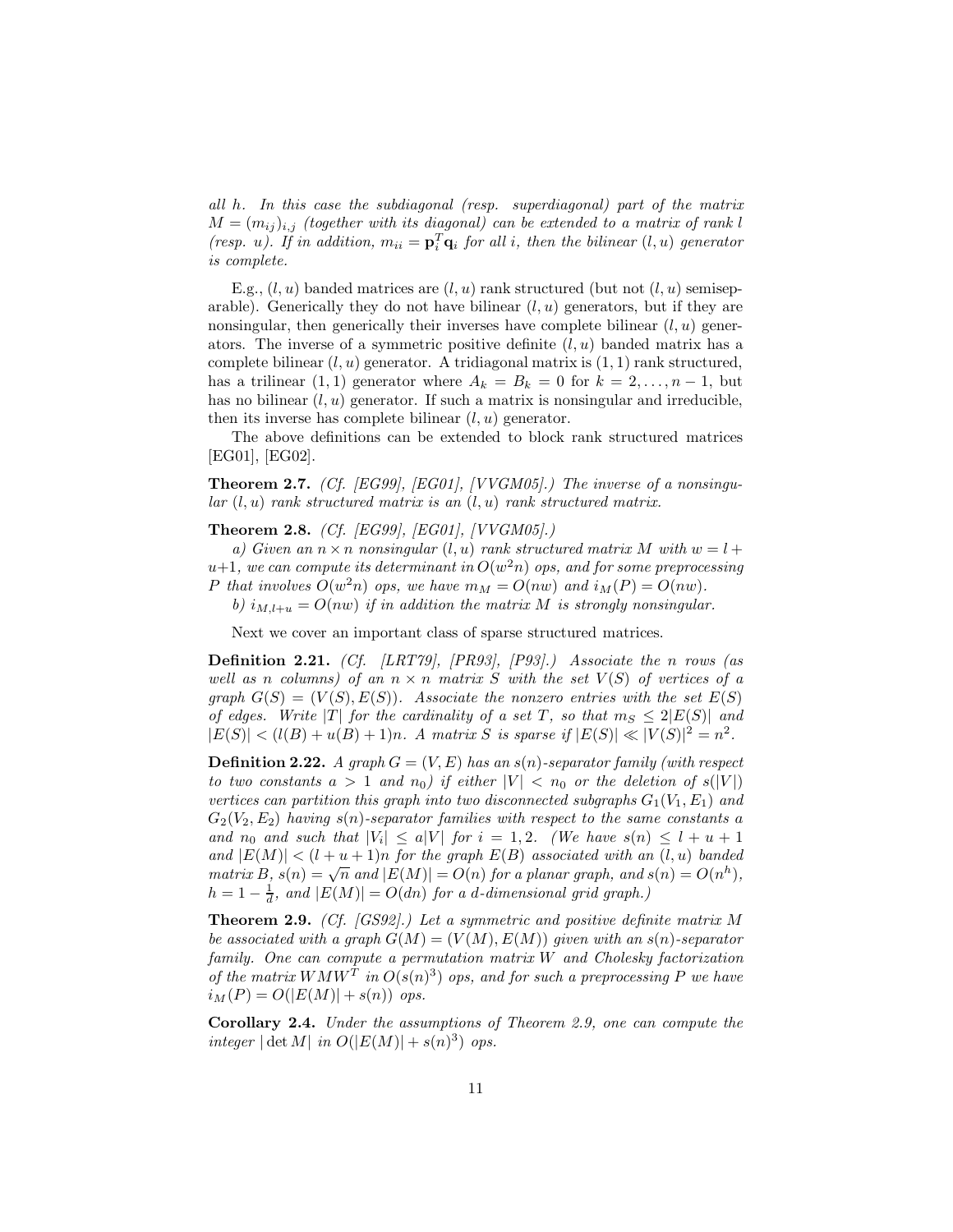**Corollary 2.5.** In the cases of symmetric and positive definite  $n \times n$  matrices M *associated with planar graphs or 2-dimensional (resp. 3-dimensional) grid graphs (so that*  $m_M \leq 2|E(M)| = O(n)$ ), there exists preprocessing P *by means of an appropriate factorization of the input matrix*  $M$  *that uses*  $O(n^{1.5})$  (resp.  $O(n^2)$  operations and supports the bound  $i_M(P) = O(n^2)$ .

#### **2.7 Rational number reconstruction**

**Definition 2.23.** ord<sub> $q$ </sub> (m), the order of q in m, is the maximal integer l such *that*  $q^l$  *divides* m.

**Definition 2.24.**  $\nu(y)$  *is the numerator, and*  $\delta(y) \geq 1$  *is the denominator in the ratio*  $y = \nu(y)/\delta(y)$  *of two coprime integers*  $\nu(y)$  *and*  $\delta(y)$ *.* 

*Modular rational roundoff* is the recovery of a rational number  $x/y$  from three integers k,l, and  $r = (x/y) \mod l$  provided x and y are coprime unless  $r = 0$ , l and y are coprime,  $|x| < k \leq l$ , and  $0 < y \leq l/k$ .  $\rho(\log l)$  is the bit–operation complexity of this recovery. Clearly, we can write  $x = r, y = 1$  if  $k > |r|$ . The pair  $(x, y)$  is unique under the additional assumption that  $2|x| < k$ [GG03].

**Theorem 2.10.** *(Cf. [WP03].) We have*

$$
\rho(d) \le cd^2, \rho(d) \le C\mu(d)\log d \tag{2.6}
$$

*for*  $\mu(d)$  *in* (2.4) and *two* positive constants C and c,  $c < C$ .

*Proof.* To support the theorem, it is sufficient to apply the algorithms in any of the papers [PW02], [WP03], [PW04], or [M04].  $\Box$ 

#### **2.8 Las Vegas versus Monte Carlo randomization**

Unlike *deterministic algorithms*, which always produce correct output, *randomized algorithms* produce correct output with a probability of at least  $1 - \epsilon$  for a fixed tolerance . The randomized complexity estimates are of the *Las Vegas* type if they cover the cost of the correctness verification, that is if at the estimated cost one either fails with a low probability or outputs the correct solution. The other randomized complexity estimates are of the *Monte Carlo* type. They show the cost bound under which the output can be erroneous, although with a bounded low probability.

#### **2.9 Randomization versus degeneration**

Given a nonsingular matrix in  $\mathbb{Z}$ , what is the probability that it stays such in  $\mathbb{Z}_p$ for a random prime p in a fixed large range, e.g. in  $(y/20, y]$  for a large integer y? Here is an estimate from [PMRW05], [PWa].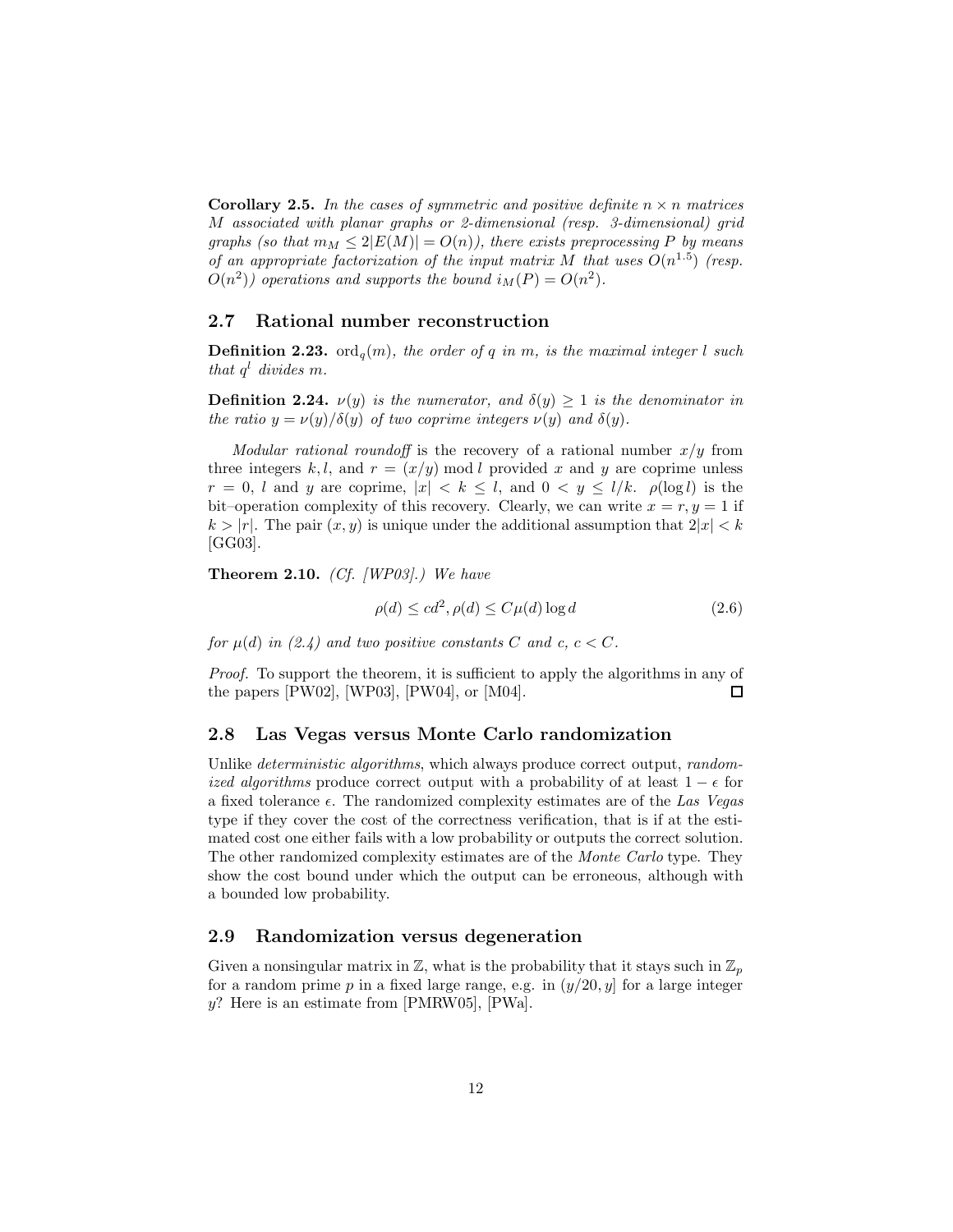**Theorem 2.11.** *Suppose that*  $\epsilon$  *is a positive number, the matrix*  $M \in \mathbb{Z}^{n \times n}$  *is nonsingular, and a prime* p *is randomly sampled from the range* (y/20, y] *under the uniform probability distribution in this range where*  $y = \frac{n\xi \ln|M|}{\epsilon} \ge 114$ ,  $\xi = \frac{16 \ln 114}{\epsilon} = -16 \alpha/(1-\alpha) = 3.278885$  and  $\alpha = \frac{\ln 114}{\epsilon} = 0.17007650$  $\frac{16 \ln 114}{16 \ln 5.7 - \ln 114} = 16 \alpha / (1 - \alpha) = 3.278885..., \text{ and } \alpha = \frac{\ln 114}{16 \ln 5.7} = 0.17007650...$ *Then*  $P = \text{Probability}((\det M) \mod p = 0) < \epsilon$ .

## **3 Computations in the fields with matrices having displacement structure**

#### **3.1 Inversion of strongly nonsingular structured matrices**

**Theorem 3.1.** *Assume that a strongly nonsingular*  $n \times n$  *matrix* M *in a field* F *has structure of Toeplitz, Hankel, Vandermonde or Cauchy type (cf. Definitions 2.13–2.16), has a displacement rank* r*, and is given with its displacement generator of a length* l*. Then a displacement generator of the minimum length* r *for the matrix* M−<sup>1</sup> *as well as the scalar* det M *can be computed by using*  $O(l^2n + m_M r \log n)$  field operations.

*Proof.* The MBA divide-and-conquer algorithm by Morf 1974 and 1980 and Bitmead and Anderson 1980 [M74], [M80], and [BA80] was proposed for Toeplitzlike matrices. We adapt it to a more general class of matrices with displacement structutre (cf. [OP98], [P01, Chapter 5]). Recall the well-known block triangular factorizations

$$
M = \begin{pmatrix} M_{00} & M_{01} \\ M_{10} & M_{11} \end{pmatrix} = \begin{pmatrix} I & 0 \\ M_{10} M_{00}^{-1} & I \end{pmatrix} \begin{pmatrix} M_{00} & 0 \\ 0 & S \end{pmatrix} \begin{pmatrix} I & M_{00}^{-1} M_{01} \\ 0 & I \end{pmatrix}, \quad (3.1)
$$

$$
M^{-1} = \begin{pmatrix} \tilde{M}_{00} & \tilde{M}_{01} \\ \tilde{M}_{10} & \tilde{M}_{11} \end{pmatrix} = \begin{pmatrix} I & -M_{00}^{-1} M_{01} \\ 0 & I \end{pmatrix} \begin{pmatrix} M_{00}^{-1} & 0 \\ 0 & S^{-1} \end{pmatrix} \begin{pmatrix} I & 0 \\ -M_{10} M_{00}^{-1} & I \end{pmatrix}.
$$
\n(3.2)

Here

$$
\tilde{M}_{10} = (-S^{-1})(M_{10}M_{00}^{-1}), \quad \tilde{M}_{01} = -(M_{00}^{-1}M_{01})S^{-1}, \tag{3.3}
$$

$$
\tilde{M}_{00} = M_{00}^{-1} - (M_{00}^{-1} M_{01}) \tilde{M}_{10}, \quad \tilde{M}_{11} = S^{-1}, \tag{3.4}
$$

the block matrix  $M_{00}$  and the  $k \times k$  Schur complement

$$
S = S(M, M_{00}) = S^{(k)}(M) = M_{11} - (M_{10}M_{00}^{-1})M_{01}
$$
\n(3.5)

are strongly nonsingular if so is the matrix M, and the sizes  $n_i \times n_i$  of the block matrices  $M_{ii}$ ,  $i = 0, 1$  are assumed to be balanced (say,  $n_0 = \lceil n/2 \rceil$ ,  $n_1 = n - n_0$ ). We obtain and recursively extend factorization (3.1) by applying the block Gauss–Jordan elimination to the matrix  $M$  and then recursively to the matrices  $M_{00}$  and S until the inversion problem is reduced to the case of one-by-one matrices. Actual computation goes back from the inverses of these one-by-one matrices to the matrix  $M^{-1}$ . In this recursive process we can also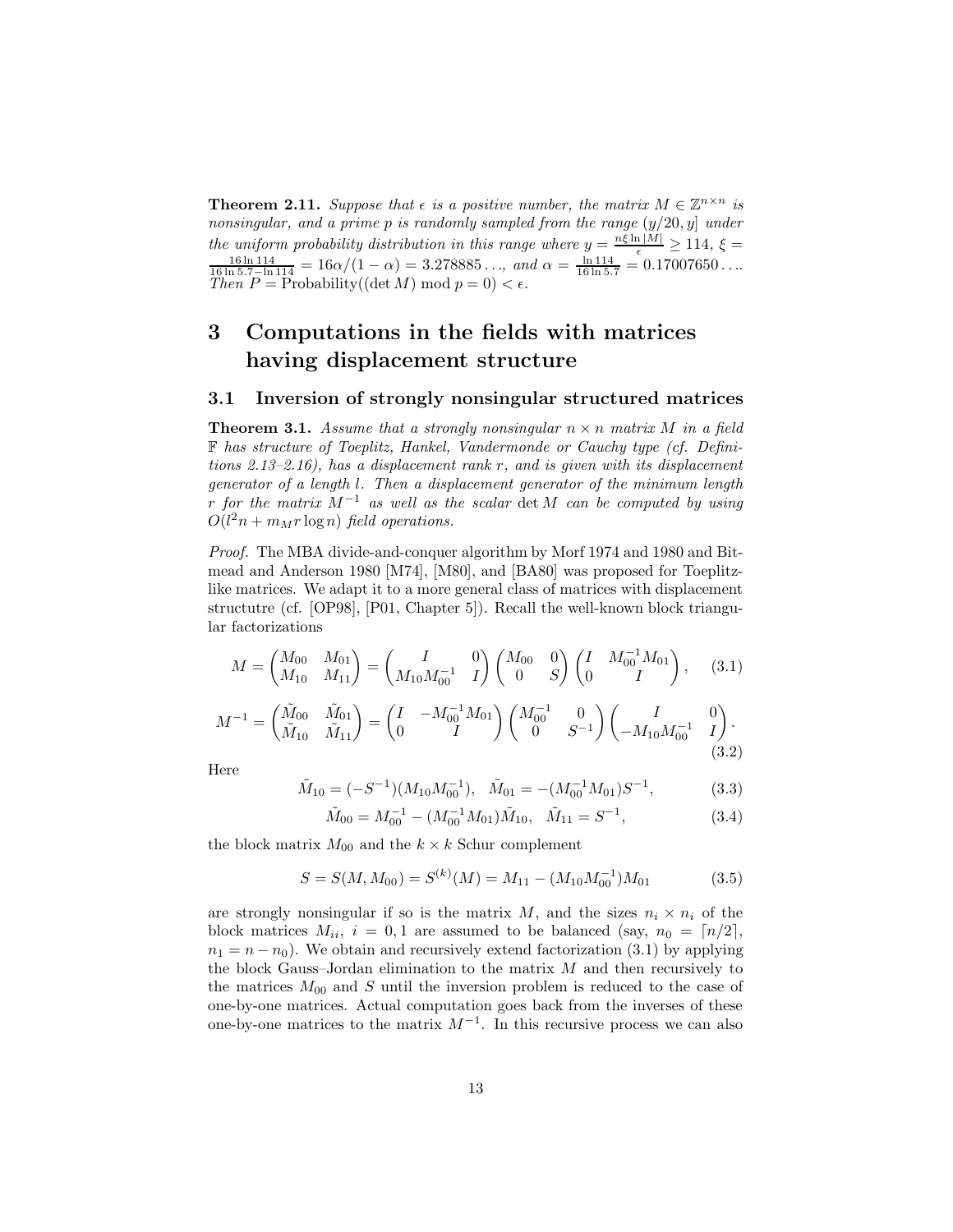recursively factorize the scalar det  $M = (\det M_{00}) \det S$  and output it as byproduct.

To yield the claimed complexity bound, we maintatin and exploit the structure of the input matrix  $M$ . In particular, we recursively compress the displacement generator of the matrix M and of all computed auxiliary matrices to the level of their displacement ranks and perform all computations with these matrices by operating with their displacement generators (cf. Theorems 2.2–2.5 and Remark 2.1).

Let us examine the associated operator matrices. Assume the pairs of operator matrices  $(A,B)$  for an input matrix M and  $(A_{ii},B_{jj})$  for its submatrices  $M_{ij}$ for  $i, j \in \{0, 1\}$ . Combine equations (3.3) and (3.4) with Theorems 2.2–2.4 and obtain the pairs of operator matrices  $(B_{ii}, A_{jj})$  for the submatrices  $M_{ij}$  of  $M^{-1}$ for  $i, j \in \{0, 1\}$  and hence obtain the pair of operator matrices  $(B, A)$  for the matrix  $M^{-1}$  such that  $dr_{A,B}(M) = dr_{B,A}(M^{-1})$  (cf. Theorem 2.2). Likewise we arrive at consistent pairs of operator matrices for every matrix computed in the forward recursive process and for its inverse computed in the respective backward step.

Now we can deduce the complexity bound claimed in Theorem 3.1 in the case of Sylvester displacements by combining Theorems 2.2 and 2.3 and our next result, in which we use Sylvester displacement  $\nabla_{A,B}(M)$  (this allows singular operator matrices when we apply Theorem 2.2 for the inverses).

**Theorem 3.2.** *(Cf. Remark 3.1.) Assume Sylvester displacement*  $\nabla_{A,B}(M)$ *. Then*

*a) all trailing principal blocks (that is Schur complements) computed in the forward recursive process of the adapted MBA algorithm have displacement ranks at most*  $r + 4$ *,* 

*b) all leading principal blocks processed in the forward recursive process of the adapted MBA algorithm have displacement ranks at most*  $r + 6$ *, and* 

*c) all other matrices computed in the forward and backward recursive processes of the adapted MBA algorithm have displacement ranks at most*  $2r + 12$ *.* 

*Proof.* We have  $S^{(g)}(S^{(h)}(M)) = S^{(g+h)}(M)$  because the MBA algorithm is a structure preserving variant of the block Gauss–Jordan elimination. Likewise  $S^{(g)}(M^{(g+h)})=(S^{(h)}(M))^{(g)}$ . Therefore all trailing principal blocks computed in the MBA forward recursive process are Schur complements in the respective submatrices  $M^{(k)}$ . Now part a) follows from Theorem 2.4 (applied in the case  $i = j$ ) and Remark 2.1 because the inverse of every Schur complement is a trailing principal (that is, southeastern) block of the inverse of the matrix itself (cf. equation (3.4)) and because  $dr(N) = dr(N^{-1})$  (cf. Theorem 2.2).

Part b) follows from part a) and Theorem 2.4.

Let us prove part c). In the first step of the forward recursive MBA process we compute the off-diagonal blocks  $M_{00}^{-1}M_{01}$  and  $M_{10}M_{00}^{-1}$ . In the next steps we compute similar products  $\widehat{M}_{00}^{-1}\widehat{M}_{01}$  and  $\widehat{M}_{10}\widehat{M}_{00}^{-1}$  where the blocks  $M_{ij}$  denote the  $(i, j)$ <sup>th</sup> blocks of the respective principal block computed in the previous step of the forward recursive process. As we have observed in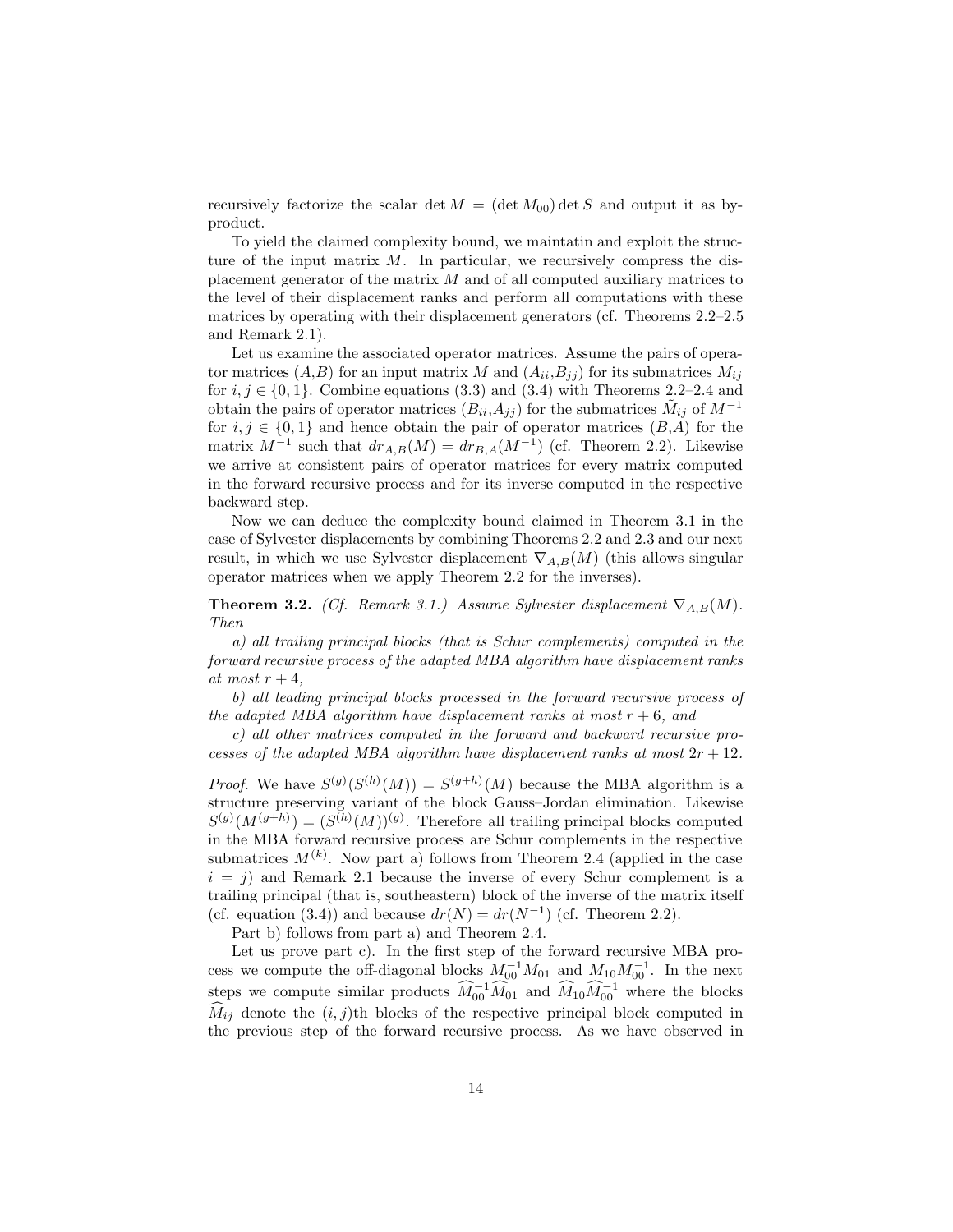the proof of part a), such a principal block is the matrix  $S^{(k)}(M^{(h)})^{(g)}$  for some integers  $g, h$  and  $k$ . Its any block is also a block of the matrices  $M$  or  $S^{(k)}(M^{(h)})$  for some pair of h and k. Now combining part a) with Theorems 2.2–2.4 implies the bound  $dr(B) \leq 2r + 12$  claimed in part c). Indeed this bound surely covers the factors  $M_{00}^{-1}M_{01}$  and  $M_{01}M_{00}^{-1}$  of the blocks  $\tilde{M}_{10}$  and  $\tilde{M}_{01}$  of the inverse  $M^{-1}$ , respectively (cf. equations (3.3)), but the same bound is extended to the operands involved in the computation of the northwestern blocks computed in the backward process. Equations (3.4) and the inequalities  $dr((M_{00}^{-1}M_{01})\tilde{M}_{00}) \le dr(M_{00}^{-1}M_{01}) + dr(\tilde{M}_{00}))$  support this extension at its final step, and similar relationships support it at the other steps. The stronger upper bound  $r + 4$  holds for the southeastern blocks computed in the backward process because they are the inverses of the Schur complements  $S^{(k)}(M^{(h)})$  for some integers  $h$  and  $k$ , and so we can apply Theorems 2.2 and 2.4.  $\Box$ 

According to Theorem 3.2, displacement generators of all matrices involved into the MBA process have lengths in  $O(r)$ . For the final transition from  $M_{00}^{-1}$ and  $S^{-1}$  to  $M^{-1}$  (performed in terms of generators) we use  $A = O(rm_M +$  $r^2m(n) = O(rm_M)$  ops. At the  $(i-1)$ st preceding level of the recursion we perform similar operations with  $2^i$  matrices of sizes roughly  $(n/2^i) \times (n/2^i)$ . For a positive constant c and  $m_M \geq cn$  this means  $O(r m_M)$  ops at each of the  $\lceil \log n \rceil$  levels of the MBA backward recursion and thus  $O(r m_M \log n)$  ops overall. This completes the proof of Theorem 3.1 under Sylvester displacements. Theorem 2.1 enables extension to Stein displacements  $\Delta_{A,B}$ . We recall bound (2.5) to treat the cases where  $A, B \in \{Z_0, Z_0^T\}.$  $\Box$ 

**Remark 3.1.** *In the case of the Cauchy-like structure, the MBA recursive process involves only diagonal operator matrices, and so the bounds in Theorem 3.2 decrease to* r *in parts a) and b) and to* 2r *in part c). We have a smaller decrease in the case of the Vandermonde-like structure, where one half of the operator matrices in the MBA recursive process are diagonal. In the latter case and in the case of Toeplitz-like structure, we can choose the operator matrix*  $B = Z_0^T$ *, to decrease the bounds in Theorem 3.2 because the* (1, 0)*th block of this matrix is filled with zeros and thus has rank zero (cf. Remarks 2.1 and 2.2).*

Corollary 2.3 reduces the inversion of matrices with the structures of Vandermonde and Cauchy types to the inversion of Toeplitz-like matrices because  $M^{-1} = V_2(V_1MV_2)^{-1}V_1$ . This implies the following result (cf. [P89/90]).

**Corollary 3.1.** The upper estimates of Theorem 3.1 can be decreased to  $O(l^2n+1)$  $m(n)r^2 \log n$  field operations for  $m(n)$  in (2.3), even for matrices with the struc*tures of Vandermonde and Cauchy types.*

### **3.2** Inversion of nonsingular structured matrices in  $\mathbb{Z}_p$

**Corollary 3.2.** *Assume a random prime p in the range*  $(y/20, y)$  *for a sufficiently large integer* y and a nonsingular matrix  $M \in \mathbb{Z}^{n \times n}$  *having structure of Toeplitz, Hankel, Vandermonde or Cauchy type, given with its displacement*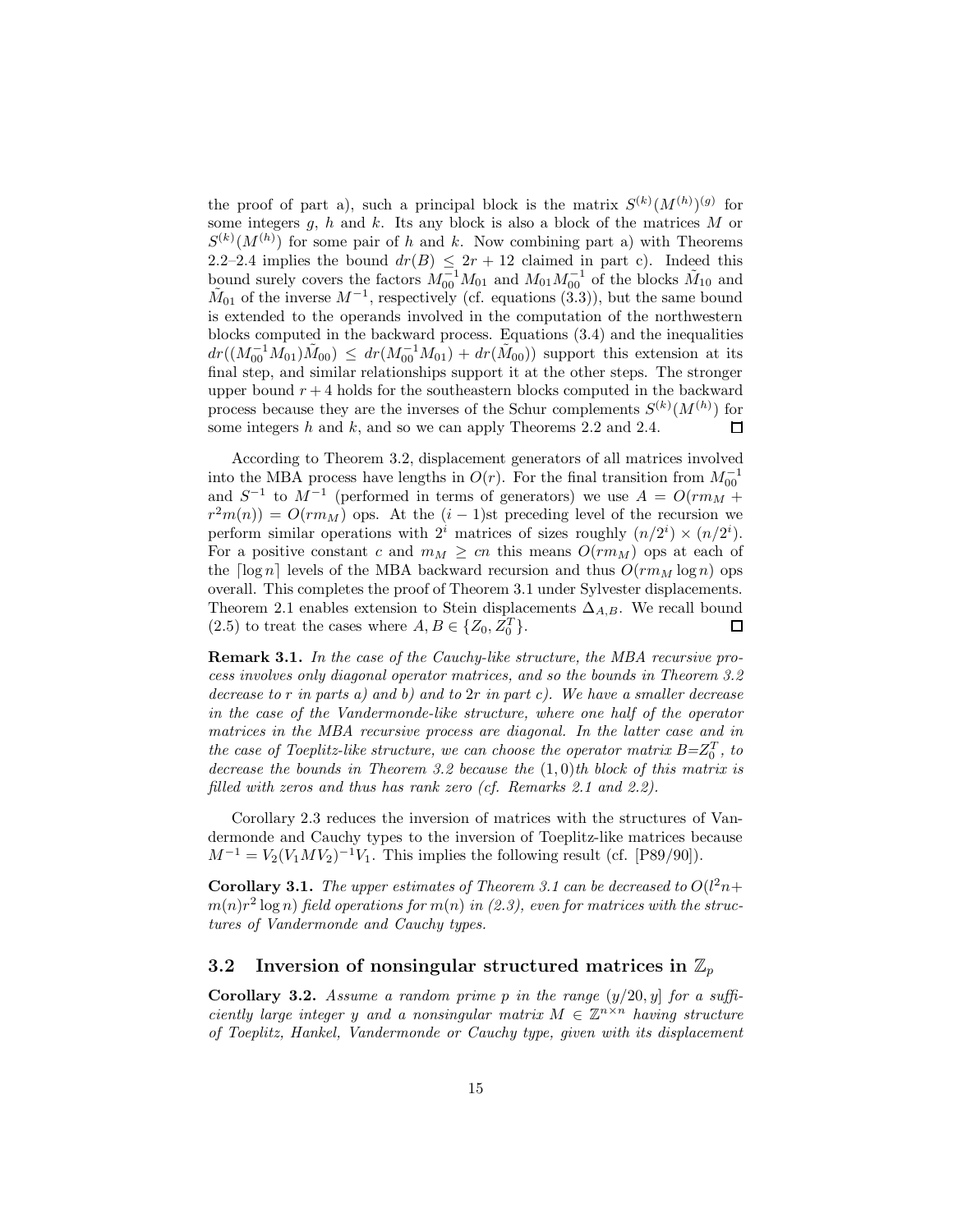*generator of a length* l*, and having a displacement rank* r*. Then a) the matrix*  $M<sup>T</sup>M$  is expected to be strongly nonsingular in  $\mathbb{Z}_p$ , and b) if it is strongly non*singular, then a displacement generator of length* r *for the matrix* M−<sup>1</sup> mod p *can be computed by using*  $O(l^2n + r^2m(n) \log n)$  *operations in*  $\mathbb{Z}_p$ *.* 

*Proof.* The matrix  $M^T M$  is strongly nonsingular in  $\mathbb{Z}$  (cf. Definition 2.2) and is expected to stay such in  $\mathbb{Z}_p$  due to Theorem 2.11. This proves part a). Part b) follows from Corollary 3.1 for  $\mathbb{F} = \mathbb{Z}_p$  and from the equation  $M^{-1} =$  $(M^TM)^{-1}M^T$ . П

#### **3.3 Singular matrices with displacement structure**

Let us extend our study to the case of singular input matrices M having a rank  $\rho$  and a displacement rank r. In this case we seek the inverse of a  $\rho \times \rho$ nonsingular submatrix of the matrix M.

**Theorem 3.3.** *Assume that in a field*  $\mathbb{F}$  *an*  $n \times n$  *matrix* M *of a rank*  $\rho \leq n$ *, has generic rank profile, has structure of (a) the Toeplitz or Hankel types or (b) Vandermonde or Cauchy types, has a displacement rank* r*, and is given with a*  $displacement$  generator of a length  $l = O(r)$ . Then (i) the rank  $\rho$  and (ii) a  $displacement generator of length r for the matrix (M<sup>(p)</sup>)<sup>-1</sup> can be computed by$ *using*  $O(r m_{M^{(\rho)}} \log \rho) = O(m(\rho) r^2 \log^{1+\delta} \rho)$  *ops in*  $\mathbb{F}$  *where*  $\delta = 0$  *in case* (*a*) and  $\delta = 1$  *in case (b). (iii) Within the same cost bound one can compute a solution* **x** *to a consistent linear system*  $M$ **x** = **f***, in*  $O(m_M)$  *additional ops one can verify consistency of the system, and in*  $O(rm_M)$  *additional ops one can compute a shortest displacement generator for a matrix whose columns define a basis for the null space of the matrix* M*.*

*Proof.* Apply the adapted MBA algorithm as in the case of strongly nonsingular input matrices until it factorizes the submatrix  $M^{(\rho)}$  and computes a shortest displacement generator (of length  $r+O(1)$ ) for the matrix  $(M^{(\rho)})^{-1}$ . This takes  $O(r m_{M^{(\rho)}} \log \rho)$  ops overall. Then the algorithm stops because it is prompted to invert one-by-one matrix filled with the zero.

To solve a consistent nonhomogeneous linear system  $Mx = f$ , multiply the matrix  $(M^{(\rho)})^{-1}$  by the subvector made up of the first  $\rho$  coordinates of the vector **f** and append  $n - \rho$  zero coordinates to the product to obtain a solution vector **x**. This stage involves  $O(m_{M(\rho)})$  ops.

To verify consistency of the nonhomogeneous linear system, multiply the matrix M by the vector **x** and compare the product with the vector **f**. In fact one only needs to multiply the  $n \times (n - \rho)$  southwestern submatrix by the leading subvector of the dimension  $\rho$  in the vector **x**. If  $f = 0$  and if we seek a solution  $\mathbf{x} = (x_i)_{i=1}^n$  to the system  $M\mathbf{x} = \mathbf{0}$ , then we substitute  $x_n = 1$  into this system and arrive at a nonhomogeneous linear system with  $n-1$  unknowns and equations.

Finally substitute  $M_{00} = M^{(\rho)}$  into (3.1) and observe that the columns of the matrix  $\left(\begin{array}{c} (M^{(\rho)})^{-1}M_{01} \end{array}\right)$  $-I_{n-\rho}$  $\sqrt{2}$ form a basis for the null space of the matrix M. One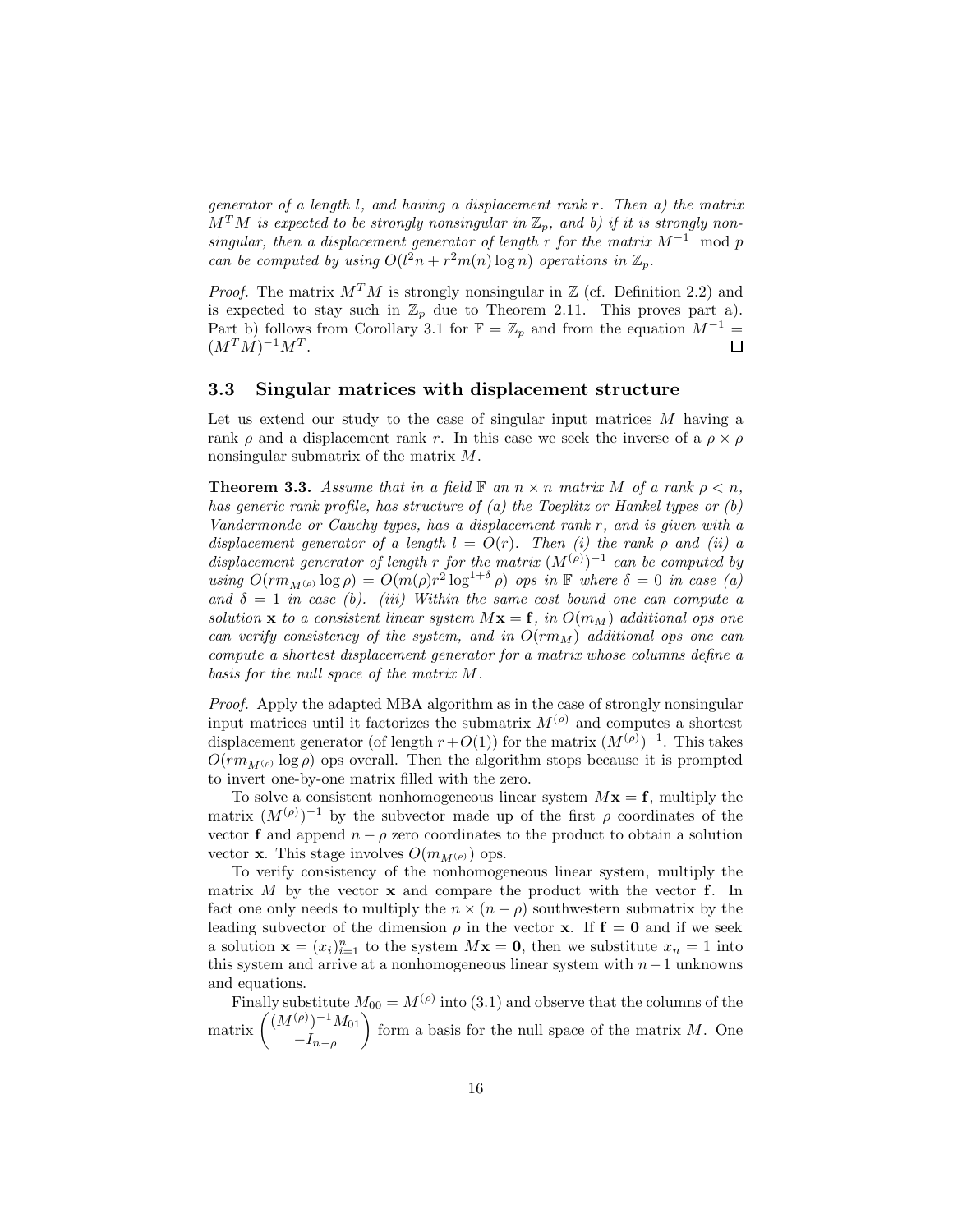can compute a shortest displacement generator for the matrix  $(M^{(\rho)})^{-1}M_{01}$  in  $O(r m_M)$  additional ops (cf. Theorem 2.3).

**Theorem 3.4.** *I) To extend Theorem 3.3 to the case of input matrices not having generic rank profile it is sufficient to perform*  $O(m_M)$  *additional ops, to generate* 2n − 2 *random parameters in the field* F*, and to allow Monte Carlo randomization, that is, to allow erroneous output with a low probability. II) By* performing additional  $O(r m_M)$  *ops one yields Las Vegas randomization, that is, either fails with a low probability or arrives at the correct output.*

*Proof.* Part I) is implied by the following theorem.

**Theorem 3.5.** *Let a finite set* S *of a sufficiently large cardinality* |S| *lie in a* field  $\mathbb F$  *and let a matrix* M *lie in*  $\mathbb F^{n \times n}$ *. Define randomized preprocessing*  $\overline{M} \leftarrow \overline{X} \overline{M} \overline{Y}$  where  $X = X_g$ ,  $Y = Y_h$  for  $g, h \in \{1, 2\}$ ,  $X_1 = (\frac{x_j}{s_i - t_j})_{i=1}^n$ ,  $Y_1 = (\frac{y_j}{u_i - v_j})_{i=1}^n$ ,  $X_2 = Z_0^T(\mathbf{x})$ ,  $Y_2 = Z_0(\mathbf{y})$ ,  $x_1 = y_1 = 1$ , and the other  $2n - 2$ *coordinates of the vectors*  $\mathbf{x} = (x_i)_{i=1}^n$  *and*  $\mathbf{y} = (y_i)_{i=1}^n$  *are randomly sampled from the set* S. Then both matrices  $X_2$  and  $Y_2$  are nonsingular and with a *probability of at least*  $(1 - \rho/|S|)^2$  *both matrices*  $X_1$  *and*  $Y_1$  *are nonsingular. If the matrices* X *and* Y *are nonsingular, then with a probability of at least* 1−(ρ+ 1)ρ/|S| *matrix* XMY *has generic rank profile (and therefore is strongly nonsingular if the matrix* M *is nonsingular).*

*Proof.* See [KS91] on the case  $X = X_2$ ,  $Y = Y_2$  and [P01, Corollary 5.6.3] on the case  $X = X_1, Y = Y_1$ .  $\Box$ 

We can extend the dispacement structure of the matrix  $M$  to the matrix XMY by choosing appropriate matrices  $X = X_i$  and  $Y = Y_i$  for  $i = 1, 2$  to match the operator matrices associated with the matrix M. Then  $dr(XMY) \leq$  $dr(M) + 2$ , the matrix XMY is computed at a low cost (see Theorem 2.3), and so its recursive factorization and a shortest displacement generator for the matrix  $M^{-1} = Y(XMY)^{-1}X$  are computed within the cost bounds of Corollary 3.1. This proves part I) of Theorem 3.5.

To prove part II), verify correctness of the rank computation as follows: compute a displacement generator of length  $O(r)$  for the Schur complement  $S(XMY, (XMY)^{(\rho)})$  of the block  $(XMY)^{(\rho)}$  in the matrix XMY (cf. equation (3.5) and Theorems 2.2, 2.3, and 3.3), compress it to the minimum length (cf. Corollary 2.1), and verify that this length is zero.  $\Box$ 

Similarly to Corollary 3.1, we refine the estimates of Theorems 3.3 and 3.4 in the case (b).

**Corollary 3.3.** *In the upper estimates of Theorems 3.3 and 3.4 one can replace the quantity*  $m_M$  *with*  $rm(n)$ *, even in case of input matrices with the structures of Vandermonde and Cauchy types provided in the estimate in Theorem 3.3(ii) the matrix*  $(M^{(\rho)})^{-1}$  *is replaced with*  $V_1(M^{(\rho)})^{-1}V_2$  *where*  $V_1$  *and*  $V_2$  *are nonsingular Vandermonde or Vandermonde-like matrices (one of them can be the identity matrix).*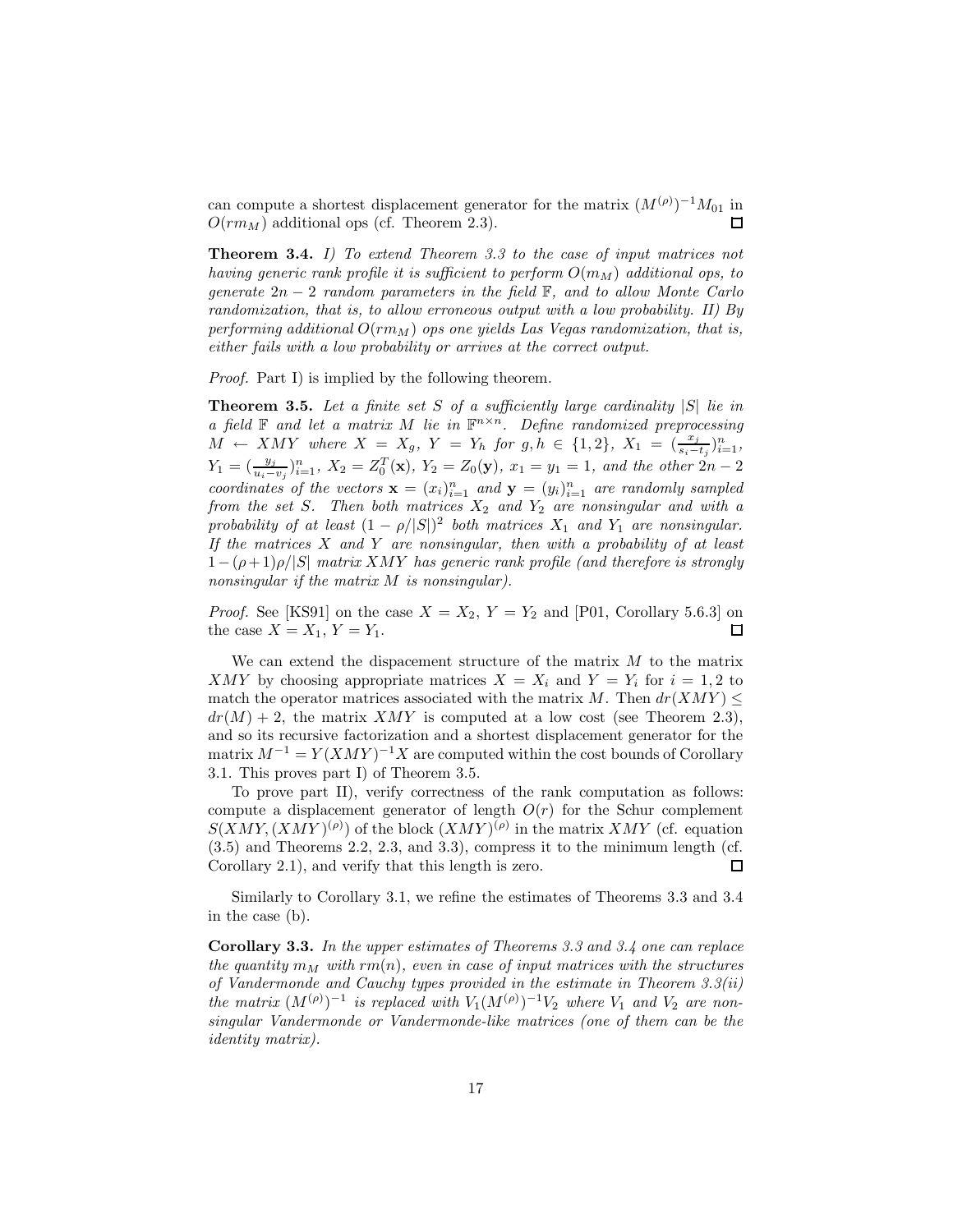Clearly, the results of this subsection can be applied to matrices  $M$  in the field  $\mathbb{F} = \mathbb{Z}_n^{n \times n}$  for any prime p. Furthermore for a large integer y and a random prime p chosen in the range  $(y/20, y]$ , a matrix  $M \in \mathbb{Z}^{n \times n}$  is likely to keep its rank, displacement rank, and displacement generator in the transition from the ring  $\mathbb Z$  to the field  $\mathbb Z_p$  (cf. Theorem 2.11). Therefore the results of this subsection can be extended to structured integer matrices.

## **4 Hensel's lifting for a linear system of equations**

In this section we recall Hensel's lifting algorithm in [MC79], [D82] but present it in a generalized form allowing to run it in the rings  $\mathbb{Z}_{qs}$  for any pair of integers  $q > 0$  and  $s > 1$ . The case of  $q = 1$  and a prime s covers classical lifting in [MC79], [D82]. If q and s equal the powers of two, we have *binary* Hensel's lifting.

Let us be given a vector **f** and black box subroutines for multiplying by a vector a factor-q nonsingular matrix M in  $\mathbb{Z}_{qs}^{n\times n}$  (see Definition 2.7) and matrix  $Q$  satisfying  $(2.2)$ . Then the following algorithm computes the first h terms in the vector expansion  $M^{-1}$ **f** =  $\sum_{i=0}^{\infty}$ **u**<sup>(i)</sup> $s^i$ , **u**<sup>(i)</sup>)  $\in \mathbb{Z}_{qs}^n$ ,  $i = 0, 1, \ldots$ 

**Algorithm 4.1.** Hensel's lifting. (See Examples 4.1–4.3 below.)

INPUT: *a matrix*  $M \in \mathbb{Z}^{n \times n}$ *, a vector*  $\mathbf{f} \in \mathbb{Z}^n$ *, three positive integers h, q, and s*, and a matrix  $Q \in \mathbb{Z}_{qs}^{n \times n}$  satisfying (2.2).

OUTPUT: *the vector*  $\mathbf{x}^{(h)} \in \mathbb{Z}^n$  *such that*  $M\mathbf{x}^{(h)} = (q\mathbf{f}) \bmod (q\mathbf{s}^h)$ .

INITIALIZATION:  $\mathbf{r}^{(0)} = \mathbf{f}$ *.* 

COMPUTATIONS: *for*  $i = 0, 1, \ldots, h-1$ , *compute the vectors* 

$$
\mathbf{u}^{(i)} = Q\mathbf{r}^{(i)} \bmod (qs), \quad \mathbf{r}^{(i+1)} = (q\mathbf{r}^{(i)} - M\mathbf{u}^{(i)})/(qs).
$$

*Output the vector*  $\mathbf{x}^{(h)} = \sum_{i=0}^{h-1} \mathbf{u}^{(i)} s^i$ .

**Example 4.1.**  $M = \begin{pmatrix} 2 & 1 \\ 3 & 2 \end{pmatrix}$ ,  $\mathbf{f} = \begin{pmatrix} 3 \\ 4 \end{pmatrix}$ . So  $\mathbf{x} = \begin{pmatrix} 2 \\ -1 \end{pmatrix}$ . By applying Algorithm 4.1  $\oint$  *for*  $q = 1, s = 2, \mathbf{r}^{(0)} = \mathbf{f}$ *, we successively compute*  $Q = \begin{pmatrix} 0 & 1 \\ 1 & 0 \end{pmatrix}$ *,*  $\mathbf{u}^{(0)} = \begin{pmatrix} 0 \\ 1 \end{pmatrix}$ *,*  $\mathbf{r}^{(1)} = \begin{pmatrix} 1 \\ 1 \end{pmatrix}, \mathbf{u}^{(1)} = \begin{pmatrix} 1 \\ 1 \end{pmatrix}, \mathbf{r}^{(2)} = \begin{pmatrix} -1 \\ -2 \end{pmatrix}, \mathbf{u}^{(2)} = \begin{pmatrix} 0 \\ 1 \end{pmatrix}, \dots$  *to define*  $\mathbf{x}^{(3)} = \mathbf{x} \mod 8 = 0$  ${0 \choose 1} + 2{1 \choose 1} + 4{0 \choose 1}.$ 

**Example 4.2.**  $M = \begin{pmatrix} 4 & 1 \\ 6 & 2 \end{pmatrix}$ ,  $f = \begin{pmatrix} 3 \\ 4 \end{pmatrix}$ . *So*  $\mathbf{x} = \begin{pmatrix} 1 \\ -1 \end{pmatrix}$ . *By applying Algorithm 4.1 for* **Example 4.2.**  $M = \begin{pmatrix} 6 & 2 \end{pmatrix}, 1 = \begin{pmatrix} 4 \end{pmatrix}$ .  $D \times - \begin{pmatrix} 1 \end{pmatrix}$ . By applying Algoritan 4.1 for  $q = s = 2$ ,  $\mathbf{r}^{(0)} = \mathbf{f}$ , we successively compute  $Q = \begin{pmatrix} 0 & 1 \ 2 & 0 \end{pmatrix}$ ,  $\mathbf{u}^{(0)} = \begin{pmatrix} 0 \ 2 \end{pmatrix}$  $\mathbf{u}^{(1)} = \begin{pmatrix} 1 \\ 2 \end{pmatrix}, \mathbf{r}^{(2)} = \begin{pmatrix} -1 \\ -2 \end{pmatrix}, \mathbf{u}^{(2)} = \begin{pmatrix} 2 \\ 2 \end{pmatrix}, \dots$  *So, we have*  $\mathbf{x}^{(3)} = 2\mathbf{x} \mod 8 = 0$  $\binom{0}{2} + 2\binom{1}{2} + 4\binom{2}{2}$ ,  $(M\mathbf{x}^{(h)} - 2\mathbf{f}) \bmod 2^{h+1} = 0$  *for*  $h = 1, 2, 3$ *.*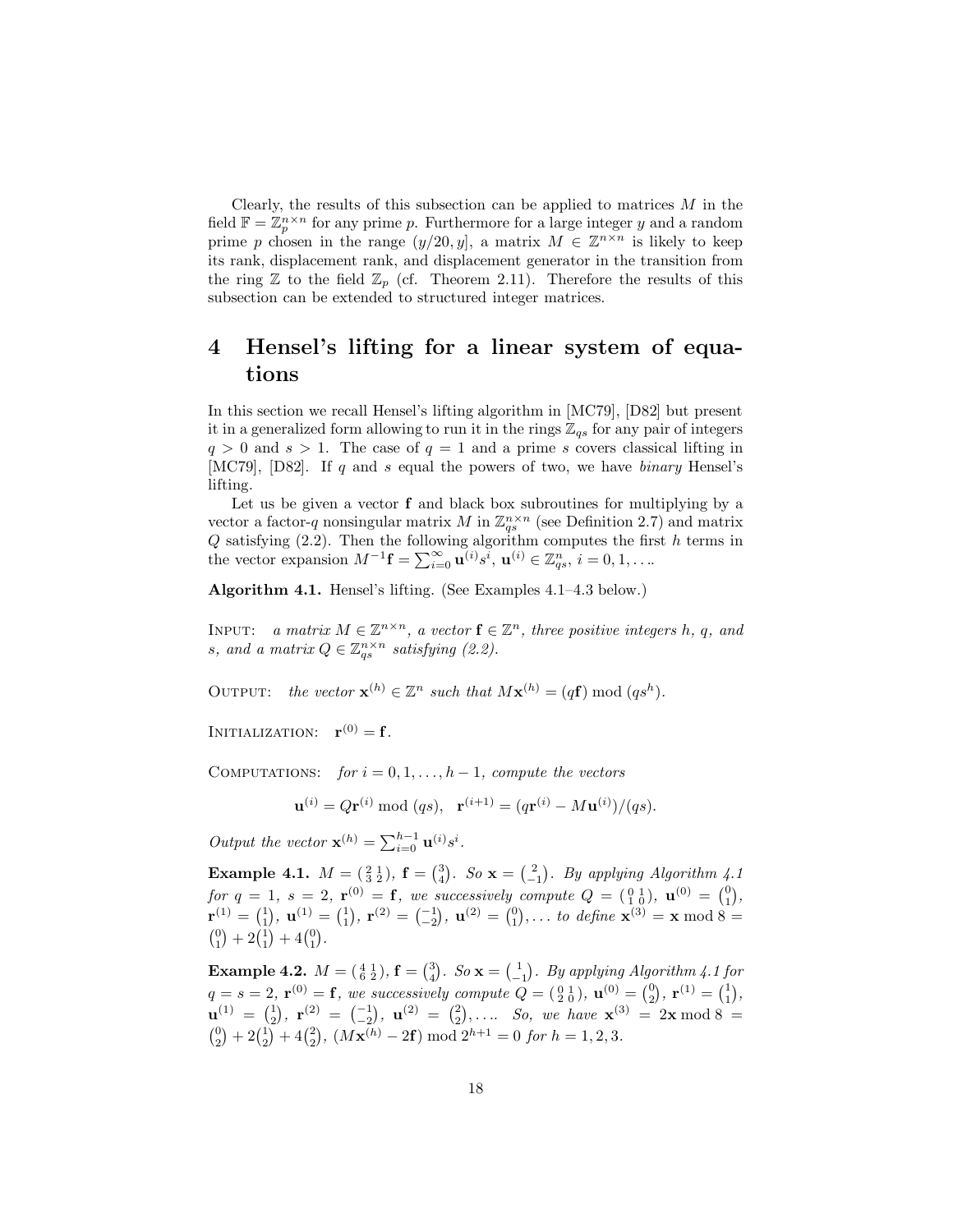**Example 4.3.**  $M = \begin{pmatrix} 32 & 2 \ 48 & 4 \end{pmatrix}$ ,  $\mathbf{f} = \begin{pmatrix} 24 \ 32 \end{pmatrix}$ . So,  $\mathbf{x} = \begin{pmatrix} 1 \ -4 \end{pmatrix}$ ,  $s_1(M) = 2$ ,  $s_2(M) = 16$ . *We can apply Algorithm 4.1 to*  $M$  *and* **b** *for*  $q = 3$ ,  $s = 2$ *.* 

The following theorem shows correctness of the algorithm (see part b) and bounds the precision of its computations. For  $q = 1$  and a prime s, Algorithm 4.1 and the theorem have appeared in [D82].

**Theorem 4.1.** For  $\mathbf{r}^{(i)}$  and  $\mathbf{x}^{(h)}$  in Algorithm 4.1, we have

- *a*)  $\mathbf{r}^{(i)} \in \mathbb{Z}^n$  *for all i*;
- *b*)  $M$ **x**<sup>(*h*)</sup> = q**f** mod (qs<sup>*h*</sup>);
- *c*) all components  $r_j^{(i)}$  of all vectors  $\mathbf{r}^{(i)} = (r_j^{(i)})_j$  satisfy the bounds  $|r_j^{(i)}| \leq$  $|f_j|/s^i + \alpha n \frac{qs-1}{q} \sum_{k=1}^i s^{-k} < \beta/s^i + \alpha n (qs-1)/(qs-q) < \gamma$  where  $M =$  $(m_{i,j})_{i,j=1}^n$ ,  $\mathbf{f} = (f_j)_{j=1}^n$ ,  $\beta = \beta(\mathbf{f}) = \max_j |f_j|, \quad \alpha = \alpha(M) = \max_{i,j} |m_{i,j}|, \quad \gamma = 2\alpha n + \beta.$  (4.1)

*Proof.*

- a)  $(q\mathbf{r}^{(i)} M\mathbf{u}^{(i)}) \bmod (qs) = (qI MQ)\mathbf{r}^{(i)} \bmod (qs)$ , and the claim follows because  $MQ = qI \text{ mod } (qs)$ .
- b)  $M\mathbf{x}^{(h)} = \sum_{i=0}^{h-1} M\mathbf{u}^{(i)} s^i = \sum_{i=0}^{h-1} (q\mathbf{r}^{(i)} q\mathbf{s}\mathbf{r}^{(i+1)}) s^i = q\mathbf{f} q\mathbf{s}^h\mathbf{r}^{(h)} =$  $q$ **f** mod  $(qs^h)$ .
- c) By definition, all components  $u_j^{(i)}$  of all vectors  $\mathbf{u}^{(i)}$  satisfy  $|u_j^{(i)}| \leq qs-1$ , and so  $qs|r_j^{(i+1)}| \leq q|r_j^{(i)}| + \alpha n \max_k |u_k^{(i)}| \leq q|r_j^{(i)}| + (qs-1)\alpha n$ . The claim now follows by induction on i.

 $\Box$ 

Clearly, the arithmetic computational cost of a lifting step is in  $m_M + m_Q +$  $O(n)$ . Here is an upper bound on the precision of computing.

**Lemma 4.1.** *Algorithm 4.1 operates with integers in the range*  $[-2^{d_1}, 2^{d_1})$  *where* 

$$
d_1 \le \lceil \log(2qs\gamma) \rceil \tag{4.2}
$$

*for*  $\gamma$  *in* (4.1).

*Proof.* The lemma follows from Theorem 4.1 a) and c) since the vectors  $\mathbf{u}^{(i)}$  are  $\Box$ computed in  $\mathbb{Z}_{qs}$ .

The bit precision of computing in Algorithm 4.1 is at most  $d_1$  and is only  $\lceil \log(qs) \rceil$  at the stages of computing the vectors  $\mathbf{u}^{(i)}$ . Therefore, each lifting step requires  $(m_M + O(n))\mu(d_1) + m_Q\mu(\log(qs))$  bit operations. If  $\lambda$  is the length of a computer word and  $d_1 < \lambda$ , then all arithmetic operations in the algorithm are word operations, that is performed within the computer precision. We save lifting steps and word operations if we choose *saturated initialization*, that is choose q and s that maximize the value  $d_1$  subject to the bound  $d_1 < \lambda$ .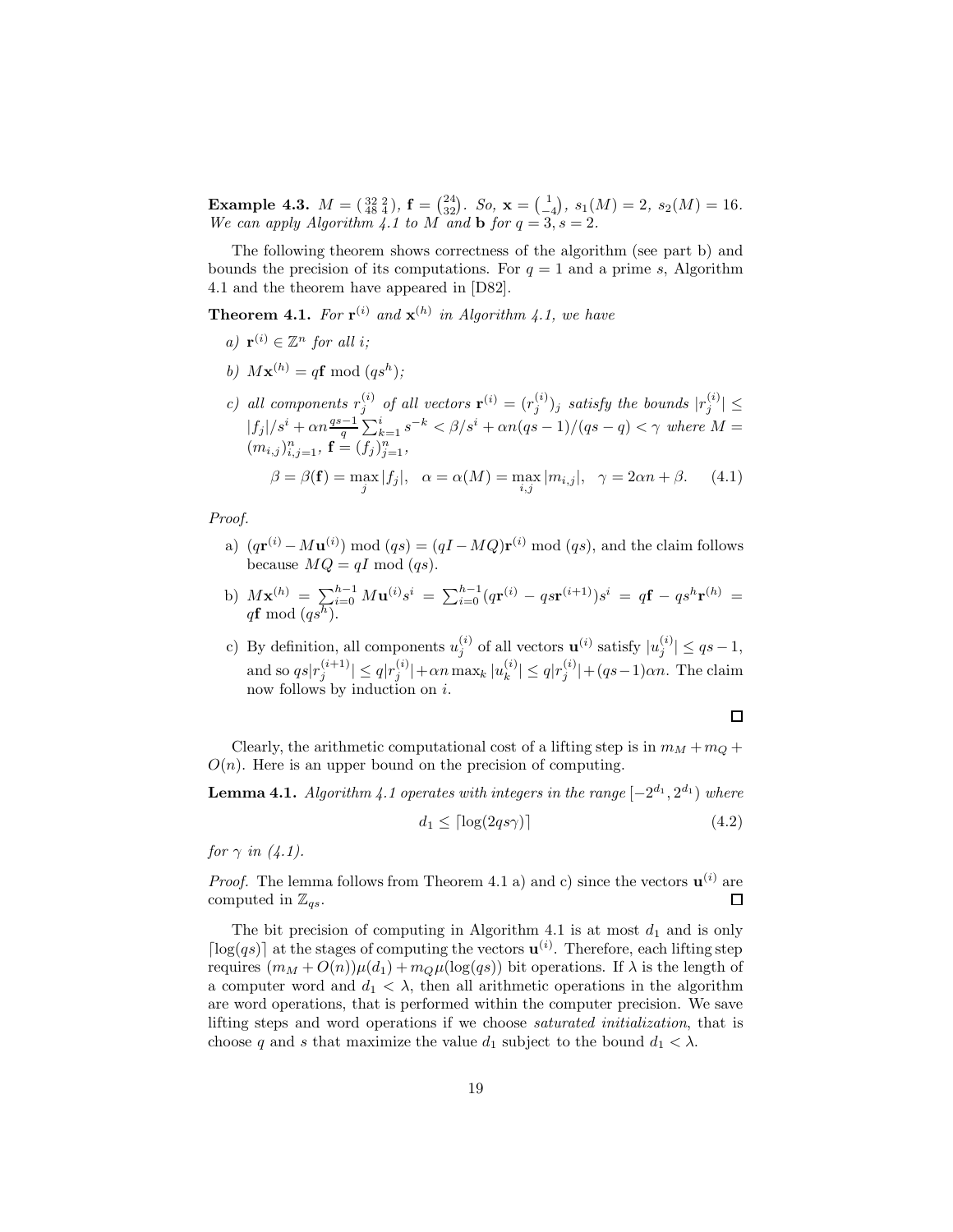## **5 Computing the rational solution of a structured integer linear system of equations**

Given a prime p and a structured integer linear system  $Mx = f$ , nonsingular in  $\mathbb{Z}_p$  (cf. Theorem 2.11 and the end of Section 3), we can apply the algorithms in the previous sections to compute the vectors  $x \mod p$  and then recursively **x** mod  $p^i$  for  $i = 2, 3, \ldots, h$ . Finally we can apply the algorithm supporting Theorem 2.10 to reconstruct the rational solution **x**. Next and in Appendix B we specify the reconstruction techniques, traced back to [P87, Appendix] and [P88] and more recently used in [ABM99], [CFG99], [EGV00], and [MS04].

**Theorem 5.1.** Let  $\mathbf{x} = qM^{-1}\mathbf{f}$  be a unique solution to the linear system  $M\mathbf{x} = q\mathbf{f}$ *. Assume*  $\rho(d)$  *in (2.6)* and  $\alpha$ ,  $\beta$  and  $\gamma$  *in (4.1). Write* 

$$
d = \lceil \log(2(\alpha \sqrt{n})^{2n-1} n \beta q) \rceil = O(n \log \gamma + \log q),\tag{5.1}
$$

$$
h = \lfloor \log_s \left( 2(\alpha \sqrt{n})^{2n-1} n \beta \right) \rfloor. \tag{5.2}
$$

Let the vector  $\mathbf{x}^{(h)} = \sum_{i=0}^{h-1} \mathbf{u}^{(i)} p^i = \mathbf{x} \bmod (qs^h)$  be computed in  $h-1$  steps *of Algorithm 4.1. Then one can recover the vector* **x** *from the vector*  $\mathbf{x}^{(h)}$  *by performing*  $B = n\rho(d)$  *bit operations.* 

*Proof.* Suppose two coprimes  $\nu_j = \nu(x_j)$  and  $\delta_j = \delta(x_j)$  define the rational components  $x_j = v_j/\delta_j$  of the vector  $\mathbf{x} = (x_j)_j = qM^{-1}\mathbf{f}$ . Fix the smallest components  $x_j = \nu_j / \nu_j$  of the vector  $\mathbf{x} = (x_j)_j = qM$  **1**. Fix the smallest integer  $k > 2(\alpha \sqrt{n-1})^{n-1} n \beta q$ . Note that  $s^h > 2(\alpha \sqrt{n})^{2n-1} n \beta$  for h in (5.2). Recall that  $M^{-1}$  det  $M = \text{adj } M$  and deduce from Fact 2.2 that  $l = qs^h > 2|\nu_i|\delta_i$ and  $2|\nu_i| < k \leq qs^h$ . Then according to Section 2.4, every component  $x_i$  can be uniquely recovered from  $qx_j \mod (qs^h)$  by using  $\rho(d)$  bit-operations.  $\Box$ 

We can accelerate the reconstruction of the rational solution based on Las Vegas randomization along the following line. Instead of the  $n$  rational coordinates  $x_i$  of the vector  $\mathbf{x} = (x_i)_i$ , recover much fewer linear combinations  $\nu_j/\delta_j = \sum_i c_i^{(j)} x_i$  of these coordinates with random integers  $c_i^{(j)}, j = 1, 2, \ldots, K$ . Then Smith's largest factor  $s_n(M)$  (cf. Definition 2.6 and bound (2.1)) is likely to divide the least common multiple  $\delta_{\text{lcm}}$  of the integer denominators  $\delta_1,\ldots,\delta_K$ . If it does, the vector  $\delta_{\text{lcm}}\mathbf{x}$  is filled with integers and can be readily reconstructed from its value modulo  $p^h$  based on Fact 2.1. In Appendix B we specify this reconstruction and estimate its randomized Las Vegas Boolean cost under a tolerance  $\epsilon$  on the failure probability.

## **6 Computational complexity estimates**

## **6.1 Computations with matrices having displacement structure**

In this subsection we assume a vector  $f \in \mathbb{Z}^n$  and a matrix  $M \in \mathbb{Z}^{n \times n}$  having structure of Toeplitz, Hankel, Vandermonde, or Cauchy type and given with a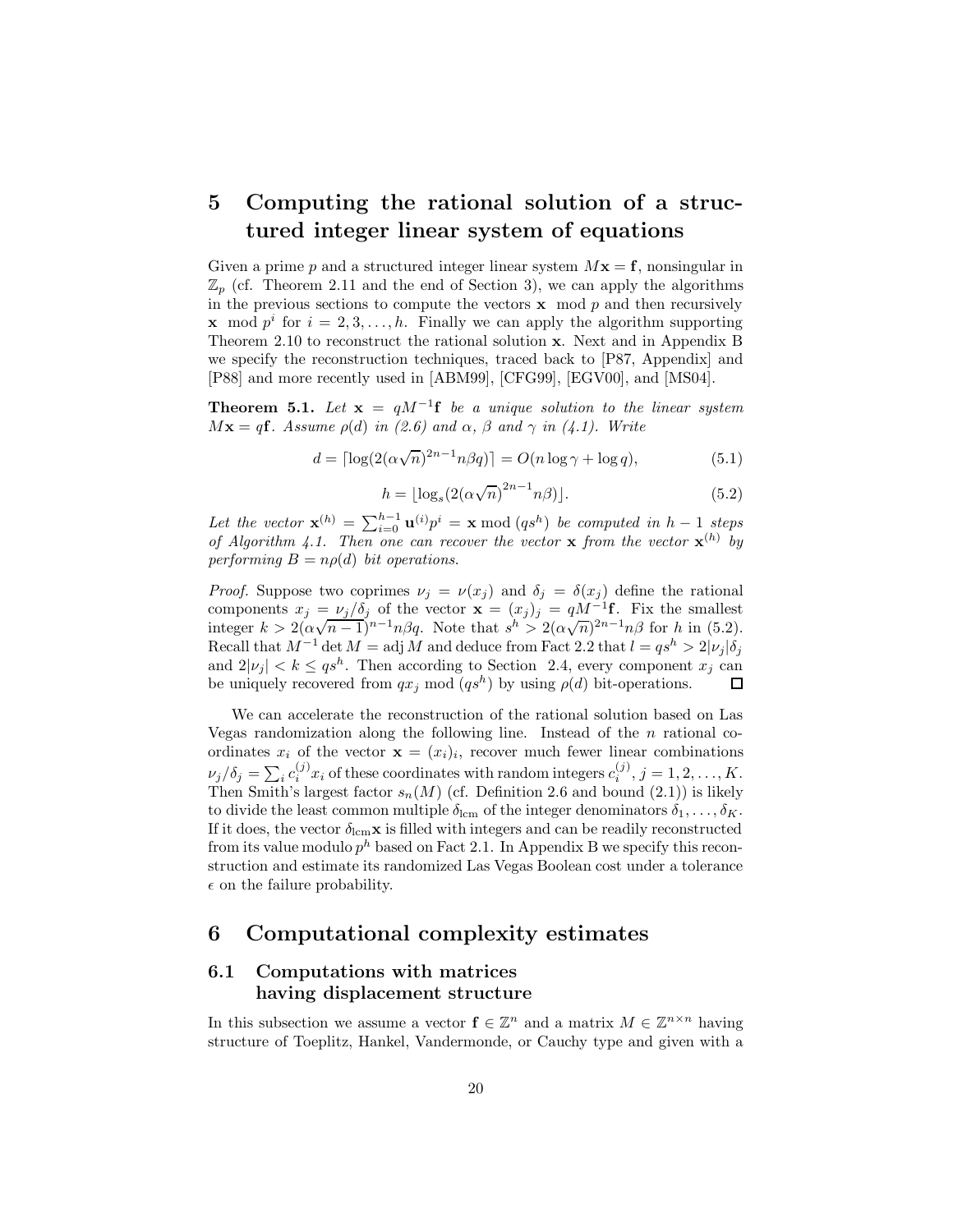Table 6.1: The bit-operation complexity under equations  $(6.1)$ – $(6.3)$ .

| Initialization | $O((r^2m(n)\log n)\mu(\log n)) = \tilde{O}(r^2n\log^3 n)$         |
|----------------|-------------------------------------------------------------------|
| Lifting        | $O(rnm(n)\mu(\log n)) = \tilde{O}(rn^2 \log^2 n)$                 |
| Reconstruction |                                                                   |
| (randomized)   | $O(n\mu(n\log n) + \rho(n\log n)\log n) = \tilde{O}(n^2\log^2 n)$ |

displacement generator of a length  $r$ . In Table 6.1 we summarize the estimates for the overall randomized Las Vegas complexity of the exact solution of a nonsingular linear system  $Mx = f$ . We involve the expressions  $m(n)$ ,  $\mu(d)$  and  $\rho(d)$  defined in (2.3)–(2.6) and  $m<sub>S</sub>$  in Definition 2.5, and for simplicity choose a basic prime p and the tolerance  $\epsilon$  to the error probability in the randomized rational reconstruction of the output such that

$$
\log p = O(\log n),\tag{6.1}
$$

$$
\log(1/\epsilon) = O(\log n). \tag{6.2}
$$

Furthermore we assume that

$$
\log_p \gamma = O(1). \tag{6.3}
$$

In Appendix C we do not assume equations  $(6.1)$ – $(6.3)$  and display more detailed estimates.

**Theorem 6.1.** *The estimates in Table 6.1 hold provided*  $r = O(1)$ *, equations (6.1)–(6.3) hold, and Las Vegas randomization with random parameters involving*  $O(n \log n)$  *bits is allowed. The estimates apply to testing a linear system*  $Mx = f$  *for consistency and to solving it if it is consistent. The estimates of Table 6.1 for the initialization, lifting and rational solution reconstruction sum* to  $\tilde{O}(n^2 \log^2 n)$  *bit-operations provided*  $r = O(1)$ *.* 

**Theorem 6.2.** *Under preprocessing*  $M \rightarrow XMY$  *in Section 3.3, application of Las Vegas (resp. Monte Carlo) randomization with* O(n log n) *random bits* and performing  $\tilde{O}(n^2 \log^3 n)$  (resp.  $\tilde{O}(n^2 \log^2 n)$ ) bit operations are sufficient to *compute displacement generators of the minimum length for a nonsingular*  $\rho \times \rho$ *submatrix* W *of the matrix* XMY *, for the inverse* W−<sup>1</sup>*, and for a matrix whose columns define a basis for the null space of the matrix* M. Generating  $O(n \log n)$ *random bits and performing*  $O(n^2 \log^3 n)$  *(resp.*  $O(n \log^3 n)$ *) bit operations are sufficient for randomized Las Vegas (resp. Monte Carlo) computation of the rank* ρ *of the matrix* M*.*

Our bit-operation complexity estimates are record low and furthermore are nearly optimal because  $n^2 \log n$  bits are required to represent the n rational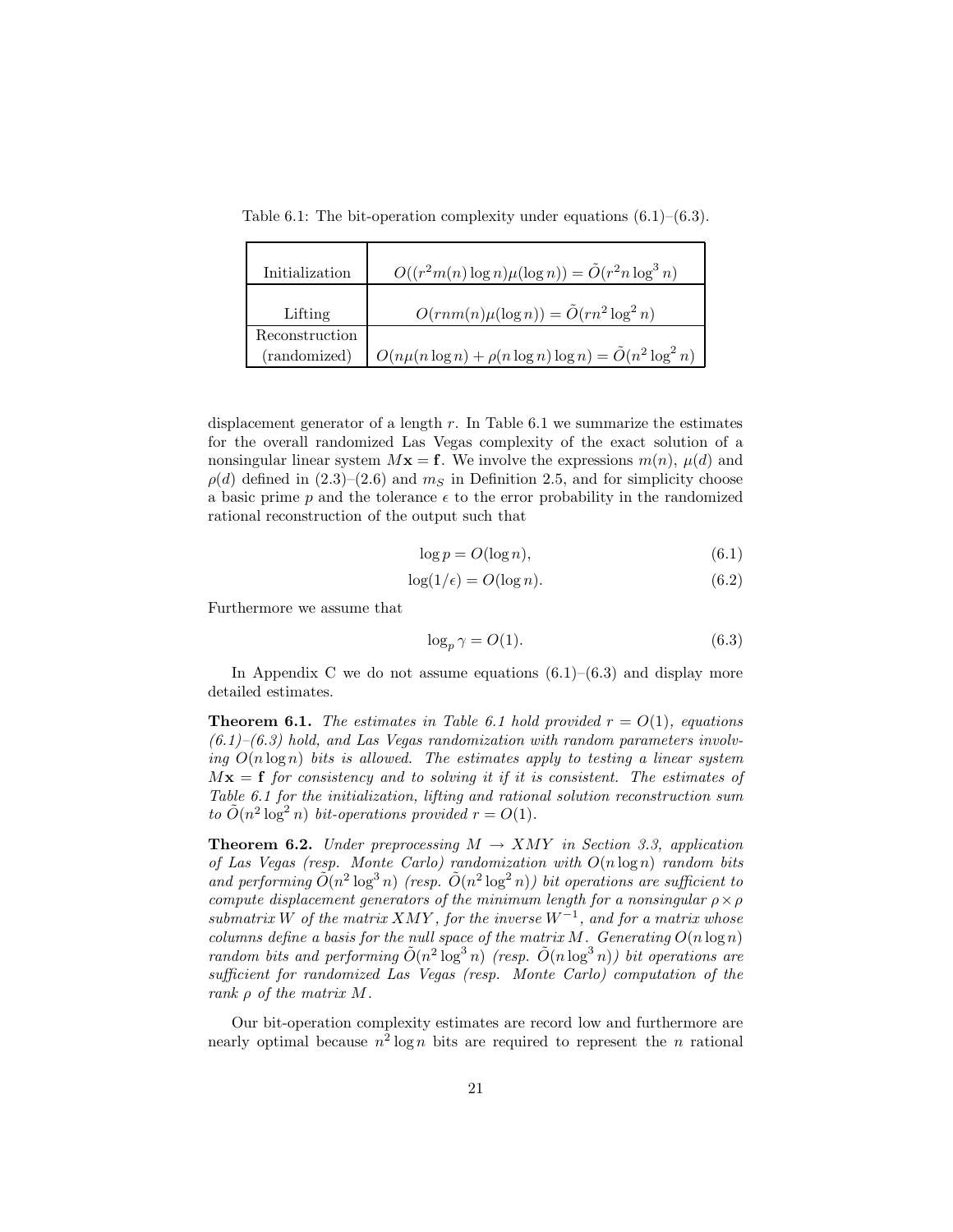coordinates of the vector **x**, and so computing these values takes at least as many bit operations.

**Remark 6.1.** *Suppose the integer* (det M) mod  $p^h \neq 0$  *and the vector* **x** mod  $p^h$  are available. Then we can compute the integer vector  $(\det M)\mathbf{x}$  by *applying Fact 2.1, instead of computing the rational vector*  $\mathbf{x} = M^{-1} \mathbf{f}$  *by applying Theorem 2.10. Still this only supports the solution in*  $O(n^2 \log^2 n)$  *bit operations overall but avoids randomization at the reconstruction stage. The bit count decreases by logarithmic factor (still using no randomization at the reconstruction stage) in the cases where the output is known to be integral. This occurs, e.g., for Berlekamp–Massey problem (cf. Definition 2.9) and at the final stage of Wiedemann's algorithm [W86], which computes the minimum polynomial, determinant, and Smith's factors of an integer matrix.*

If  $\lambda$ , the length of a computer word, exceeds  $\log(2\gamma p)$ , so that lifting and initialization are performed within the computer precision (cf. Lemma 4.1), then the word operation cost of performing these stages is by the factor of  $\lambda$ smaller than the bit–complexity estimates.

#### **6.2 Pad***e*´ **approximation and related computations**

**Theorem 6.3.** *A randomized Las Vegas (resp. Monte Carlo) algorithm for an*  $(m, n)$  *Padé approximation for a polynomial*  $t(x) = \sum_{i=0}^{m+n} t_i x^i$  *(cf. Definition*) 2.8) generates  $O(N \log N)$  *random bits and in addition performs*  $O(N^2 \log^3 N)$ *(resp.*  $O(N^2 \log^2 N)$ *) bit operations provided*  $N = n + m$  *and equations (6.1)– (6.3) hold for*  $\gamma = \max_{i=0}^{N} |t_i|$ .

*Proof.* First recall from [BGY80], [P01, Section 2.11] that the task of computing an  $(m, n)$  Padé approximation can be reduced to the solution of the Toeplitz linear system  $T\mathbf{v} = -v_0\mathbf{t}$  where  $T = (t_{m+i-j})_{i,j=0}^{n-1}$ ,  $\mathbf{v} = (v_{j+1})_{j=0}^{n-1}$ ,  $\mathbf{t} = (t_{j+1})_{j=0}^{n-1}$ ,  $v_0 = 1$  if  $\rho = \text{rank}(T) = n$ , and  $v_0 = 0$  if  $\rho = \text{rank}(T) < n$ , in which case  $\det(T^{(\rho)}) \neq 0$ , that is the  $\rho \times \rho$  leading principal block of the matrix T is nonsingular. It remains to apply the algorithms supporting Theorem 6.2 to solve this Toeplitz linear systems.  $\Box$ 

Theorem 6.3 and Fact 2.3 together imply the following result.

**Corollary 6.1.** *A randomized Las Vegas (resp. Monte Carlo) algorithm for the Berlekamp–Massey Problem (cf. Definition 2.9), for a positive integer* s and 2s numbers  $a_0, a_1, \ldots, a_{2s-1}$ , generates  $O(s \log s)$  random bits and in ad*dition performs*  $O(s^2 \log^3 s)$ *(resp.*  $O(s^2 \log^2 s)$ *) bit operations provided equations*  $(6.1)$ – $(6.3)$  *hold for*  $\gamma = \max_{i=0}^{2s-1} |a_i|$ *.* 

**Theorem 6.4.** *Greatest common divisor*  $g(x) = \gcd(u, w)$  *and least common multiple* lcm(u, w) *of two polynomials*  $u(x) = \sum_{i=0}^{m} u_i x^i$  *and*  $w(x) = \sum_{i=0}^{n} w_i x^i$ *(cf. Definition 2.10) can be computed by a randomized Las Vegas (resp. Monte Carlo) algorithm that generates* O(N log N) *random bits and in addition performs*  $\tilde{O}(N^2 \log^3 N)$  *(resp.*  $O(N^2 \log^2 N)$ *) bit operations provided*  $N = n + m$ *and equations (6.1)–(6.3) hold for*  $\gamma = \max\{\max_{i=0}^{m} |u_i|, \max_{i=0}^{n} |w_i|\}.$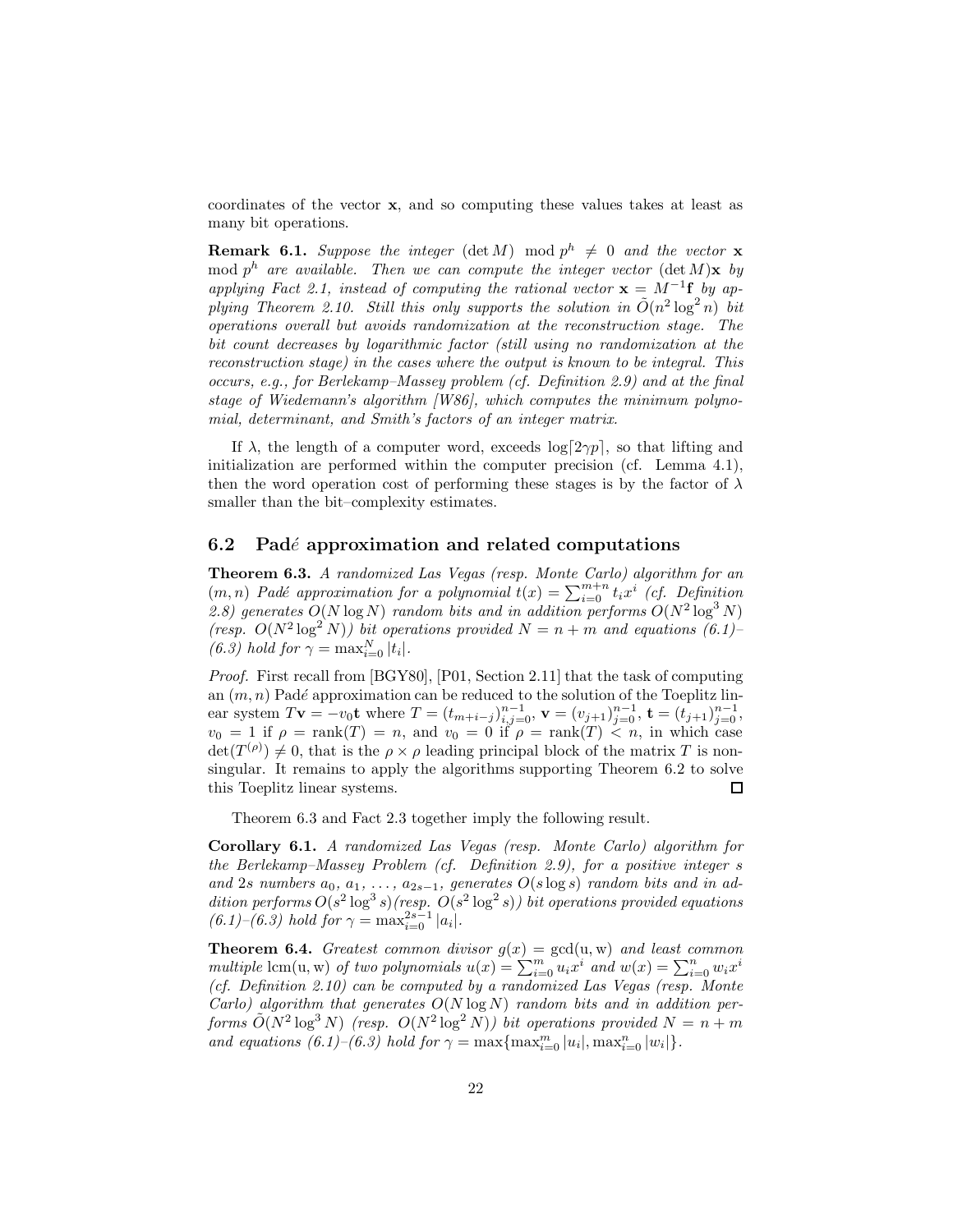*Proof.* We first compute the degree  $k = \deg g(x)$  of the polynomal  $g(x) =$  $\sum_{i=0}^{k} g_i x^i = \gcd(u, w)$  by applying the reduction  $\gcd \rightarrow$  Padé (see Fact 2.4) and then applying our algorithm that supports Theorem 6.3. To avoid the growth of the coefficients and the cost bounds in the transition gcd  $\rightarrow$  Padé, we compute deg  $g(x)$  in  $\mathbb{Z}_p$  for a reasonably large prime p, so that the bit-cost stays within the claimed bounds and the resulting degree value is likely to withstand the transition to Z.

To yield the Las Vegas estimates, we must verify that the degree indeed remains the same in this transition. For a fixed candidate value  $k = \deg g(x)$  let  $U_k$  and  $W_k$  denote the Toeplitz matrices of the sizes  $(m+n-k)\times(n-k)$  and  $(m + n - k) \times (m - k)$ , respectively, which are simultaneously upper and lower triangular, that is, are filled with zeros above their upper diagonals and below their lower diagonals. Thus they are defined by their first columns, which are  $(u_0,\ldots,u_m,0,\ldots,0)^T$  and  $(w_0,\ldots,w_n,0,\ldots,0)^T$ , respectively. The  $(m+n$  $k \times (m+n-2k)$  matrix  $(U_k, W_k)$  (called subresultant matrix) has Toeplitz-like structure, has displacement rank at most two, and is known to have rank  $k$  if  $k = \deg g(x)$ . Thus our algorithms supporting Theorem 6.1 enable us to verify the equation  $k = \deg q(x)$  within the claimed cost bounds.

Now, having certified the degree  $k$ , we wish to compute the gcd. We recall from [BGY80], [P01, Section 2.10] that  $g(x) = s(x)u(x) + t(x)w(x)$  where  $s(x) = \sum_{i=0}^{n-k} s_i x^i$ ,  $t(x) = \sum_{i=0}^{m-k} t_i x^i$ , and the coefficient vectors  $\mathbf{s} = (s_i)_{i=0}^{n-k}$  and  $\mathbf{t} = (t_i)_{i=0}^{m-k}$  satisfy the subresultant equation  $\tilde{U}_k \mathbf{s} + \tilde{W}_k \mathbf{t} = \mathbf{e}_0$  where  $\mathbf{e}_0 = (1, 0, \ldots, 0)^T$  is the first unit coordinate vector and  $\tilde{U}_k$  and  $\tilde{W}_k$  are Toeplitz matrices of the sizes  $(m+n-2k)\times(n-k)$  and  $(m+n-2k)\times(m-k)$ , respectively, obtained by deleting the last k rows of the matrices  $U_k$  and  $W_k$ , respectively. It follows that the coefficient matrix  $(\tilde{U}_k, \tilde{W}_k)$  of the above subresultant system is again Toeplitz-like with the displacement rank of at most three. Now the claimed complexity bounds for computing the gcd  $q(x) = \text{gcd}(u, w)$  follow from Theorem 6.2. They are immediately extended to the task of computing the polynomial  $lcm(u, w) = u(x)w(x)/gcd(u, w)$ . □

### **6.3 Computations with rank structured and sparse structured matrices**

In the cases of  $(l, u)$  rank structured matrices  $M \in \mathbb{Z}^{n \times n}$  (resp. sparse structured matrices  $M \in \mathbb{Z}^{n \times n}$  whose graphs have  $s(n)$ -separator families), we apply Theorem 2.8 (resp. 2.9) to estimate the Boolean cost of the initialization of lifting and performing it. For these two stages (assuming equations  $(6.2)$  and  $(6.3)$ ), we obtain the bounds  $\tilde{O}(w^2 n \log n)$  and  $\tilde{O}(w n^2 \log n)$  where  $w = l + u + 1$  in case a) and  $\tilde{O}(s(n)^3 \log n)$  and  $s(n)+|E(M)|$  in case b), respectively. They turn into  $\tilde{O}(n^2 \log n)$  in both stages where  $w = O(1)$  in case a) and  $s(n) = O(n^{2/3})$ and  $|E(M)| = O(n)$  in case b) (cf. Section 2.6). This matches the cited lower bound on the Boolean cost of computing the vector **x**, but the cost of the reconstruction of the rational solution raises the overall cost bound to  $\tilde{O}(n^2 \log^2 n)$ (see Section 5 and Remark 6.1).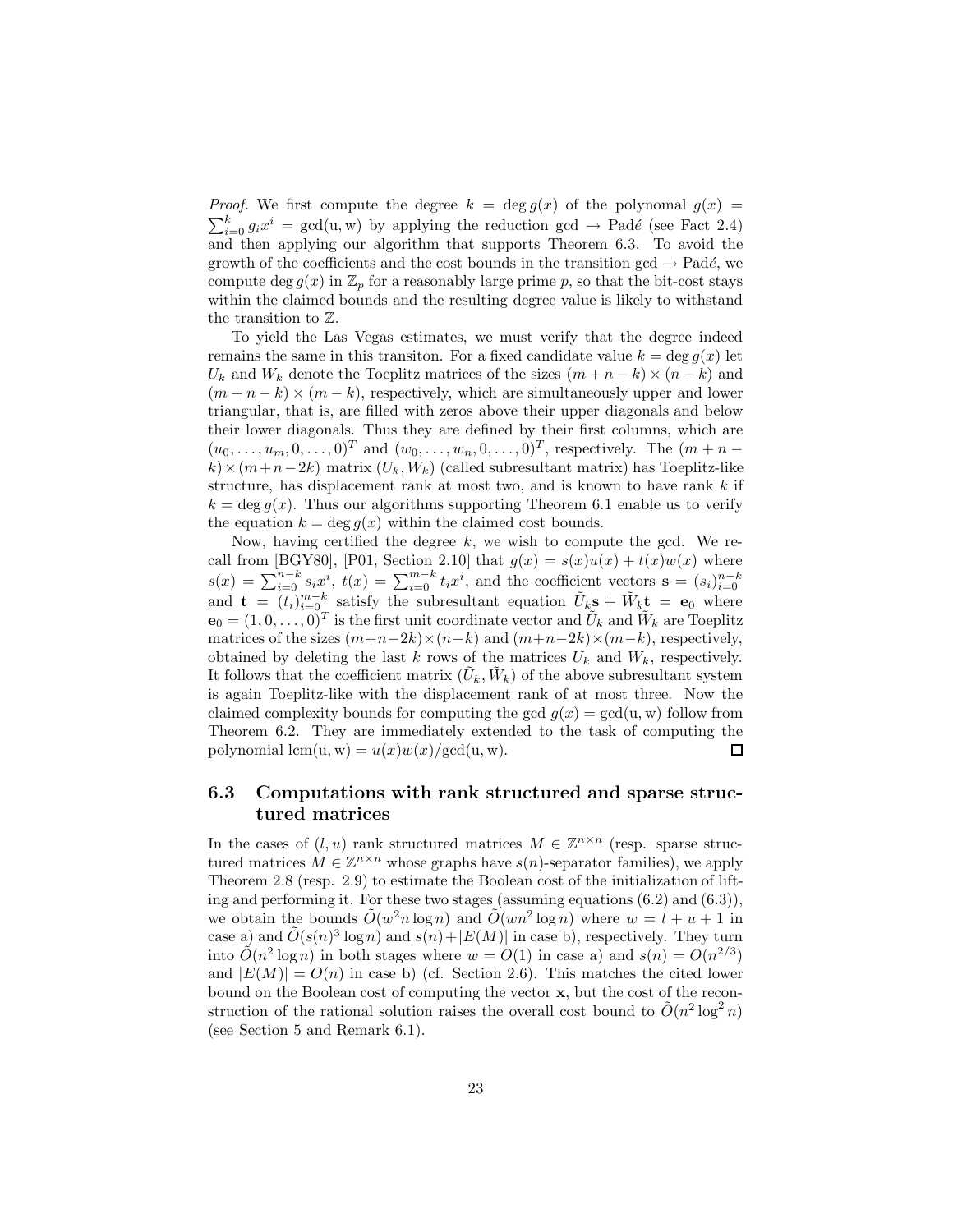## **7 Initialization based on iterative refinement**

#### **7.1 Introductory comments**

Compare our Boolean cost estimates for lifting and its initialization based on factorization algorithms, supported by Theorems 2.6, 2.8, 2.9, and 3.1 and Corollary 3.3. The estimates are much lower for the initialization, except that it tends to degenerate if performed modulo two or a power of two. Instead of factorization, our alternative initialization algorithm in this section uses numerical iterative refinement [GL96, Section 3.5.3], which is numerical counterpart of Hensel's lifting and runs about as fast as lifting. It is effective wherever the bounds  $m_M$  and  $i_{M,2l}$  (in  $O(m_M)$ ) are small for a reasonably small integer l. In particular it is effective for matrices  $M$  with displacement structure and for banded and generic rank structured matrices  $M$ . Thus our initialization unifies computations for these two most important classes of structured matrices.

The algorithm yields matrix Q that satisfies equation (2.2) for  $q = p^u$  and  $s = p^v$  equal to the powers of a fixed prime p where the sum  $b = u + v$  must exceed the order of p in Smith's largest factor  $s_n(M)$  (cf. Definition 2.6). We can ensure this property by choosing  $p^b > H$  where H is Hadamard's bound in Fact 2.2 (cf. (2.2)). This bound, however, tends to be overly pessimistic, thus implying excessive overall computational cost bound on the average input. Thus we choose the exponent b dynamically, first testing more moderate values. If this does not work, we output FAILURE and reapply the algorithm for an increased value b.

In view of Section 2.9, a random moderately large prime  $p$  is likely to be coprime with  $s_n(M)$ . If it is, we can choose  $q = 1$  and  $s = p$  and perform the initialization via numerical iterative refinement as fast as lifting, thus supporting the nearly optimal asympototic time bounds in Section 6.

We describe an algorithm that for a fixed vector **f** applies  $O((n \log(|M| +$  $p^b$  + log  $|f|$ ) $m_M$ ) ops in iterative refinement to yield the vector **v** satifying the equation  $\mathbf{v} = qQ\mathbf{f} \mod (q_s)$  for Q in (2.2). To initialize lifting for matrices with displacement or rank generators of a length l, we compute a generator for the matrix  $Q$  by solving  $2l$  linear systems of equations with the coefficient matrices M and  $M<sup>T</sup>$  and 2l right-hand side vectors  $f_i$ , thus obtaining 2l pairs of basic powers  $(u_i, v_i)$  such that  $u_i = m/v_i$  for a fixed integer m and for  $i = 1, \ldots, 2l$ . Then we replace these pairs by the single pair  $(v, u)$  such that  $v = \max_{i=1}^{2l} v_i$ ,  $u = m/v$ ,  $q = p^u$ , and  $s = p^v$ .

#### **7.2 The basic algorithm**

Our basic initialization algorithm employs the *numerical rational roundoff* algorithm in [WP03], which recovers a unique rational number  $x/y$  from three integers  $\nu, \delta$ , and k provided  $1 \leq y \leq k$ ,  $|x| < k$ ,  $|x|$  and y are coprime unless  $x = 0$ ;  $|x/y - \nu/\delta| < 1/(2k^2)$ , and  $|\nu| < \delta$ . The bound of Theorem 2.10 for  $d = \delta$  on the bit–operation complexity has been extended to this recovery in [WP03]. The algorithm also uses the following rounding policy.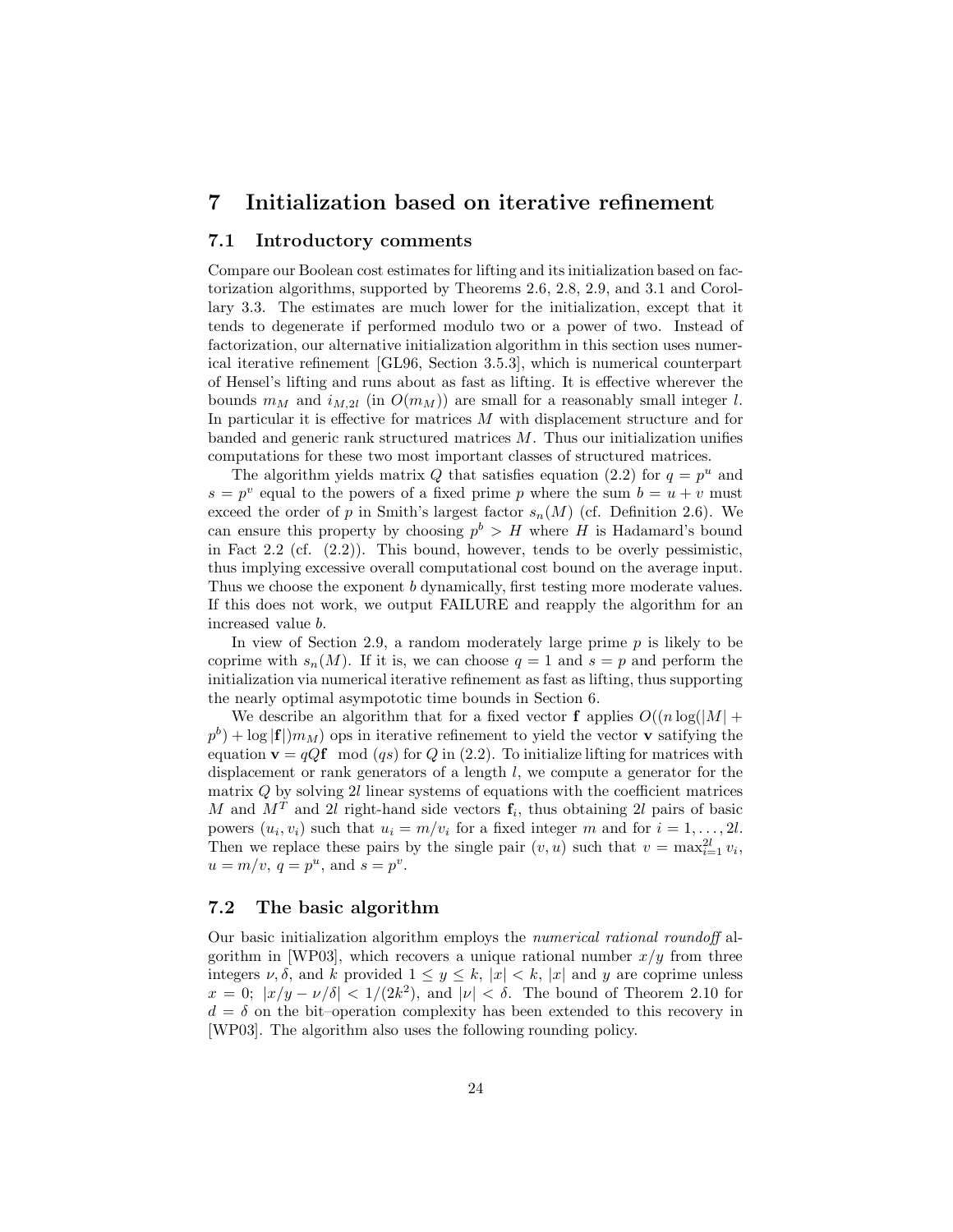**Definition 7.1.** *Represent all components of a vector* **v** *as fixed-point numbers with the common fixed point placed in front of the first nonzero digit of the absolutely largest component, so that the fractions of the other components can begin with zeros. Then round all fractions to the closest* t*-digit numbers that all share this fixed point, so that the zeros that follow the fixed point are counted* among the t digits. The resulting vector  $\tilde{\mathbf{v}}$  is said to approximate the vector **v** *with the* t*-digit fixed-point precision and with rounding to the closest values.*

The following lemma is immediately verified.

**Lemma 7.1.** If a vector  $\tilde{\mathbf{v}}$  approximates the vector  $\mathbf{v}$  with the t-digit fixed*point precision and with rounding to the closest values, then*  $|\tilde{\mathbf{v}} - \mathbf{v}| \leq 0.5 |\mathbf{v}|/\phi^t$ *assuming* φ*-ary digits.*

**Algorithm 7.1.** *Initialization based on iterative refinement.*

INPUT: *A nonsingular matrix*  $M \in \mathbb{Z}^{n \times n}$ , a vector  $f \in \mathbb{Z}^n$ , a prime p, and two *positive integers b and t such that*  $m = p^b \geq 2^{t+2}|M|$ *.* 

OUTPUT: *either FAILURE if*  $s_n(M) \mod p^v = 0$  for some  $v \leq b$  (cf. Defini*tion 2.6) or two integers* q and *s*, both the powers of p and such that  $qs = p^b$ , *and the vector*  $\mathbf{z} = (qM^{-1}\mathbf{f}) \bmod (qs)$ *.* 

INITIALIZATION: *Write*  $\mathbf{r}_0 = \mathbf{f}$ *,*  $m = p^b$ *,*  $M_0 = M + mI$ *, and*  $Q = I/m$ *.* 

COMPUTATIONS:

*1. Write*  $\mathbf{w}_i = Q\mathbf{r}_i = \mathbf{r}_i/m$  *and recursively, for*  $i = 0, 1, \ldots, h-1$  *and* 

$$
h = \left[ \left( (2n - 1) \log(|M| + m) + \log(2|\mathbf{f}|^2) \right) / t \right],\tag{7.1}
$$

*compute a) the vectors*  $\tilde{\mathbf{w}}_i = \mathbf{w}_i + \mathbf{e}_i$  that approximate the vectors  $\mathbf{w}_i$  with *the* t*-bit fixed-point precision and with rounding to the closest values (cf. Definition 7.1)* and b) the vectors  $\mathbf{r}_{i+1} = \mathbf{r}_i - M_0 \tilde{\mathbf{w}}_i = \mathbf{r}_i - M \tilde{\mathbf{w}}_i - m \tilde{\mathbf{w}}_i$ .

- 2. Recover the vector  $\mathbf{z} = M_0^{-1} \mathbf{f}$  from the vector  $\mathbf{z}_h = \sum_{i=0}^{h-1} \tilde{\mathbf{w}}_i$ , by using the *numerical rational roundoff algorithm in [WP03].*
- *3. Compute the integer*  $v = \max_j \text{ord}_m(\delta((M_0^{-1}f)_j))$ *. If*  $v > b$ *, output the integers*  $q = p^v$  *and*  $s = p^{b-v} = m/q$ *; compute and output the vector*

$$
\mathbf{z} = (qM_0^{-1}\mathbf{f}) \bmod (qs) = (qM^{-1}\mathbf{f}) \bmod (qs).
$$

*Otherwise output FAILURE.*

Stage 1 of Algorithm 7.1 amounts to the extension of the customary numerical algorithm for iterative refinement to produce the output values beyond the double precision.

The algorithm outputs FAILURE if and only if  $b \leq v$ . We have the following estimate.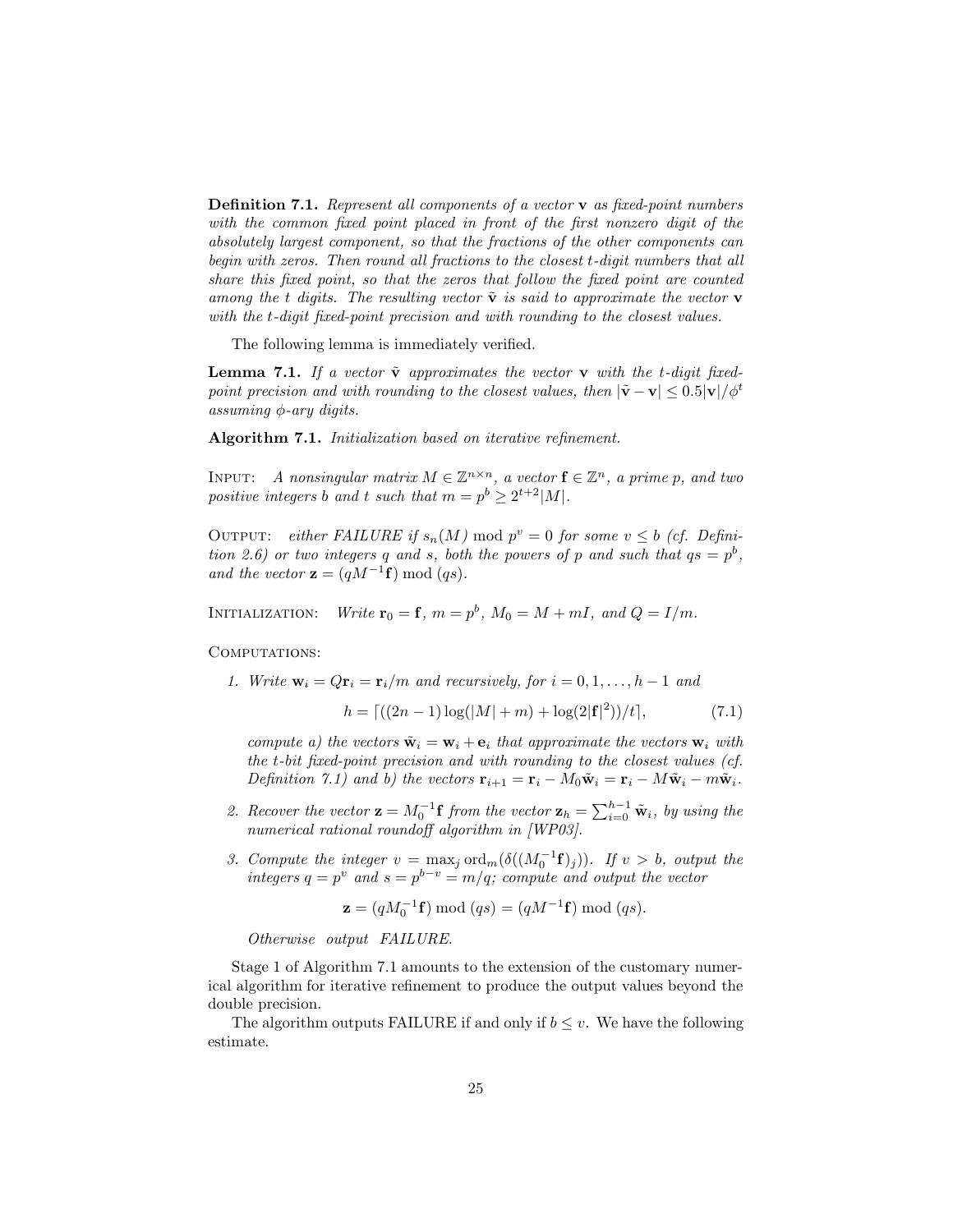**Theorem 7.1.**  $v = \max_j \text{ord}_p((\delta(M_0^{-1})_j) = \text{ord}_p(s_n(M_0)) = \text{ord}_p(s_n(M)),$  and *so*  $v \leq \text{ord}_p(\det M)$ .

*Proof.* Combine the definitions of  $M_0$ ,  $\delta(x/y)$ , and  $s_n(M)$  and bounds (2.1).  $\Box$ 

In virtue of Theorems 2.11, the failure of Algorithm 7.1 is unlikely if  $p$  is a random prime from a moderately large range (even where  $b = 1$ ). According to [PWa], the failure is also unlikely for a fixed p and random  $n \times n$  structured integer matrix M if  $p^b \gg n$ .

If the algorithm outputs FAILURE, one can apply some heuristic recipes from [PMRW05], [PWa] or reapply the algorithm for an increased value b and/or for p replaced with a distinct basic prime.

#### **7.3 Correctness of the algorithm**

W.l.o.g. assume that  $M \in \mathbb{Z}_{p^b}^{n \times n}$  and  $\mathbf{f} \in \mathbb{Z}_{p^b}^n$ .

**Theorem 7.2.** *We have*  $|\mathbf{z} - \mathbf{z}_h| \leq |M_0^{-1}| |\mathbf{f}|/2^{th}$ *.* 

*Proof.* The theorem is a corollary of the two following lemmas.

**Lemma 7.2.** *We have*  $z - z_h = M_0^{-1}r_h$ .

*Proof.* Recall the equations  $\mathbf{z}_h = \sum_{i=1}^{h-1} \tilde{\mathbf{w}}_i$  and  $M_0 \tilde{\mathbf{w}}_i = \mathbf{r}_i - \mathbf{r}_{i+1}$  for all i. By combining them obtain that  $M_0 \mathbf{z}_h = \mathbf{r}_0 - \mathbf{r}_h = \mathbf{f} - \mathbf{r}_h$ . Combine this expression with the equation  $\mathbf{z} - \mathbf{z}_h = M_0^{-1}(\mathbf{f} - M_0 \mathbf{z}_h)$ .  $\Box$ 

**Lemma 7.3.** *We have*  $|\mathbf{r}_{i+1}| \leq |\mathbf{r}_i|/2^t \leq |\mathbf{f}|/2^{(i+1)t}$  *for all i*, *i* = 0, 1, ...

*Proof.* Recall that  $\mathbf{r}_{i+1} = \mathbf{r}_i - M_0 \tilde{\mathbf{w}}_i = \mathbf{r}_i - M_0 \mathbf{w}_i - M_0 \mathbf{e}_i$ ,  $\mathbf{r}_i - M_0 \mathbf{w}_i =$  $(I - M_0/m)\mathbf{r}_i = -(M/m)\mathbf{r}_i$ , and due to Lemma 7.1  $|\mathbf{e}_i| \leq |\mathbf{w}_i|/2^{t+1}$  since we use the binary representation. Now we deduce that  $|(M/m)\mathbf{r}_i| \leq |\mathbf{r}_i|/2^{t+2}$  and  $|M_0\mathbf{e}_i|\leq |M+mI| |\mathbf{w}_i|/2^{t+1}\leq |M+mI| |\mathbf{r}_i|/(m2^{t+1})\leq 3|\mathbf{r}_i|/2^{t+2}$ . It remains to combine the two latter bounds.  $\Box$ 

Numerical rational roundoff ensures correct recovery of the vector **z** from **z**<sup>h</sup> if  $|\mathbf{z} - \mathbf{z}_h|$  < 1/(2|M<sub>0</sub>|<sup>2n−1</sup>|**f**|). Due to Theorem 7.2, this bound is reached under  $(7.1).$ □

### **7.4 The computational precision and Boolean cost estimates**

The complexity of Algorithm 7.1 is estimated in Section 6 for  $M_0$  replacing  $M$  and with the precision of the computations adjusted respectively. Let us estimate this precision.

By the definition of the vectors  $\tilde{\mathbf{w}}_i$ , the binary representations of the components of the vector  $\mathbf{r}_{i+1} = \mathbf{r}_i - M_0 \tilde{\mathbf{w}}_i$  extend rightward by at most  $t + \lceil \log_2 m \rceil$ bits versus the leading bit of the norm  $|\mathbf{r}_i|$ . At the same time this leading bit itself moves rightward by at least t bits when we move from  $\mathbf{r}_i$  to  $\mathbf{r}_{i+1}$  because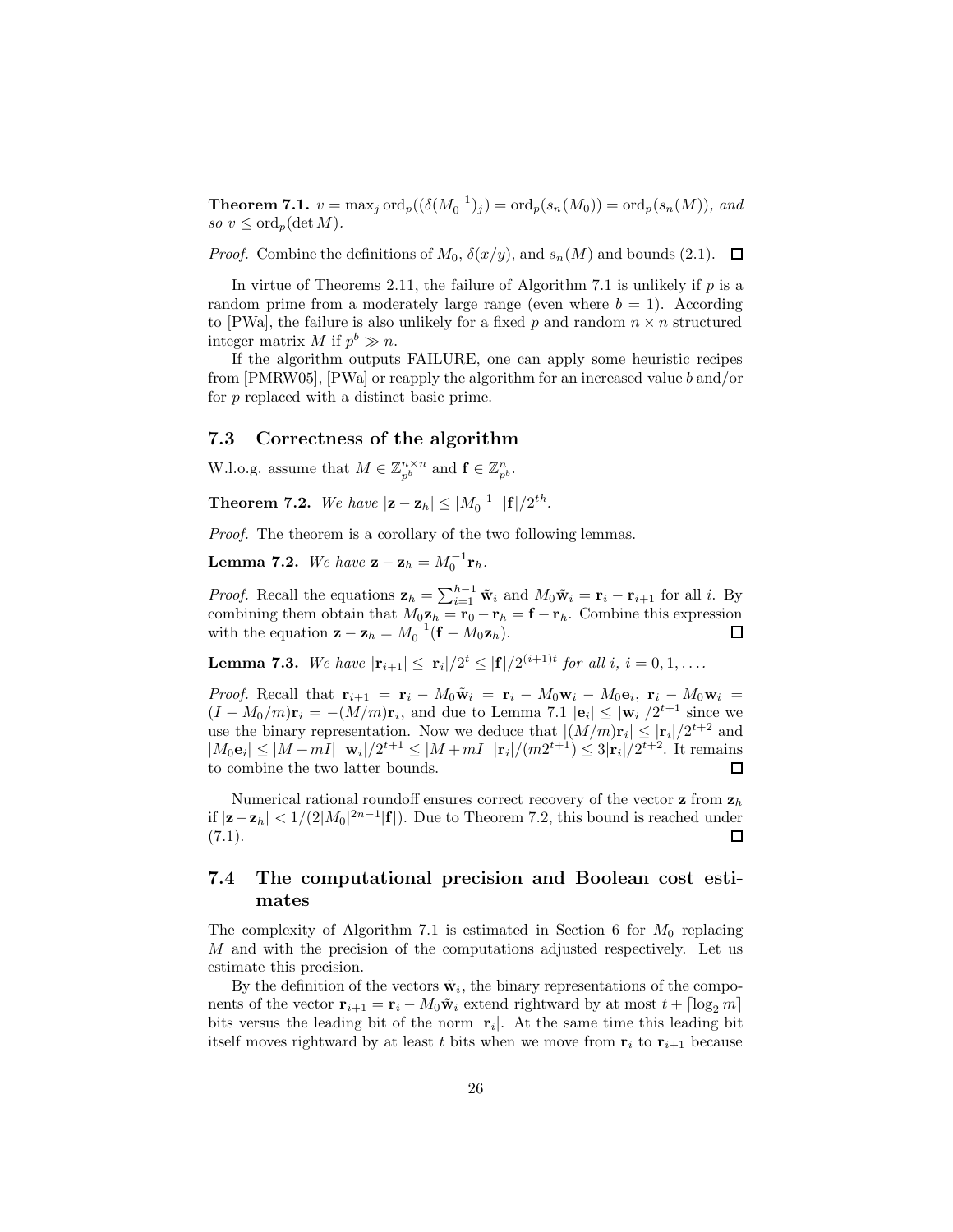$|\mathbf{r}_{i+1}| \leq |\mathbf{r}_i|/2^t$  (see Lemma 7.3). Thus it is sufficient to use precision of at most  $\lceil \log m \rceil$  bits for all components of the vectors  $\mathbf{r}_i$  for all i. We increase this precision by at most  $\lceil \log_2|M| \rceil$  and  $\lceil \log m \rceil$  when we compute the vectors  $M\tilde{w}_i$ and  $m\tilde{\mathbf{w}}_i$ , respectively. (In case of binary lifting where  $p = 2$  the components of both vectors  $\tilde{\mathbf{w}}_i$  and  $m\tilde{\mathbf{w}}_i$  are represented with the same precision.) It follows that all asymptotic complexity estimates in Table 6.1 extend to Algorithm 7.1 if  $b \log p = O(\log(n\alpha))$ . The latter assumption contradicts the bound  $b > v$  for  $v$  in Theorem 7.1 and for the worst case input matrix  $M$  but, according to the analysis and tests in [PWa] (cf. the end of subsection 7.2), not for the average integer matrix M with the displacement structure.

#### **7.5 Extension to computations with singular matrices**

As by-product, Algorithm 7.1 determines whether the matrix  $M$  is singular in Z. Therefore, for matrices with displacement structure, we can combine the algorithm with the binary search as an alternative to the MBA algorithm for computing the rank  $\rho$  and a  $\rho \times \rho$  nonsingular submatrix of a preconditioned matrix XMY that has generic rank profile.

## **8 Matrix inversion via Newton's lifting**

Our generalized Newton's lifting algorithm for matrix inversion recursively computes the matrices  $X_0, X_1, \ldots$  such that

$$
MX_0 = qI \mod (qs), qX_i = X_{i-1}(2qI - MX_{i-1}) \mod (qs^{2^i}),
$$
 (8.1)

 $i = 1, 2, \ldots, h$ . Deduce that  $q^{2^i-1}(qI - MX_i) = (q^{2^{i-1}-1}(qI - MX_{i-1}))^2 =$  $(qI - MX_0)^{2^i} = 0 \mod (qs)^{2^i}$  and therefore  $qI - MX_i = 0 \mod (qs^{2^i})$ . For q = 1, this is Newton's lifting for matrix inversion [MC79], whose *i*th step squares the residual matrix  $I - MX_{i-1}$ , thus implying guadratic convergence of the approximations  $X_i$  to  $M^{-1}$ . Surely, our initialization recipes for Hensel's lifting can be extended to Newton's.

Every Newton's step  $(8.1)$  is essentially reduced to performing  $n \times n$  matrix multiplication twice. For general matrices, this operation is expensive, although it is substantially accelerated on multiprocessors.

For matrices  $M$  and  $X_i$  with consistent displacement or rank structures, the multiplication is performed with their generators and is simplified. For example, in the case of a Toeplitz matrix  $T = (t_{k-j})_{k,j} = M/q$ , we can represent the inverses  $X_i = qM^{-1} \mod (qs^{2^i})$  in  $\mathbb{Z}_{qs^{2^i}}$ ,  $i = 0, 1, \ldots$ , with their  $n \times 2$  generators  $X_i(\mathbf{e}_1, \mathbf{t})=(X_i\mathbf{e}_1, X_i\mathbf{t})$  where  $\mathbf{e}_1=(1,0,\ldots,0)^T$  and the vector **t** is defined in Theorem A.2. Then our iteration (8.1) takes the following form,

$$
MX_0(e_1, t) = q(e_1, t) \mod (qs),
$$
  
\n
$$
qX_i(e_1, t) = X_{i-1}(2qI - MX_{i-1})(e_1, t) \mod (qs^{2^i}),
$$
\n(8.2)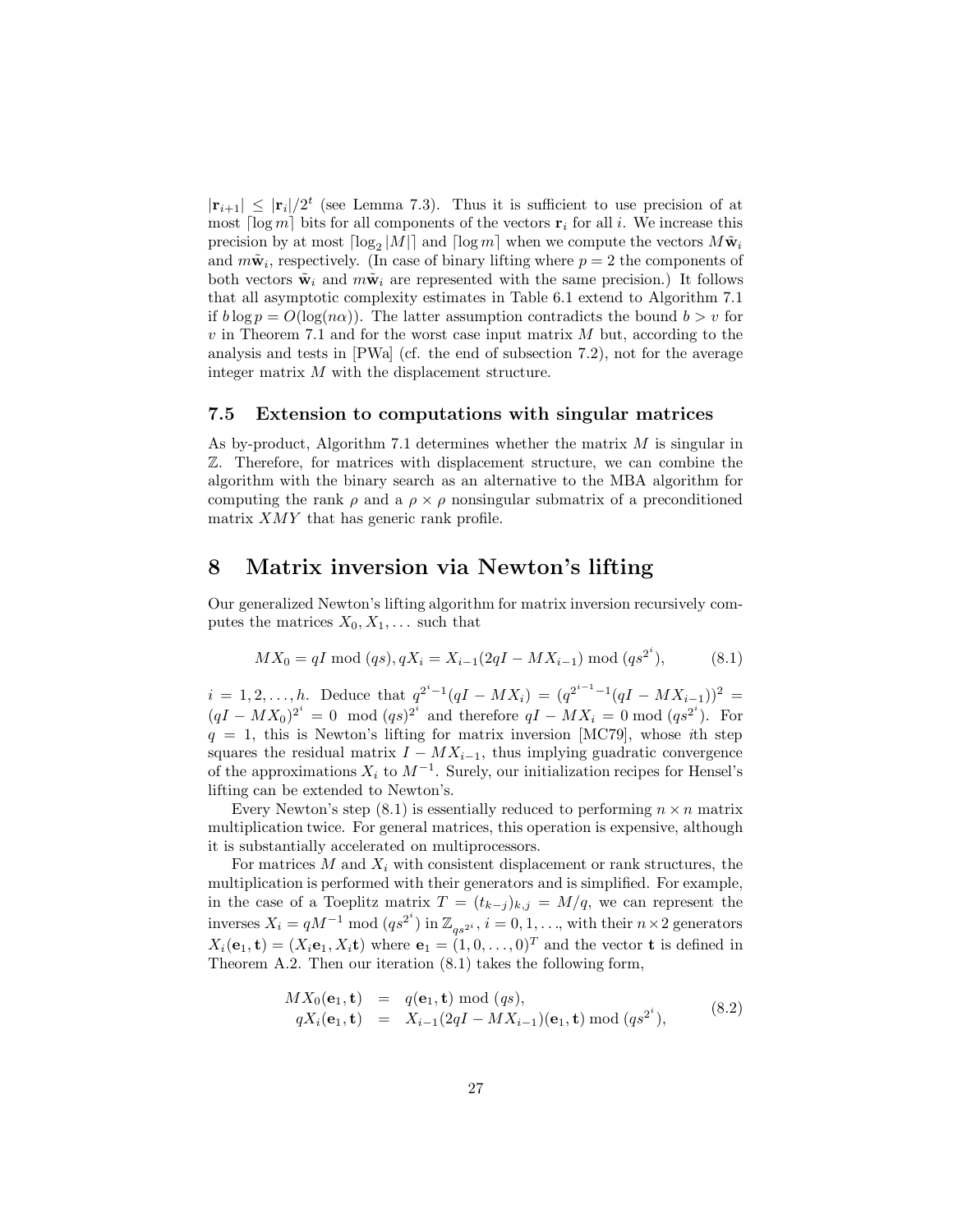$i = 1, 2, \ldots$  Its every step is reduced essentially to the multiplication of the matrix M by the  $n \times 2$  matrix  $X_{i-1}(\mathbf{e}_1, \mathbf{t})$  and of the matrix  $X_{i-1}$  by the resulting  $n \times 2$  matrix. This takes  $O(m(n))$  arithmetic operations (see Theorems A.1 and A.2), which is much less than the complexity of  $n \times n$  matrix multiplication.

For  $q = 1$  the iteration processes (8.1) and (8.2) are similar to Newton's iteration for numerical inversion of a matrix  $M$  [P01, Chapter 6], which takes the forms

$$
X_i = X_{i-1}(2I - MX_{i-1}), \quad i = 1, 2, \dots,
$$
\n(8.3)

for general matrix M and

$$
X_i(\mathbf{e}_1, \mathbf{t}) = X_{i-1}(2I - MX_{i-1})(\mathbf{e}_1, \mathbf{t}), \quad i = 1, 2, \dots,
$$
 (8.4)

for Toeplitz matrix M.

In h steps, Newton's lifting computes the solution modulo  $qs^{2^n}$ , which the generalized Hensel's lifting yields in  $2<sup>h</sup>$  steps, but the precision of computing is roughly doubled in every Newton's step, so that computations with extended precision are generally required already in a smaller number of Newton's steps. If we can parallelize these computations, we yield fast parallel computations, due to dramatic saving of lifting steps, although the overall asymptotic bit– operation cost estimate slightly increases versus Hensel's lifting even in the case where  $\mu(d) = O((d \log d) \log \log d)$ . Initially, however, one can apply a few steps of Newton's lifting to save word operations wherever the ratio  $\lceil \log(2qs\gamma)\rceil/\lambda$  is small.

## **9 Computing determinants**

The most popular numerical and symbolic algorithms for determinants rely on LU or QR factorizations of the input matrix with pivoting (cf. [C92], [S97], [BEPP99], [PY01], and the bibliography therein). Symbolically one computes the determinant in this way with a low precision modulo sufficiently many smaller primes and then reconstruct the integer output by applying the Chinese remainder algorithm. For an  $n \times n$  integer matrix M the computation involves  $(n^4 \log(n|M|))^{1+o(1)}$  bit operations overall. Some recent randomized symbolic algorithms run asymptotically faster, are technically related to lifting and MBA algorithms, and are at least potentially competitive in practical computations. Furthermore, besides the determinant of an integer matrix, most of the algorithms compute its Smith factors as by-product.

In [P87, Appendix] and [P88] it was proposed to compute the determinant det M of an  $n \times n$  general integer matrix M by solving the linear system  $M$ **y** = **v** for a random integer vector **v** modulo a random prime and then to employ Hensel's lifting for the solution. This approach was resurrected and advanced in [ABM99] and [EGV00] to support the randomized Monte Carlo computation of the determinant by using  $(n^{\bar{d}} \log|M|)^{1+o(1)}$  bit operations where  $d=3$  for the average input matrix M and  $d = 7/2$  for the worst case input matrix.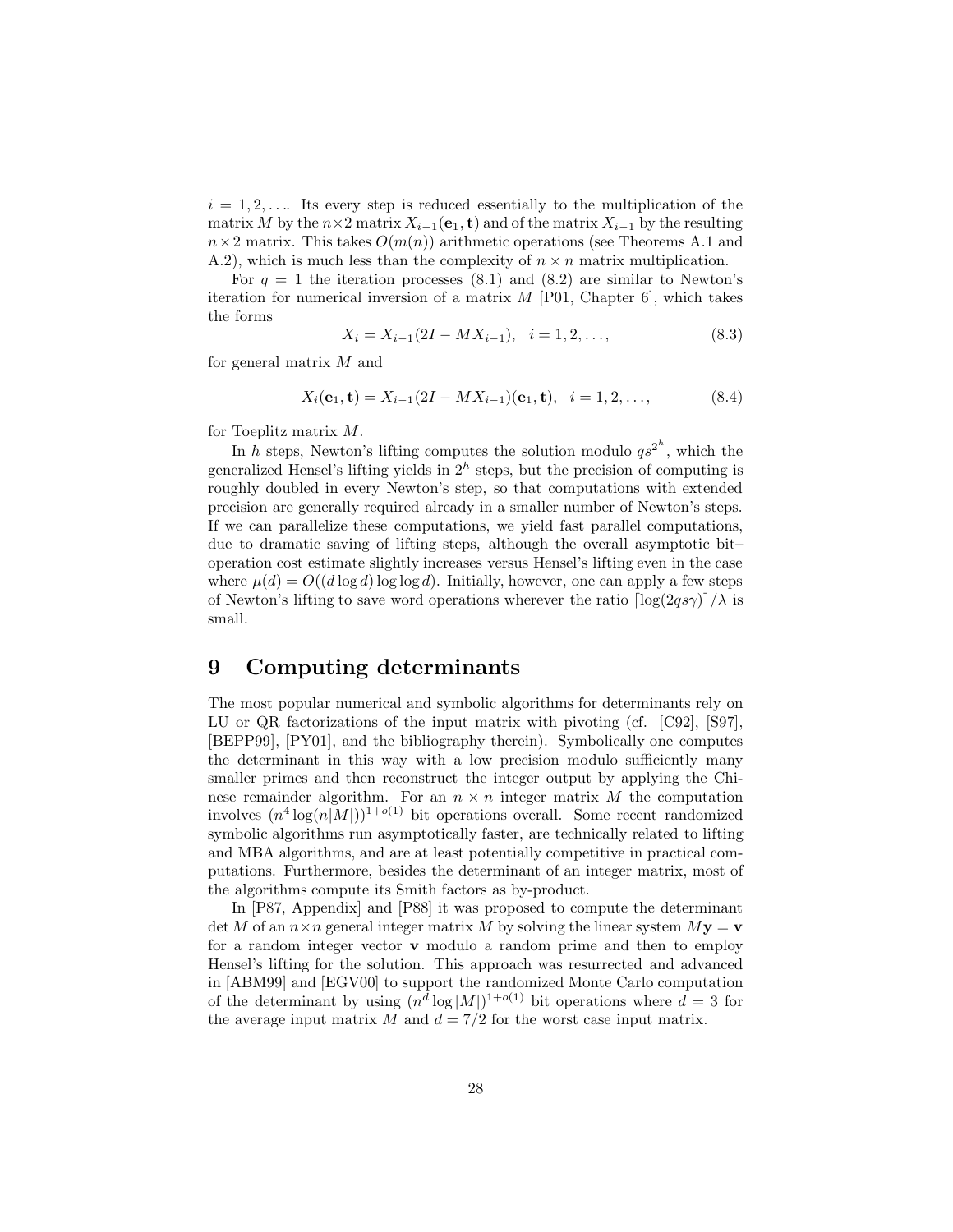The Las Vegas exponent  $d = 10/3$  for the worst case input was obtained in [KV01, Theorem 2] by adapting block Wiedemann algorithm in [C94] (cf.  $[W86]$ , which computes  $\det(XMY)$  as the z-free term of the characteristic polynomial det( $XMY-zI$ ) for a pair of random preprocessors X and Y whose determinants are readily available. Then the algorithm outputs det  $M = \frac{\det(XMY)}{(\det X) \det Y}$ . The characteristic polynomial is obtained from the block Krylov sequence of the matrix  $XMY$ . The final stage of the algorithm is the solution of an auxiliary block Toeplitz/Hankel linear system of equations. The papers [P02, Theorem 5.1] and [P04a] incorporated the MBA algorithm and lifting at this stage, which immediately decreased the exponent  $d$  to  $16/5$  and also removed the last major obstacle for asymptotically faster and practically promising implementation of the algorithm.

A. Storjohann in [S05] applied his novel technique of high order Newton's lifting to yield his record Las Vegas exponent  $d = 3$  for the worst case input.

One can decrease the above Las Vegas exponents  $d = 16/5$  to  $d \approx 2.7$  and  $d = 3$  to  $d \approx 2.376$  by incorporating the asymptotically fast algorithms in [CW90] for  $n \times n$  matrix multiplication, although this decrease is practically invalid due to the huge overhead constant hidden in the notation  $O$ .

For computing the determinants of  $(l, u)$  banded or more generally  $(l, u)$ rank structured matrices  $M$  (resp. matrices  $M$  given with their displacement generators of length r) in  $\mathbb{Z}^{n \times n}$ , one can obtain dramatic acceleration based on Theorems 2.6b, 2.8a, and 3.1. By combining these algorithms with the symmetrization  $M \to M^T M$ , we compute det M in  $O(nw^2)$  for  $w = l + u + 1$ (resp.  $O(r^2 n \log^2 n)$ ) ops. We apply this computation in  $\mathbb{Z}_{p_i}$  for *n* sufficiently large random primes  $p_i$  in  $(n\gamma)^{O(1)}$  for  $i = 1, ..., n$  and expect to output the values (det  $M$ ) mod  $p_i$  for all i. Then we apply the Chinese remainder algorithm to combine these values to compute det M by using  $O(w^2n^2\mu(\log n))$ (resp.  $O(r^2n^2\log^2 n\mu(\log n))$  bit operations, which turns into the upper bound  $\tilde{O}(n^2 \log n)$  for  $w = O(1)$  (resp.  $\tilde{O}(n^2 \log^3 n)$  for  $r = O(1)$ ). Likewise using  $O(s(n)^3 + |E(M)| \mu(\log n)$  bit operations is sufficient to compute  $|\det M|$  for a symmetric positive definite matrix M in  $\mathbb{Z}^{n \times n}$  provided its associated graph is given with an  $s(n)$ -separator family. In this case sign(det M) can be recovered from  $|\det M|$  and the readily computable value  $(\det M)$  mod p for an appropriate smaller prime p (cf. [EGV00]).

## **10 Concluding remarks**

Our lifting-based exact computations are nearly optimal and are unified for all most popular classes of structured matrices. Besides theoretical importance of such unification and optimization, the algorithms are valuable for some important classes of inputs for which numerical computations with double precision cannot produce output with the required accuracy [B85], [GI88], [T94].

Our combination of symbolic lifting with numerical iterative refinement in Section 7 can be viewed as an example of successful symbolic-numerical algorithms (cf. [TCS04], [SNC07], [SNC07a]). Searching for further examples of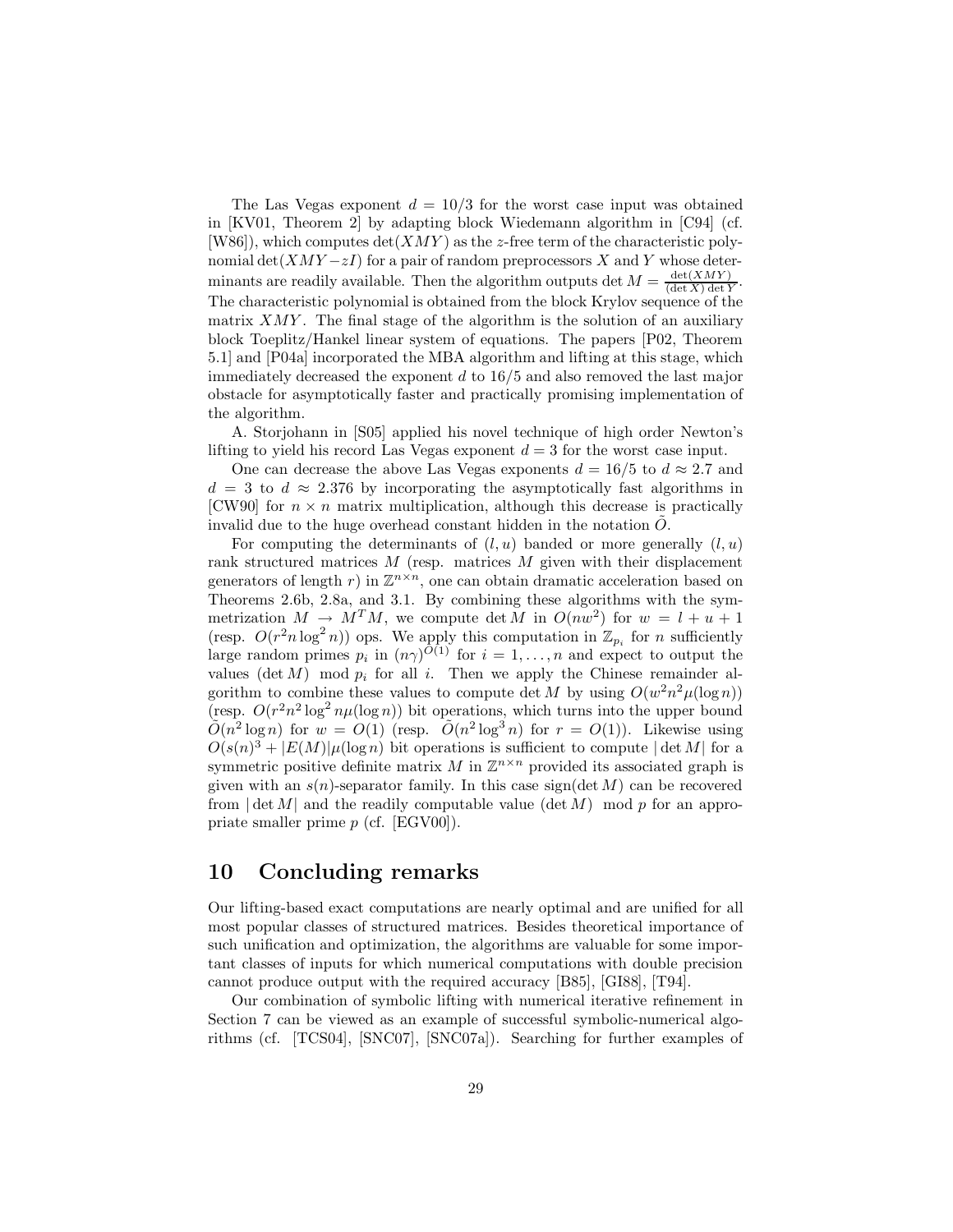this kind one can try to devise effective symbolic counterparts to various other iterative numerical algorithms for linear systems of equations (cf. [EPY98]).

## **11 Related works**

Earlier papers [KKM79], [M74], [M80], [BA80] introduced and effectively employed Toeplitz-like displacement structure. The subsequent huge literature can be partly traced via the survey [KS99] and the books [HR84], [BP94], and [P01] (also see the bibliography in [GO94], [OP98], [P00]). Displacement transformation techniques implying Corollaries 2.3 and 3.1 are due to [P89/90]. Unification of the MBA numerical algorithm for various displacement structures was proposed in [OP98] (cf. also [P01, Chapter 5 and Section 4.6]). On the huge bibliography for rank structured (quasiseparable) and semiseparable matrices see [VVGM05]. The immense bibliography on banded matrices can be partly traced via [GL96, page 160]. On sparse matrices with small separator families see [LRT79], [GL81], [P93]. [MC79], [D82] were the first papers on Hensel's and Newton's lifting for solving integer linear systems of equations and integer matrix inversion. Nearly optimal exact solution of Toeplitz and Toeplitz-like linear system of equations based on the lifting and MBA algorithms was first sketched in the proceedings paper [PW02] with the focus on fast reconstruction of a rational number from its modular and numerical approximations. The papers [WP03] and [M04] cover the latter topic in some detail and include earlier bibliography. The proceedings paper [P02] and the report [PMRW05] supply more details on Toeplitz-like solving via lifting and introduced generalized lifting. The latter report and [PWa] study how to counter the degeneration in these algorithms. We are aware about no earlier studies of the Boolean complexity of the solution of structured linear systems, but in the case of general linear systems Hensel's lifting in [D82] supports the solution in  $\tilde{O}(n^3 \log \gamma)$  bit-operations (versus the order of  $n^4 \log \gamma$  in Gaussian elimination). This was improved to the record theoretical randomized Boolean cost in  $\tilde{O}(n^{2.376} \log \gamma)$  by A. Storjohann in [S05] based on his high order Newton's lifting and on fast matrix multiplication in [CW90] (the latter tool implied a huge overhead constant).

Both MBA algorithm and lifting are not efficient where the structure of the input matrix is not readily extended to its inverse, which is the case for various sparse unstructured matrices as well as for the multivariate polynomial resultants. In this case the current best algorithms for a linear system of equations as well as determinant (under the Las Vegas randomized bit–operation complexity model) rely on the block Wiedemann algorithm. They reach the complexity bound  $n^{2.5}$  log  $\gamma$  up to polylogarithmic factors in n and log  $\gamma$  provided the input matrix (but not necessarily its preprocessed inverse) can be multiplied by a vector in  $\mathbb{Z}_p$  in  $\tilde{O}(n)$  bit-operations where  $\log p = O(\log n)$  [EGG06], [EGG07] (cf. also [EP03/05]). Theoretically this is inferior to the cited bound  $\tilde{O}(n^{2.376} \log \gamma)$ in [S05], but realistically is superior due to the immense overhead constant in the latter bound.

Finally we refer the reader to Section 9 and the beginning of Section 5 for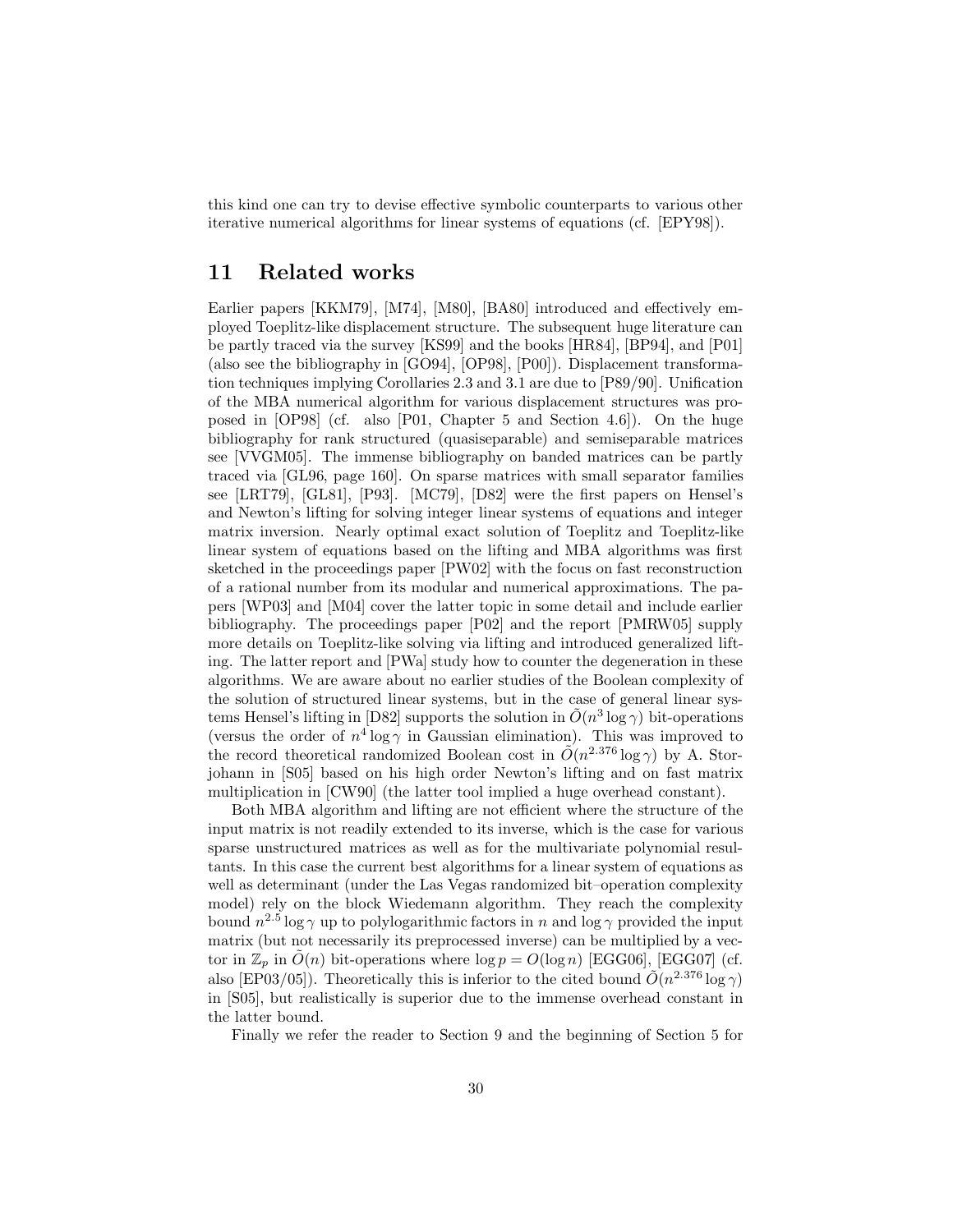the bibliography on the Boolean complexity of computing determinants and on reconstructing the rational solution, respectively.

# **Appendix**

## **A Multiplication of Toeplitz matrices and their inverses by vectors**

**Theorem A.1.** *Multiplication of an*  $n \times n$  *Toeplitz matrix T by a vector is a subproblem of multiplication of two polynomials of degrees* 2n−2 *and* n−1 *whose coefficients are given by the entries of the input matrix and vector, respectively, that is*  $m_T \leq m(3n-3)$  *for*  $m_T$  *and*  $m(n)$  *in Sections 2.1 and 2.2. If the Toeplitz matrix* T *is triangular and*  $m = n$ *, then both of these polynomials have degree*  $n-1$ *, that is in this case*  $m_T \leq m(2n-2)$ *.* 

*Proof.* See, e.g., [P01, pages 27–28].

 $\Box$ 

The next theorem in [H79] (and also in [HR84]) extends the Gohberg– Semencul formula of 1972.

**Theorem A.2.** *Let*  $T = (t_{i,j})_{i,j=0}^{n-1}$  *be a nonsingular Toeplitz matrix, let*  $t_{-n}$ *be any scalar (e.g.,*  $t_{-n} = 0$ ), and write  $t_{i-j} = t_{i,j}$  for  $i, j = 0, ..., n-1$ ;  $p_n = -1$ ,  $\mathbf{t} = (t_{i-n})_{i=0}^{n-1}$ ,  $\mathbf{p} = (p_i)_{i=0}^{n-1} = T^{-1}\mathbf{t}$ ,  $\mathbf{q} = (p_{n-i})_{i=0}^{n-1}$ ,  $\mathbf{v} = T^{-1}\mathbf{e}_1$ ,  $\mathbf{e}_1^T = (1, 0, \dots, 0)^T$ ,  $\mathbf{u} = ZJ\mathbf{v}$ *. Then*  $T^{-1} = Z(\mathbf{p})Z^T(\mathbf{u}) - Z(\mathbf{v})Z^T(\mathbf{q})$ *.* 

Hereafter the  $n \times 2$  matrix  $(\mathbf{v}, \mathbf{p})$  for the above vectors **v** and  $\mathbf{p} = \mathbf{p}(T, t_{-n})$ is called a *generator* for  $T^{-1}$ . The next theorem is a corollary of Theorems A.1 and A.2.

**Theorem A.3.**  $i_T = m_{T^{-1}} \leq 4m(2n-2) + n$  *for*  $i_S$  *and*  $m_S$  *in Definition 2.5 and a nonsingular Toeplitz matrix*  $T$  *provided the matrix*  $T^{-1}$  *is given with its generator, that is, the vectors* **v** *and* **p** *in Theorem A.2.*

## **B Randomized recovery of the rational solution**

By using the Las Vegas randomization, we decrease the bound in Theorem 5.1 by the factor of  $\log d$  provided  $\mu(d) = O(d^{\log_2 3})$  or  $\mu(d) = O((d \log d) \log \log d)$ and  $\rho(d)$  is bounded in (2.6). Empirical evidence shows further progress with some heuristics. Write

$$
\delta = \operatorname{lcm}_j \delta(x_j), \quad 1 \le j \le n \tag{B.1}
$$

(for  $\delta(y)$  in Definition 2.24), that is  $\delta$  is the least common multiple of the denominators in all rational coordinates  $x_i$  of the solution  $\mathbf{x} = (x_i)_i$  to the system  $Mx = q**b**$ .

**Algorithm B.1.** *Randomized recovery of the rational solution.*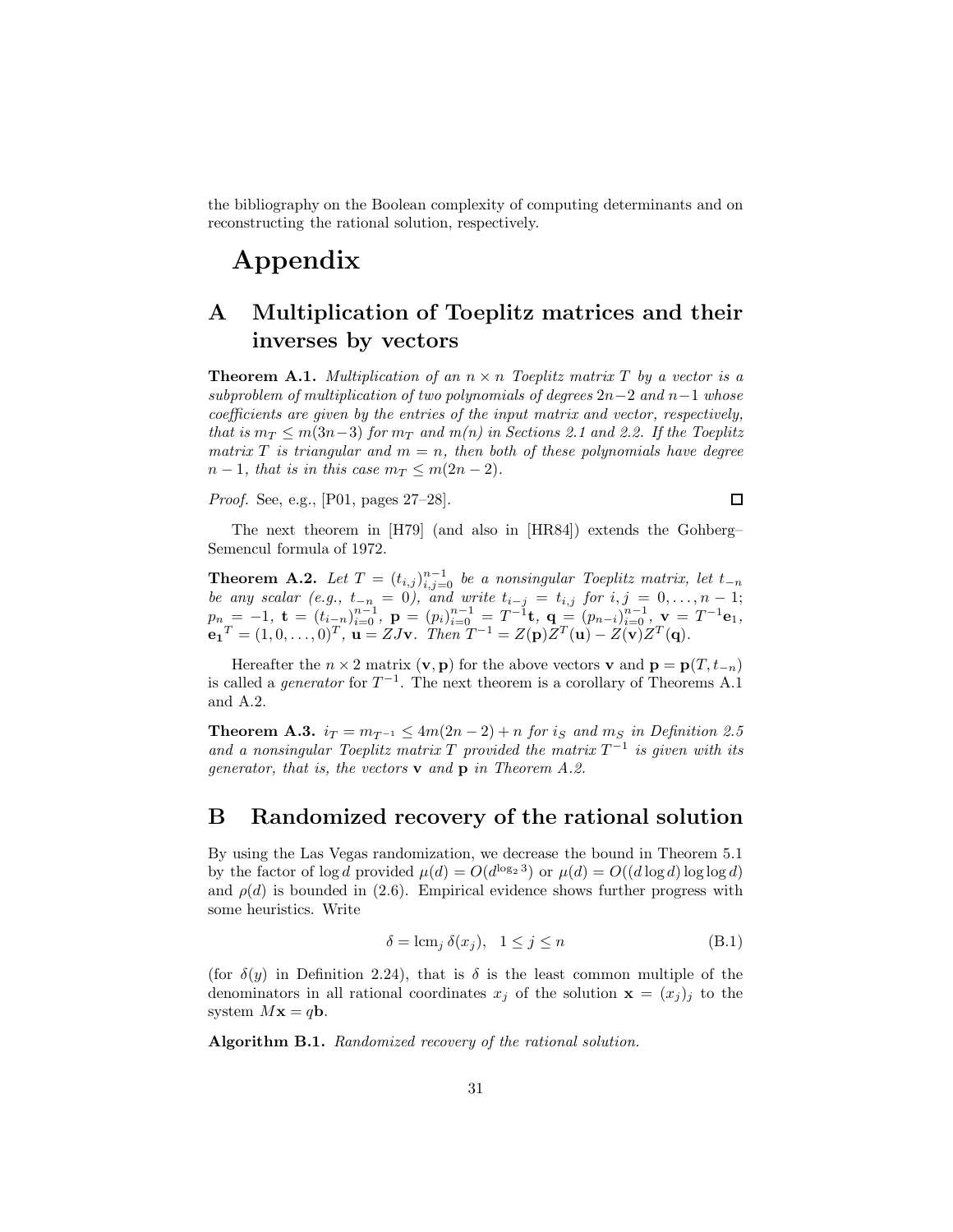INPUT: *The same as in Algorithm 4.1 and in addition a positive*  $\varepsilon < 1$ , an *integer*  $h = 1 + \lfloor \log_s(2n(\alpha\sqrt{n})^{2n-1}\eta\beta) \rfloor$  *of equation (5.2), and the vector*  $\mathbf{x}^{(h)} =$  $(x_i^{(h)})_{i=1}^n = qM^{-1}\mathbf{f} \bmod (qs^h).$ 

Output: *FAILURE with a probability of at most* ε *or a positive integer* δ *and an integer vector* **y** *such that*

$$
M\mathbf{y} = \delta q \mathbf{f}.\tag{B.2}
$$

Initialization: *Compute*

$$
K = 2\lceil \log(1/\varepsilon) \rceil,\tag{B.3}
$$

$$
\eta = \lceil 6 + 2n \log (n\alpha) \rceil \tag{B.4}
$$

*for*  $\alpha$  *and*  $\beta$  *in* (4.1). Then sample K pseudo random vectors

$$
\mathbf{c}_k = (c_{jk})_{j=1}^n \in \mathbb{Z}_\eta^n, \ \ k = 1, \dots, K. \tag{B.5}
$$

COMPUTATIONS:

- *1. Compute the* K *integers*  $w_k = \mathbf{c}_k^T \mathbf{x}^{(h)} = \sum_{j=1}^n c_{jk} x_j^{(h)}, \quad k = 1, \ldots, K.$
- 2. Recover a unique set of the pairs of coprime integers  $\nu_k$  and  $\delta_k$  such that

$$
(\nu_k/\delta_k) \bmod (qs^h) = w_k, \ 1 \le 2\delta_k |\nu_k| \le qs^h, \ 2|\nu_k| < qs^h,\tag{B.6}
$$

*for*  $k = 1, ..., K$ *.* 

*3. Compute the least common multiple of the denominators*

$$
\delta_{lcd} = \operatorname{lcm}_k \delta_k, \quad 1 \le k \le K. \tag{B.7}
$$

4. Compute the integer vector  $\mathbf{y} = (y_j)_{j=1}^n$  such that  $\mathbf{y} \mod (q s^h) = \delta_{l c d} \mathbf{x}^{(h)}$  $\int$  *and*  $2|y_j| < qs^h$  *for all* j*.* If  $My = q\delta_{lcd}$ **f**, output **y** and  $\delta = \delta_{lcd}$ ; otherwise *output FAILURE.*

Combining equations  $(5.2)$ ,  $(B.4)$ , and  $(B.5)$  with Fact 2.2 implies  $(B.6)$ . Now, correctness of Algorithm B.1 is implied by the following simple result.

**Theorem B.1.**  $\delta_{lcd}$  *in (B.7) divides*  $\delta$  *in (B.1). Furthermore,* 

Probability
$$
(\delta_{lcd} \neq \delta) \leq \varepsilon
$$
.

Theorem B.1 is deduced similarly to Theorem 2.1 in [EGV00] based on equations  $(5.2)$ ,  $(B.3)$ – $(B.7)$ , and the following lemma.

**Lemma B.1.** *For a prime p, integers* K *in (B.3),* k *such that*  $1 \leq k \leq K$ ,  $\delta$ *in (B.1),*  $\eta$  *in (B.4), and*  $\delta_k$  *in (B.6), we have* Probability( $\text{ord}_p(\delta_k) < \text{ord}_p(\delta)$ ) *equal to*  $1/\eta$  *for*  $p \geq \eta$  *and to*  $\lfloor \eta/p \rfloor / \eta \leq 1/p$  *for*  $p \leq \eta$ *.*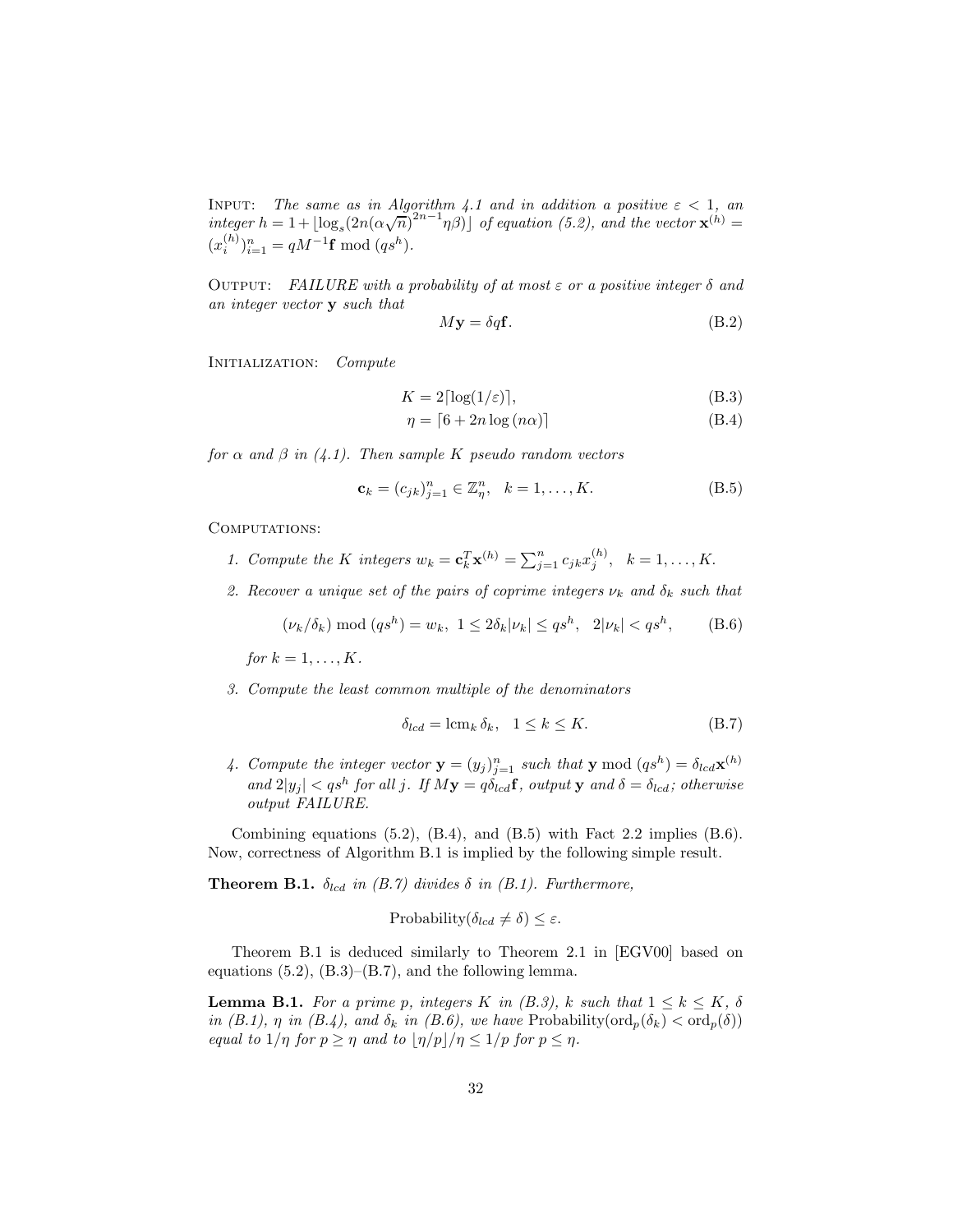*Proof.* Let  $l = \text{ord}_p(\delta) = \max_j \text{ord}_p(\delta(x_j))$  for  $1 \leq j \leq n$ . W.l.o.g., let  $l =$ ord<sub>p</sub>( $\delta(x_1)$ ) and let c denote the first coordinate of the vector  $\mathbf{c} = \mathbf{c}_k$ . Then we have

$$
\mathbf{c}^T \mathbf{x} = \frac{cu}{ap^l} - \frac{v}{p^h b} = \frac{cub - avp^{l-h}}{abp^l}
$$

where  $\mathbf{x} = M^{-1}\mathbf{f}, l \geq h$ , and a, b, u, and v are four integers coprime with p. Clearly,  $\text{ord}_p(\delta_k)$  for  $\delta_k$  in (B.6) never exceeds l; it equals l if and only if  $cub - avp^{l-h}$  is coprime with p. Since ub is coprime with p and since c is random in  $\mathbb{Z}_n$ , the probability bound follows.  $\Box$ 

## **B.1 The bit-complexity of randomized reconstruction of rational solution**

Let us first estimate the bit complexity of performing Algorithm B.1 in terms of  $d = O(n \log \gamma + \log q)$  in (5.1),  $m<sub>S</sub>$  in Definition 2.5,  $\mu(d)$  in (2.4),  $\rho(d)$  in  $(2.6)$ , and K in  $(B.3)$ . We need the following auxiliary result.

**Lemma B.2.** *Let* j and k be positive integer parameters,  $j \rightarrow \infty$ . Then  $O(\mu(j)k)$  *bit operations are sufficient to multiply two positive integers* u and v *such that*  $u < 2^j$  *and*  $v < 2^{j+k}$ .

*Proof.* Represent v as  $\sum_{i=0}^{k-1} v_i 2^{ij}$ ,  $0 \le v_i < 2^j$  for all i. Compute the products  $w_i = uv_i$  for  $i = 0, 1, ..., k - 1$ . This takes  $O(\mu(j)k)$  bit operations. Now compute the sum  $uv = \sum_{i=0}^{k-1} w_i 2^{ij}$ . This takes  $O(jk)$  bit operations.

Algorithm B.1 involves  $O(Kn\mu(d))$  bit operations at Stage 1;  $O(K\rho(d))$  at Stage 2;  $O(K\mu(d) \log d)$  at Stage 3, and  $O(n\mu(d))$ ,  $O(n\mu(\log \beta)d/\log \beta)$ , and  $O(m_M \mu(\log \gamma)d/\log \gamma)$  for computing the vectors  $\delta_{lcd}(\mathbf{x}^{(h)}, \mathbf{\phi}_{lcd}(\mathbf{f}, \mathbf{a}))$  at Stage 4, respectively. (The two latter bounds are deduced based on Lemma B.2.) Summarizing, we obtain the following estimates.

**Theorem B.2.** *Algorithm B.1 generates nK random elements in*  $\mathbb{Z}_n$  *for*  $\eta$  *in*  $(B.4)$  and  $K = 2 \lceil \log(1/\epsilon) \rceil$  *in (B.3). It either fails (this occurs with a probability of at most*  $\epsilon$ ) *or computes the scalar*  $\delta$  *of equation* (B.1) and the solution **y** *to linear system (B.2). The algorithm involves*

$$
B_1 = O(Kn\mu(d) + K\rho(d) + m_M\mu(\log \gamma)d/\log \gamma)
$$

*bit operations for*  $d = O(n \log \gamma + \log q)$  *in (5.1),*  $\rho(d)$  *in (2.6),*  $\gamma$  *in (4.1),*  $m_S$  *in Definition 2.5, and*  $\mu(d)$  *in (2.4); it involves*  $o(B_1)$  *bit operations for generating*  $nK$  *pseudo random elements in*  $\mathbb{Z}_n$ .

## **C Detailed computational complexity estimates**

**Theorem C.1.** *Assume a prime p, a vector*  $f \in \mathbb{Z}^n$ *, and a nonsingular matrix*  $M \in \mathbb{Z}^{n \times n}$  with the structure of Toeplitz, Hankel, Vandermonde, or Cauchy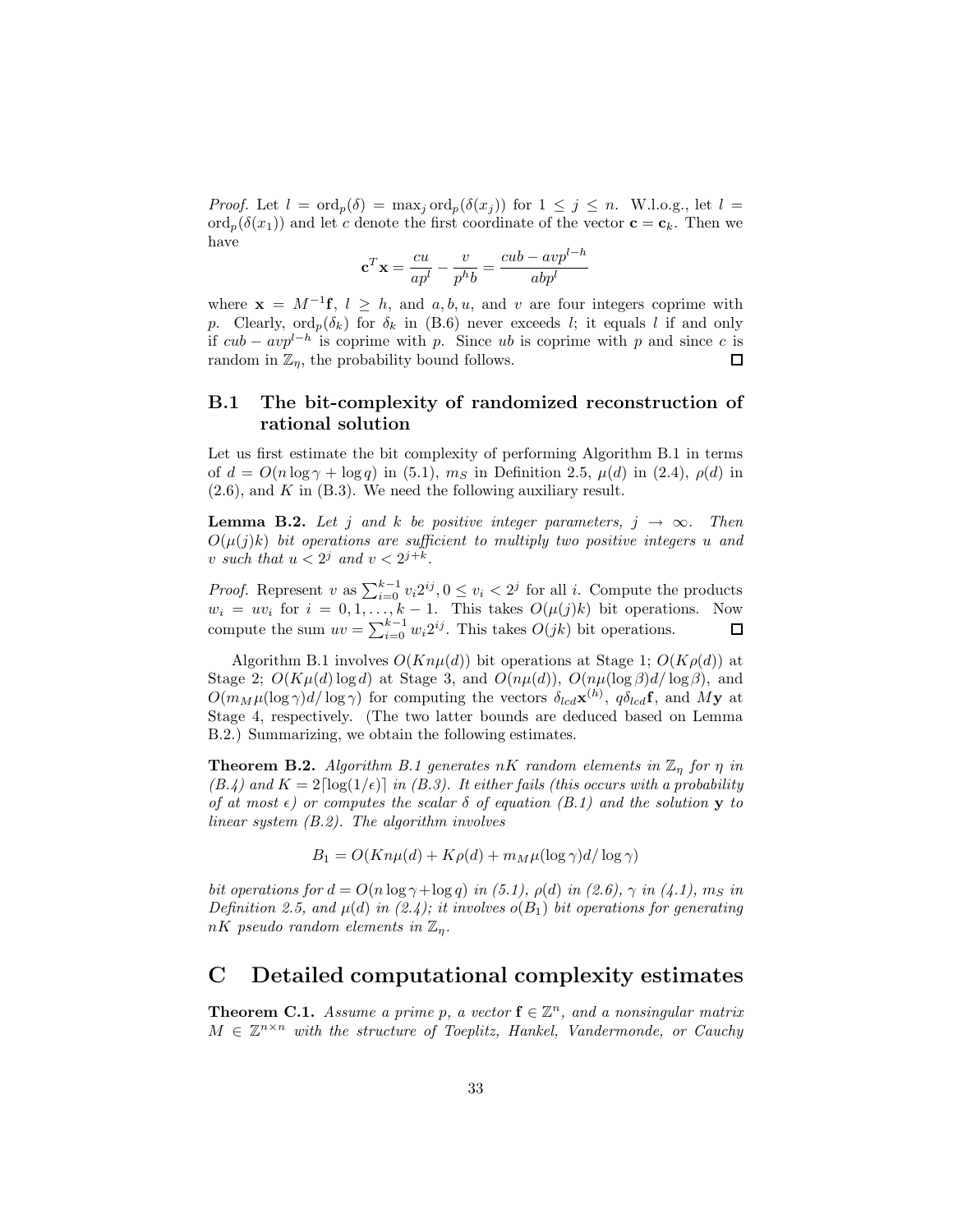*type, having a displacement rank* r *and given with a displacement generator of a*  $length l = O(r)$ *, and write*  $Q = M^{-1}$  mod p. Then we can compute the rational *solution* **x** *to the linear system*  $M$ **x** = **f** *by using single random parameter* p and *at the Las Vegas randomized bit–operation cost within the following bounds:*

- *i)*  $O(r^2m(n)\mu(\log p)\log n)$  *at the initialization stage,*
- *ii)*  $O((m_Q \mu (\log p) + m_M \mu (\log(\gamma np)))h)$  *at the lifting stage;*
- *iii)*  $O(n\rho(d))$  *at the stage of Las Vegas randomized reconstruction of rational solution, which involves*  $n\lceil \log \frac{1}{\varepsilon} \rceil \lceil \log(6 + 2n \log(n\alpha)) \rceil$  *random bits and may fail with a probability of at most*  $\varepsilon > 0$ *.*

*Here*  $m(n)$ ,  $\mu(d)$  *and*  $\rho(d)$  *are defined in (2.3)–(2.6),*  $m<sub>S</sub>$  *in Definition 2.5,*  $\gamma$  *and*  $\alpha$  *in* (4.1),  $d = O(n \log \gamma)$  *in* (5.1) for  $q = 1$ , and  $h = O(n \log_p(\gamma n))$  *in (5.2)* for  $s = p$ .

*Proof.* See [PMRW05].

 $\Box$ 

## **References**

- [ABM99] J. Abbott, M. Bronstein, T. Mulders. Fast Deterministic Computation of the Determinants of Dense Matrices, *Proc. Intern. Symp. Symbolic and Algebraic Comput. (ISSAC'99)*, 197–204, ACM Press, New York, 1999.
- [B85] J. R. Bunch, Stability of Methods for Solving Toeplitz Systems of Equations, *SIAM J. Sci. Stat. Comput.*, **6(2)**, 349–364, 1985.
- [B03] D. J. Bernstein, Fast Multiplication and Its Applications, to be printed in *Algorithmic Number Theory* (edited by Joe Buhler, Peter Stevenhagen), **44**, Mathematical Sciences Research Institute Publications, Cambridge University Press. Available from http://cr.yp.to/papers.html
- [BA80] R. R. Bitmead, B. D. O. Anderson, Asymptotically Fast Solution of Toeplitz and Related Systems of Linear Equations, *Linear Algebra and Its Applications*, **34**, 103–116, 1980.
- [BEPP99] H. Brönnimann, I. Z. Emiris, V. Y. Pan, S. Pion, Sign Determination in Residue Number Systems, *Theoretical Computer Science*, **210(1)**, 173–197, 1999.
- [BGP03/05] D. A. Bini, L. Gemignani, V. Y. Pan, Fast and Stable QR Eigenvalue Algorithms for Generalized Companion Matrices and Secular Equation, *Numerische Math.*, **3**, 373–408, 2005. (Also Tech. Report 1470, *Dept. Math., Univ. Pisa*, Italy, July 2003.)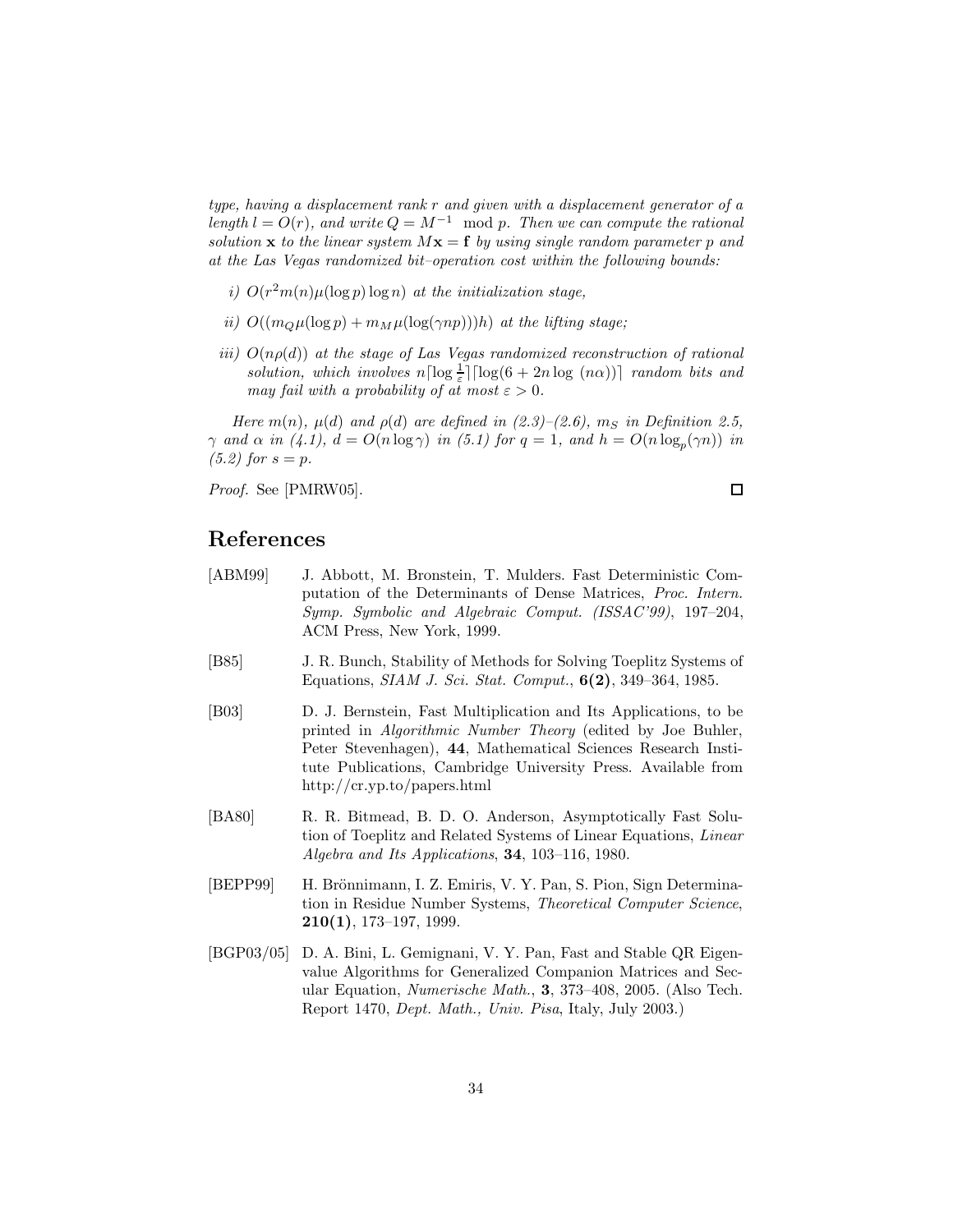- [BGY80] R. P. Brent, F. G. Gustavson, D. Y. Y. Yun, Fast Solution of Toeplitz Systems of Equations and Computation of Padé Approximations, *J. Algorithms*, **1**, 259–295, 1980.
- [BP94] D. Bini, V. Y. Pan, *Polynomial and Matrix Computations, Volume* 1: Fundamental Algorithms, Birkhäuser, Boston, 1994.
- [C92] K. L. Clarkson, Safe and Effective Determinant Evaluation, *Proc. 33rd Ann. IEEE Symp. on Foundations of Computer Science*, 387–395, IEEE Computer Soc. Press, Los Alamitos, CA, 1992.
- [C94] D. Coppersmith, Solving Homogeneous Linear Equations over *GF(2)* via Block Wiedemann Algorithm, *Math. of Computation*, **62(205)**, 333–350, 1994.
- [CFG99] G. Cooperman, S. Feisel, J. von zur Gathen, G. Havas, GCD of Many Integers, *Computing and Combinatorics, Lecture Notes in Computer Science*, **1627**, 310–317, Springer, Berlin, 1999.
- [CK91] D. G. Cantor, E. Kaltofen, On Fast Multiplication of Polynomials over Arbitrary Rings, *Acta Informatica*, **28(7)**, 697–701, 1991.
- [CW90] D. Coppersmith, S. Winograd, Matrix Multiplicaton via Arithmetic Progressions. *J. Symbolic Comput.*, **9(3)**, 251–280, 1990.
- [D59] J. Durbin, The Fitting of Time-Series Models, *Review of International Statistical Institute,* **28**, 229–249, 1959.
- [D82] J. D. Dixon, Exact Solution of Linear Equations Using p-adic Expansions, *Numerische Math.*, **40**, 137–141, 1982.
- [DGP04] J.-G. Dumas, P. Giorgi, C. Pernet, FFPack: Finite Field Linear Algebra Package, *Proc. Intern. Symp. on Algebraic and Symbolic Comput. (ISSAC'04)*, 119–126, ACM Press, New York, 2004.
- [EG99] Y. Eidelman, I. Gohberg, Linear Comlexity Inversion Algorithms for a Class of Structured Matrices, *Integral Equations and Operator Theory*, **35**, 28–52, Birkhäuser, Basel, 1999.
- [EG01] Y. Eidelman, I. Gohberg, Fast Inversion Algorithms for a Class of Block Structured Matrices, *Contemp. Math.*, **281**, 17–38, 2001.
- [EG02] Y. Eidelman, I. Gohberg, A Modification of the Dewilde–Van der Veen Method for Inversion Finite Structured Matrices, *Linear Algebra and Its Applications*, **343–344**, 419–450, 2002.
- [EGG06] W. Eberly, M. Giesbrecht, P. Giorgi, A. Storjohann, G. Villard, Solving Sparse Linear systems, *Proc. Intern. Symp. Symb. Algebraic Comput. (ISSAC'06)*, 63-70, ACM Press, New York, 2006.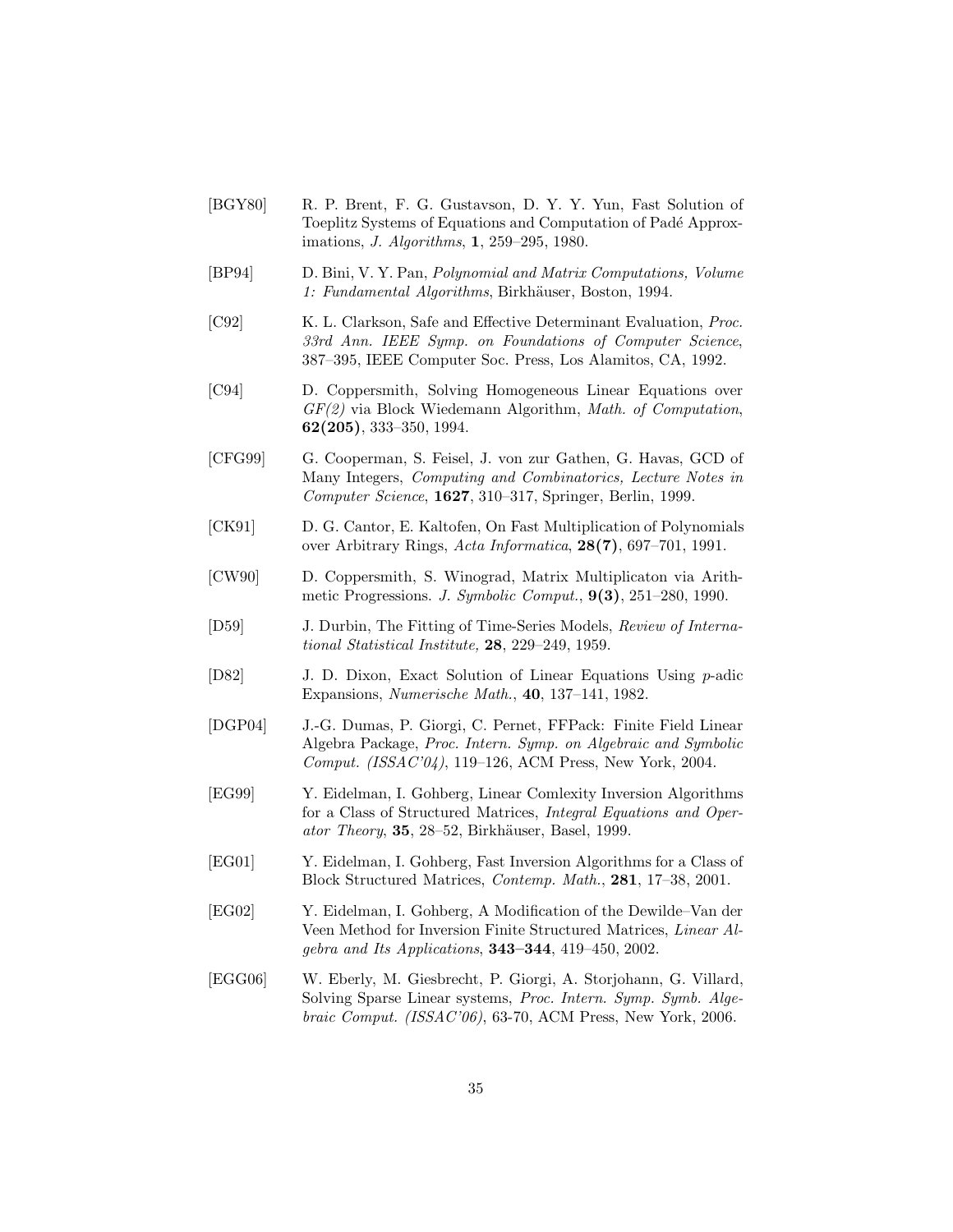- [EGG07] W. Eberly, M. Giesbrecht, P. Giorgi, A. Storjohann, G. Villard, Faster Inversion and other Black Box Matrix Computation Using Efficient Block Projections, *Proc. Intern. Symp. Symb. Algebraic Comput. (ISSAC'07)*, 143-150, ACM Press, New York, 2007.
- [EGV00] W. Eberly, M. Giesbrecht, G. Villard, On Computing the Determinant and Smith Form of an Integer Matrix, *Proc. 41st Annual Symp. on Foundations of Computer Science (FOCS'2000)*, 675– 685, IEEE Computer Society Press, Los Alamitos, CA, 2000.
- [EP03/05] I. Z. Emiris, V. Y. Pan, Improved Algorithms for Computing Determinants and Resultants, *J. of Complexity*, **21(1)**, 43–71, 2005. Proceedings version in *Proc. of the 6th International Workshop on Computer Algebra in Scientific Computing (CASC '03)*, edited by E. W. Mayr, V. G. Ganzha, and E. V. Vorozhtzov, 81–94, Technische Univ. München, Germany, 2003.
- [EPY98] I. Z. Emiris, V. Y. Pan, Y. Yu, Modular Arithmetic for Linear Algebra Computations in the Real Field, *J. of Symbolic Computation*, **21**, 1–17, 1998.
- [GG03] J. von zur Gathen, J. Gerhard, *Modern Computer Algebra*, Cambridge University Press, Cambridge, UK, 2003 (second edition).
- [GI88] W. Gautschi, G. Inglese, Lower Bounds for the Condition Number of Vandermonde Matrices, *Numerische Math.*, **52**, 241–250, 1988.
- [GL81] A. George, J. W.–H. Liu, *Computer Solution of Large Sparse Positive Definite Systems*, Prentice–Hall, Englewood Cliffs, NJ, 1981.
- [GL96] G. H. Golub, C. F. Van Loan, *Matrix Computations*, Johns Hopkins University Press, Baltimore, Maryland, 1996 (third addition).
- [GO94] I. Gohberg, V. Olshevsky, Complexity of Multiplication with Vectors for Structured Matrices, *Linear Algebra and Its Applications*, **202**, 163–192, 1994.
- [GS92] J. R. Gilbert, R. Schreiber, Highly Parallel Sparse Cholesky Factorization, *SIAM J. Scientific Computing*, **13**, 1151–1172, 1992.
- [H79] G. Heinig, Beitrage zur spektraltheorie von Operatorbuschen und zur algebraischen Theorie von Toeplitzmatrizen, Dissertation **B**, *TH Karl-Marx-Stadt*, 1979.
- [HR84] G. Heinig, K. Rost, *Algebraic Methods for Toeplitz-like Matrices* and Operators, Operator Theory, 13, Birkhäuser, 1984.
- [K98] D. E. Knuth, *The Art of Computer Programming*, **2**: *Seminumerical Algorithms*, Addison-Wesley, Reading, Massachusetts, 1998.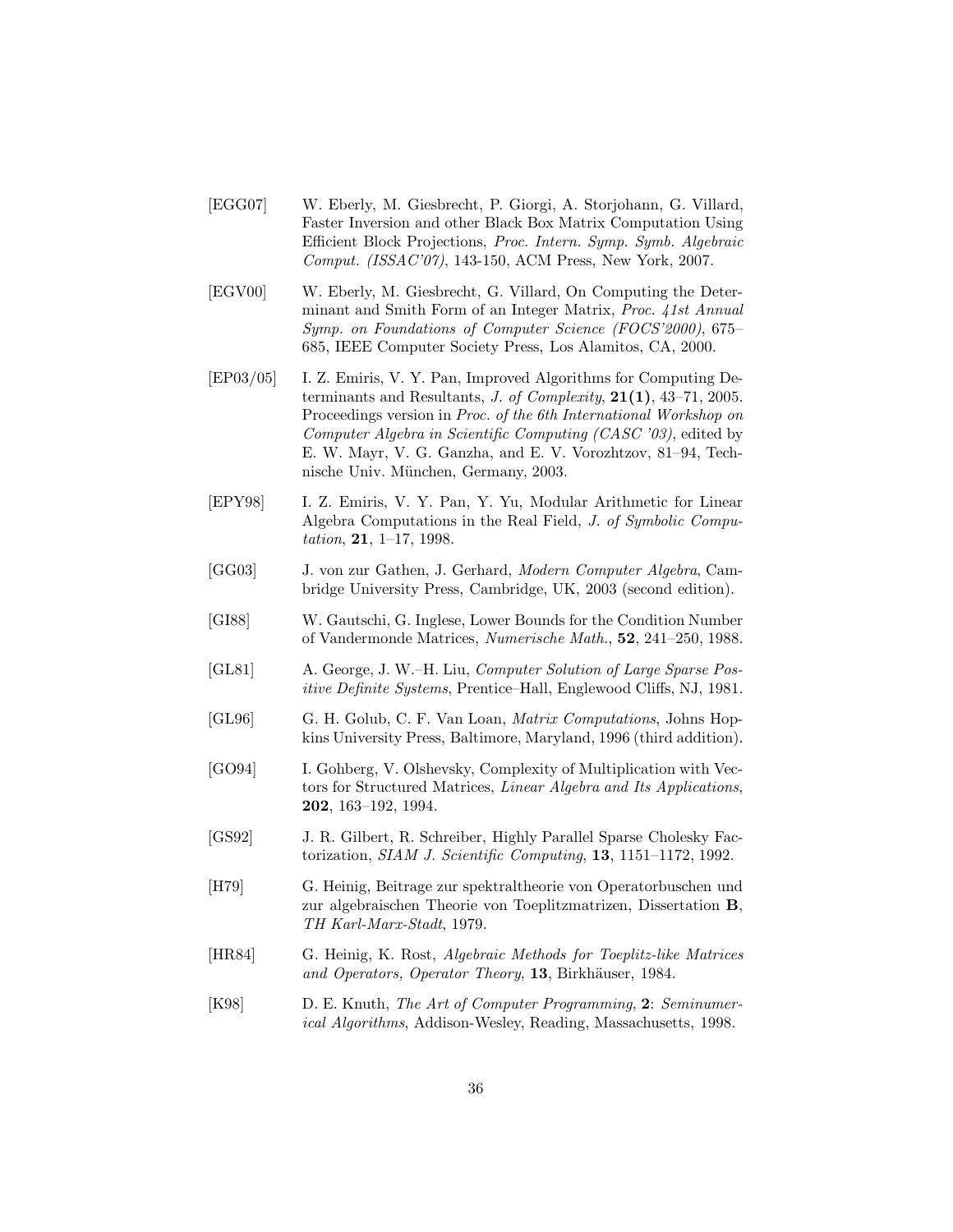- [K04] I. Kaporin, The Aggregation and Cancellation Techniques As a Practical Tool for Faster Matrix Multiplication, *Theoretical Computer Science*, **315**, 469–510, 2004.
- [KKM79] T. Kailath, S. Y. Kung, M. Morf, Displacement Ranks of Matrices and Linear Equations, *Journal Math. Analysis and Appls*, **68(2)**, 395–407, 1979.
- [KS91] E. Kaltofen, B. D. Saunders, On Wiedemann's Method for Solving Sparse Linear Systems, *Proceedings of AAECC–5, Lecture Notes in Computer Science*, **536**, 29–38, Springer, Berlin, 1991.
- [KS99] T. Kailath, A. H. Sayed (editors), *Fast Reliable Algorithms for Matrices with Structure*, SIAM, Philadelphia, PA, 1999.
- [KV01] E. Kaltofen, G. Villard, On the Complexity of Computing Determinants, *Proc. 5th Asian Symp. Computer Math. (ASCM 2001)*, (K. Shirayanagi and K. Yokoyama, editors), *Lecture Notes Series on Comput.*, **9**, 13–27, World Scientific, Singapore, 2001.
- [KV04] E. Kaltofen, G. Villard, Computing the Sign or the Value of the Determinant of an Integer Matrix, a Complexity Survey, *J. Computational Applied Math.*, **162(1)**, 133–146, 2004.
- [L47] N. Levinson, The Wiener RMS (Root-Mean-Square) Error Criterion in the Filter Design and Prediction, *Journal of Mathematical Physics*, **25**, 261–278, 1947.
- [LRT79] R. J. Lipton, D. Rose, R. E. Tarjan, Generalized Nested Dissection, *SIAM J. on Numerical Analysis*, **16(2)**, 346–358, 1979.
- [M74] M. Morf, Fast Algorithms for Multivariable Systems, Ph.D. Thesis, *Dept. Electrical Engineering, Stanford Univ.,* CA, 1974.
- [M80] M. Morf, Doubling Algorithms for Toeplitz and Related Equations, *Proceedings of IEEE International Conference on ASSP*, 954–959, IEEE Press, Piscataway, New Jersey, 1980.
- [M04] M. Monagan, Maximal Quotient Rational Reconstruction: an Almost Optimal Algorithm for Rational Reconstruction, *Proc. Intern. Symp. Algebraic and Symb. Comp. (ISSAC'04)*, 243–249, ACM Press, New York, 2004.
- [MC79] R. T. Moenck, J. H. Carter, Approximate Algorithms to Derive Exact Solutions to Systems of Linear Equations, *Proceedings of EUROSAM, Lecture Notes in Computer Science*, **72**, 63–73, Springer, Berlin, 1979.
- [MS04] T. Mulders, A. Storjohann, Certified Dense Linear System Solving, *J. of Symbolic Computation*, **37(4)**, 485-510, 2004.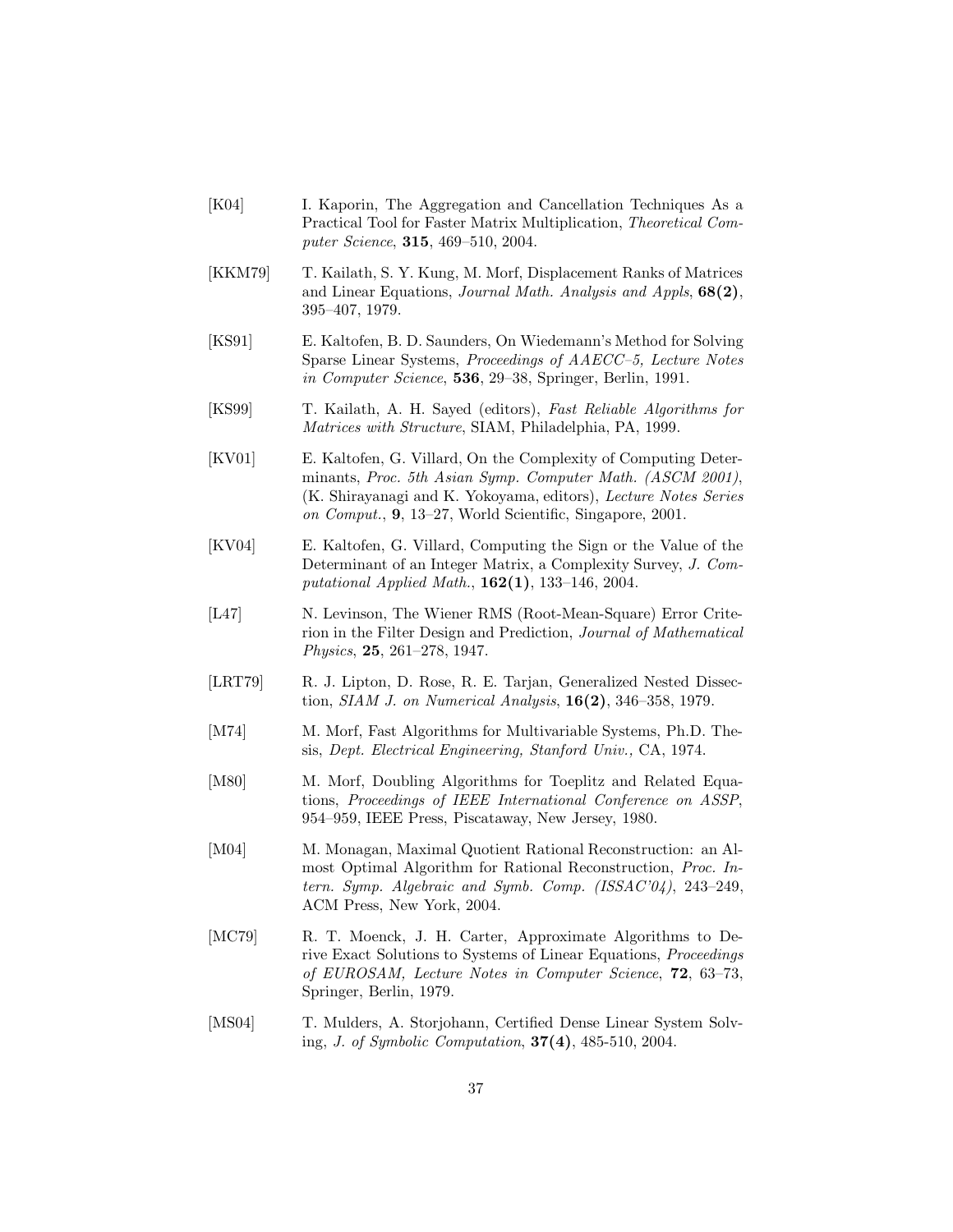- [N72] M. Newman, *Integral Matrices*, Academic Press, New York, 1972.
- [OP98] V. Olshevsky, V. Y. Pan, A Unified Superfast Algorithm for Boundary Rational Tangential Interpolation Problem and for Inversion and Factorization of Dense Structured Matrices, *Proc. 39th Ann. IEEE Symp. Foundation of Comp. Science (FOCS 98)*, 192–201, IEEE Computer Soc. Press, Los Alamitos, CA, 1998.
- [P84] V. Y. Pan, How Can We Speed up Matrix Multiplication?, *SIAM Review*, **26(3)**, 393–415, 1984.
- [P87] V. Y. Pan, Complexity of Parallel Matrix Computations, *Theoretical Computer Science*, **54**, 65–85, 1987.
- [P88] V. Y. Pan, Computing the Determinant and the Characteristic Polynomials of a Matrix via Solving Linear Systems of Equations, *Information Processing Letters*, **28**, 71–75, 1988.
- [P89/90] V. Y. Pan, On Computations with Dense Structured Matrices, *Math. of Computation*, **55(191)**, 179–190, 1990. Proceedings version in *Proc. ISSAC89*, 34-42, ACM Press, New York, 1989.
- [P93] V. Y. Pan, Parallel Solution of Sparse Linear and Path Systems, in *Synthesis of Parallel Algorithms* (J.H. Reif, editor), Chapter 14, pp. 621–678, Morgan Kaufmann publishers, San Mateo, California, 1993.
- [P96] V. Y. Pan, Parallel Computation of Polynomial GCD and Some Related Parallel Computations over Abstract Fields, *Theoretical Computer Science*, **162(2)**, 173–223, 1996.
- [P00] V. Y. Pan, Parallel Complexity of Computations with General and Toeplitz-like Matrices Filled with Integers and Extensions, *SIAM J. Comput.*, **30(4)**, 1080–1125, 2000.
- [P01] V. Y. Pan, *Structured Matrices and Polynomials: Unified Superfast Algorithms*, Birkhäuser/Springer, Boston/New York, 2001.
- [P02] V. Y. Pan, Randomized Acceleration of Fundamental Matrix Computations, *Proc. Symp. on Theoretical Aspects of Computer Science (STACS)*, *Lect. Notes in Comput. Sci.*, **2285**, 215–226, Springer, Heidelberg, Germany, 2002.
- [P04a] V. Y. Pan, On Theoretical and Practical Acceleration of Randomized Computation of the Determinant of an Integer Matrix, *Zapiski Nauchnykh Seminarov POMI* (in English), **316**, 163–187, St. Petersburg, Russia, 2004.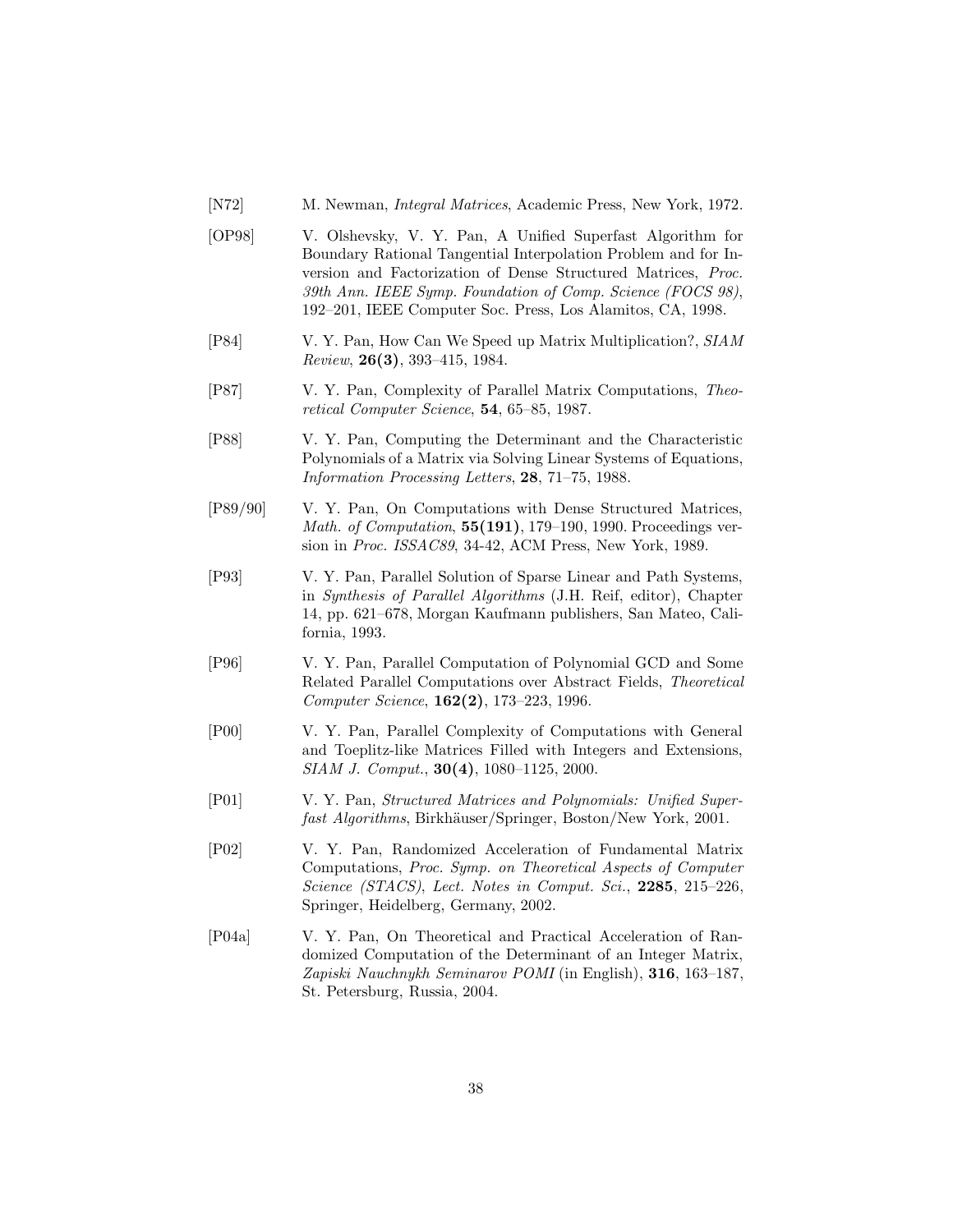- [PMRW05] V. Y. Pan, B. Murphy, R. E. Rosholt, X. Wang, Toeplitz and Hankel Meet Hensel and Newton Modulo a Power of Two, Technical Report 2005008, *PhD Program in Computer Science, The Graduate Center, CUNY*, New York, 2005.
- [PR93] V. Y. Pan, J. Reif, Fast and Efficient Parallel Solution of Sparse Linear Systems, *SIAM J. on Computing*, **22(6)**, 1227–1250, 1993.
- [PW02] V. Y. Pan, X. Wang, Acceleration of Euclidean Algorithm and Extensions, *Proc. Intern. Symp. Symbolic and Algebraic Computation (ISSAC'02)*, 207–213, ACM Press, New York, 2002.
- [PW03] V. Y. Pan, X. Wang, Inversion of Displacement Operators, *SIAM J. on Matrix Analysis and Applications*, **24**, **3**, 660–677, 2003.
- [PW04] V. Y. Pan, X. Wang, On Rational Number Reconstruction and Approximation, *SIAM J. on Computing*, **33(2)**, 502–503, 2004.
- [PWa] V. Y. Pan, X. Wang, Degeneration of Integer Matrices Modulo an Integer, preprint, 2006 (submitted).
- [PY01] V. Y. Pan, Y. Yu, Certification of Numerical Computation of the Sign of the Determinant of a Matrix, *Algorithmica*, **30**, 708–729, 2001.
- [S97] J. Shevchuk, Adaptive Precision Floating–Point Arithmetic and Fast Robust Geometric Predicates, *Discrete and Computational Geometry*, **18**, 305–363, 1997. Available at www.cs.cmu.edu/ quake/robust.html
- [S05] A. Storjohann, The Shifted Number System for Fast Linear Algebra on Integer Matrices, *J. of Complexity*, **21(4)**, 609–650, 2005.
- [SNC07] *Symbolic-Numeric Computation*, (Dongming Wang and Li-Hong Zhi, editors), Birkhäuser, Basel/Boston, 2007.
- [SNC07a] *Proceedings of the 3rd Intern. Workshop on Symbolic-Numeric Computation (SNC2007)*, July 2007, London, Ontario, Canada (J. Verschelde and S. Watt, eds.), ACM Press, New York, 2007.
- [T64] W. F. Trench, An Algorithm for Inversion of Finite Toeplitz Matrices, *J. of SIAM*, **12**, 515–4522, 1964.
- [T94] E. E. Tyrtyshnikov, How Bad Are Hankel Matrices? *Numerische Mathematik*, **67(2)**, 261–269, 1994.
- [TCS04] *Theoretical Computer Science*, Special Issue on Algebraic and Numerical Algorithms (I. Z. Emiris, B. Mourrain, V. Y. Pan, editors), **315**, **2**–**3**, 307–672, 2004.